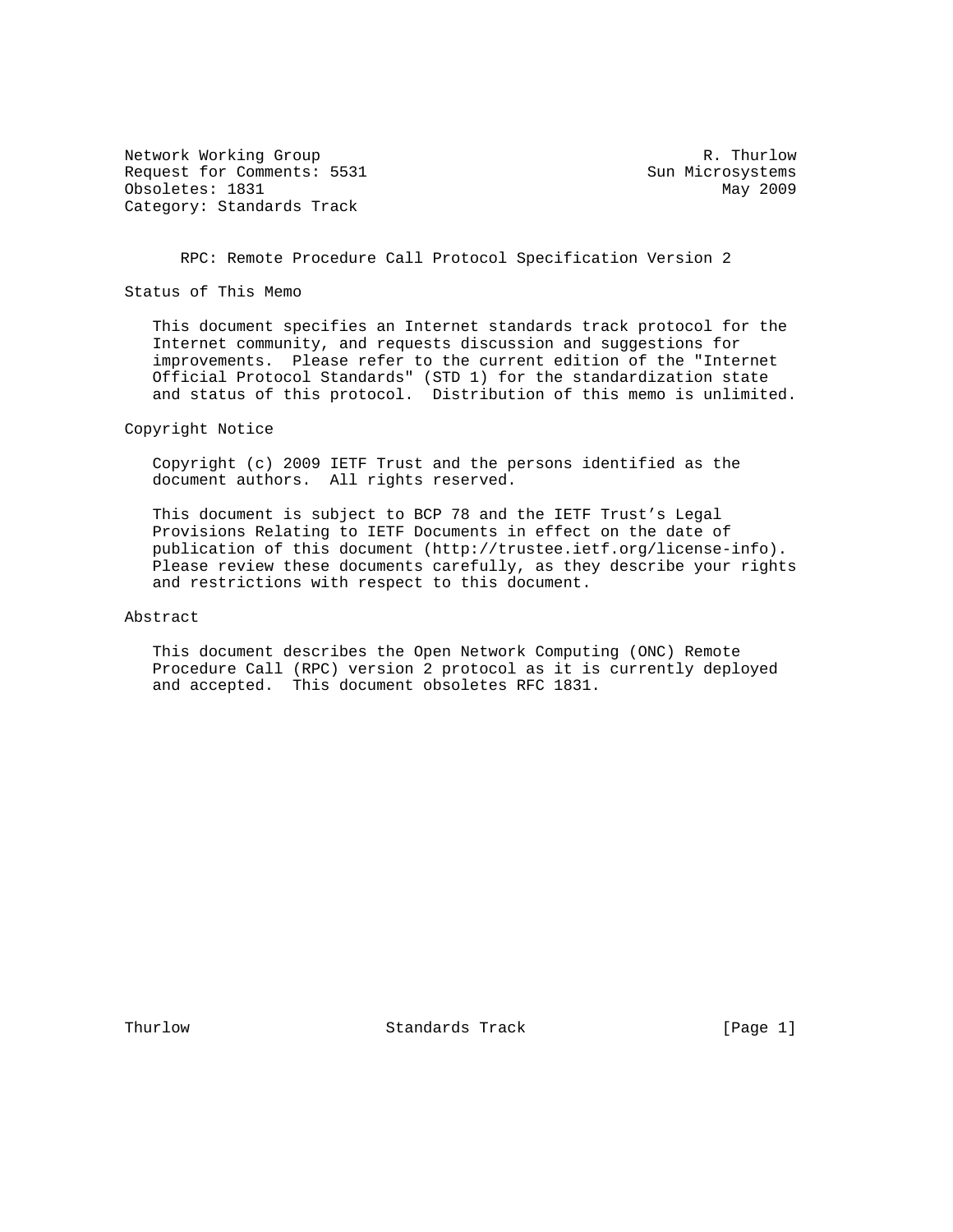# Table of Contents

| 8.2. Authentication, Integrity, and Privacy 9             |  |
|-----------------------------------------------------------|--|
|                                                           |  |
| 8.4. Other Uses of the RPC Protocol 10                    |  |
|                                                           |  |
| 8.4.2. Broadcast Remote Procedure Calls 11                |  |
|                                                           |  |
|                                                           |  |
|                                                           |  |
|                                                           |  |
|                                                           |  |
| 12.1. An Example Service Described in the RPC Language 17 |  |
| 12.2. The RPC Language Specification 18                   |  |
|                                                           |  |
|                                                           |  |
| 13.1. Numbering Requests to IANA 19                       |  |
| 13.2. Protecting Past Assignments 19                      |  |
|                                                           |  |
| 13.3.1. To be assigned by IANA 20                         |  |
| 13.3.2. Defined by Local Administrator 20                 |  |
|                                                           |  |
|                                                           |  |
| 13.3.5. RPC Number Sub-Blocks 21                          |  |
| 13.4. RPC Authentication Flavor Number Assignment 22      |  |
| 13.4.1. Assignment Policy 22                              |  |
| 13.4.2. Auth Flavors vs. Pseudo-Flavors 23                |  |
| 13.5. Authentication Status Number Assignment 23          |  |
|                                                           |  |
|                                                           |  |
|                                                           |  |
| Appendix B: Requesting RPC-Related Numbers from IANA 26   |  |
| Appendix C: Current Number Assignments 27                 |  |
|                                                           |  |
|                                                           |  |

Thurlow Standards Track [Page 2]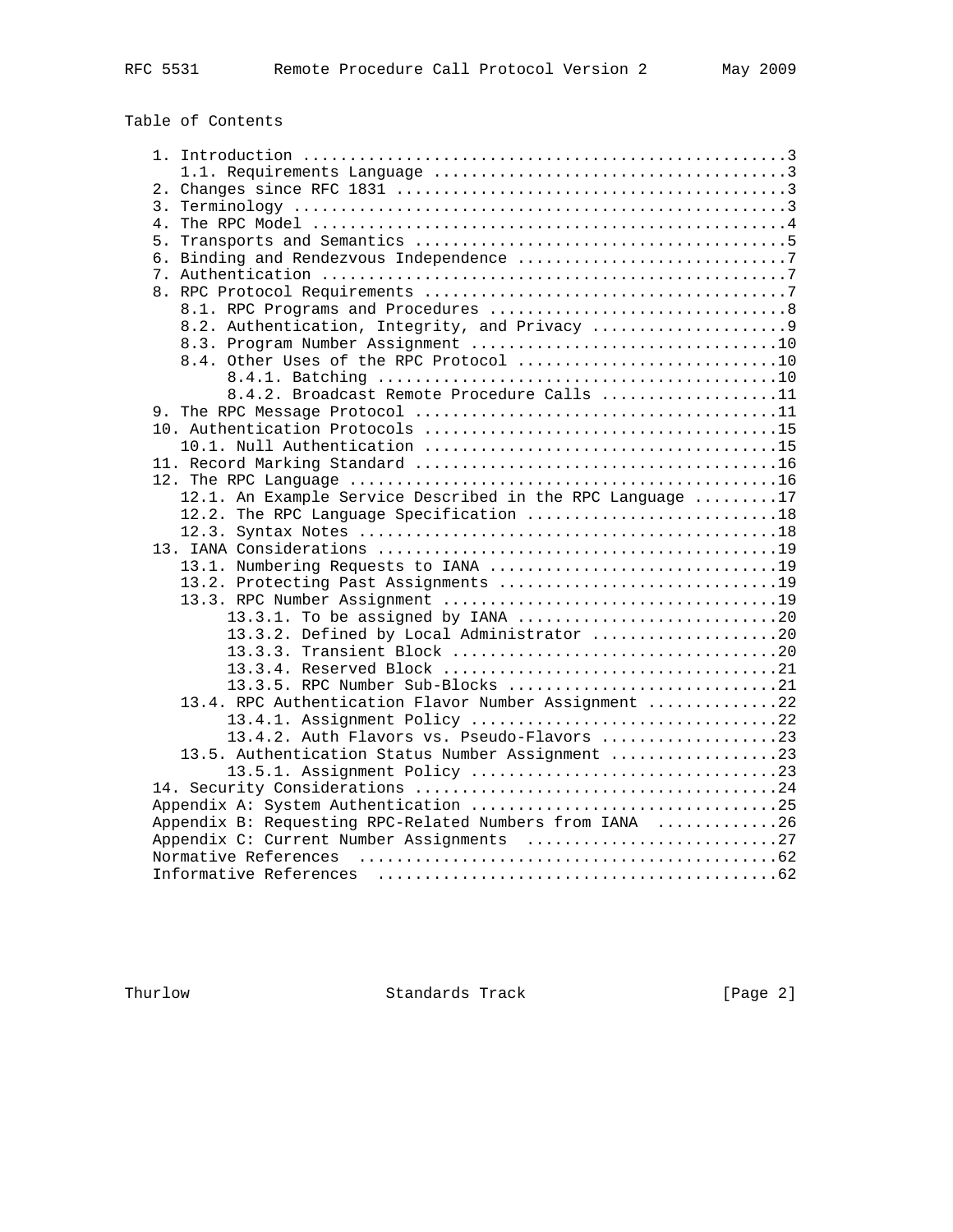1. Introduction

 This document specifies version 2 of the message protocol used in ONC Remote Procedure Call (RPC). The message protocol is specified with the eXternal Data Representation (XDR) language [RFC4506]. This document assumes that the reader is familiar with XDR. It does not attempt to justify remote procedure call systems or describe their use. The paper by Birrell and Nelson [XRPC] is recommended as an excellent background for the remote procedure call concept.

### 1.1. Requirements Language

 The key words "MUST", "MUST NOT", "REQUIRED", "SHALL", "SHALL NOT", "SHOULD", "SHOULD NOT", "RECOMMENDED", "MAY", and "OPTIONAL" in this document are to be interpreted as described in [RFC2119].

2. Changes since RFC 1831

 This document obsoletes [RFC1831] as the authoritative document describing RPC, without introducing any over-the-wire protocol changes. The main changes from RFC 1831 are:

- o Addition of an Appendix that describes how an implementor can request new RPC program numbers, authentication flavor numbers, and authentication status numbers from IANA, rather than from Sun Microsystems
- o Addition of an "IANA Considerations" section that describes past number assignment policy and how IANA is intended to assign them in the future
- o Clarification of the RPC Language Specification to match current usage
- o Enhancement of the "Security Considerations" section to reflect experience with strong security flavors
- o Specification of new authentication errors that are in common use in modern RPC implementations
- o Updates for the latest IETF intellectual property statements
- 3. Terminology

 This document discusses clients, calls, servers, replies, services, programs, procedures, and versions. Each remote procedure call has two sides: an active client side that makes the call to a server side, which sends back a reply. A network service is a collection of

Thurlow **Standards Track** [Page 3]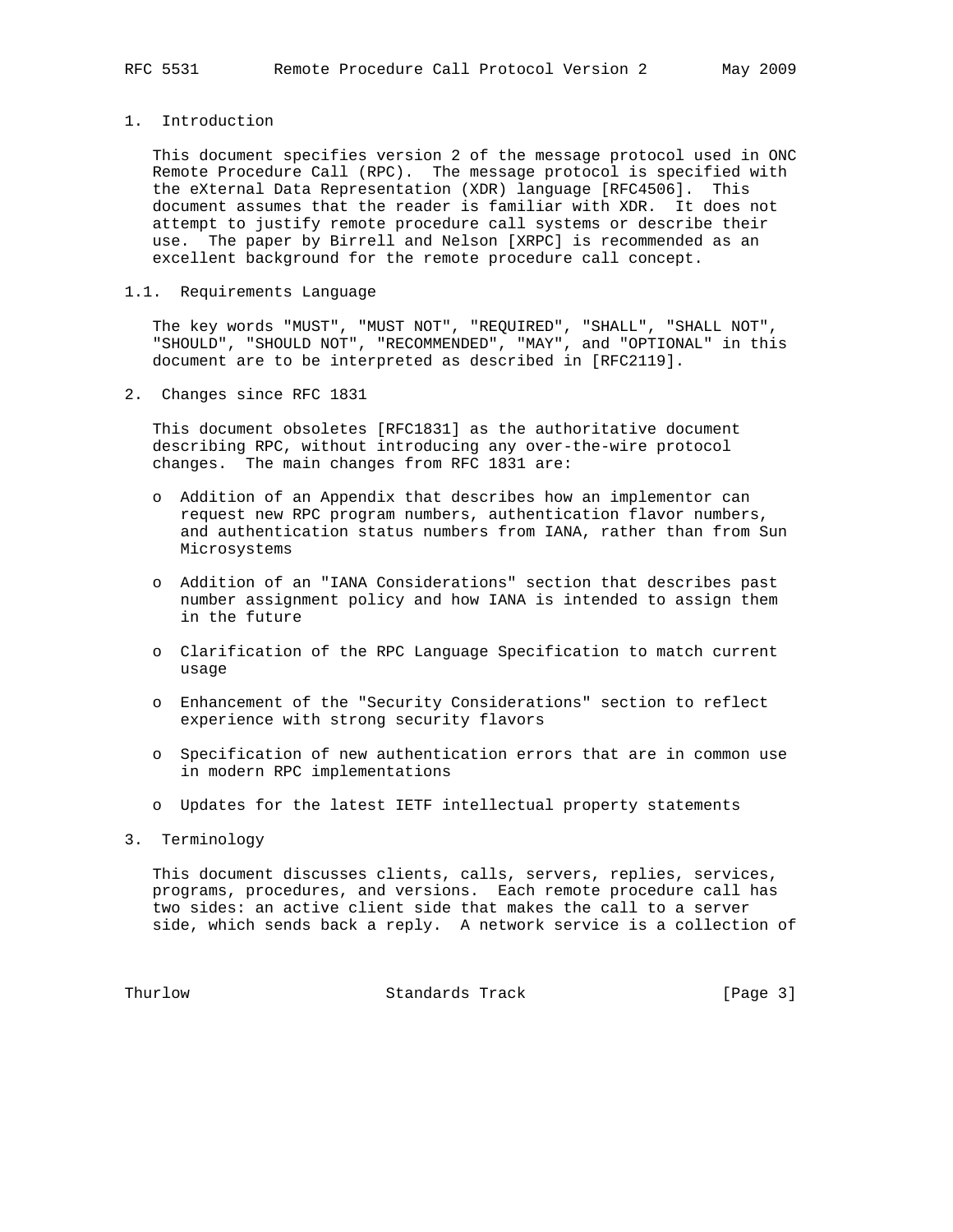one or more remote programs. A remote program implements one or more remote procedures; the procedures, their parameters, and results are documented in the specific program's protocol specification. A server may support more than one version of a remote program in order to be compatible with changing protocols.

 For example, a network file service may be composed of two programs. One program may deal with high-level applications such as file system access control and locking. The other may deal with low-level file input and output and have procedures like "read" and "write". A client of the network file service would call the procedures associated with the two programs of the service on behalf of the client.

 The terms "client" and "server" only apply to a particular transaction; a particular hardware entity (host) or software entity (process or program) could operate in both roles at different times. For example, a program that supplies remote execution service could also be a client of a network file service.

#### 4. The RPC Model

 The ONC RPC protocol is based on the remote procedure call model, which is similar to the local procedure call model. In the local case, the caller places arguments to a procedure in some well specified location (such as a register window). It then transfers control to the procedure, and eventually regains control. At that point, the results of the procedure are extracted from the well specified location, and the caller continues execution.

 The remote procedure call model is similar. One thread of control logically winds through two processes: the caller's process and a server's process. The caller first sends a call message to the server process and waits (blocks) for a reply message. The call message includes the procedure's parameters, and the reply message includes the procedure's results. Once the reply message is received, the results of the procedure are extracted, and the caller's execution is resumed.

 On the server side, a process is dormant awaiting the arrival of a call message. When one arrives, the server process extracts the procedure's parameters, computes the results, sends a reply message, and then awaits the next call message.

 In this model, only one of the two processes is active at any given time. However, this model is only given as an example. The ONC RPC protocol makes no restrictions on the concurrency model implemented, and others are possible. For example, an implementation may choose

Thurlow Standards Track [Page 4]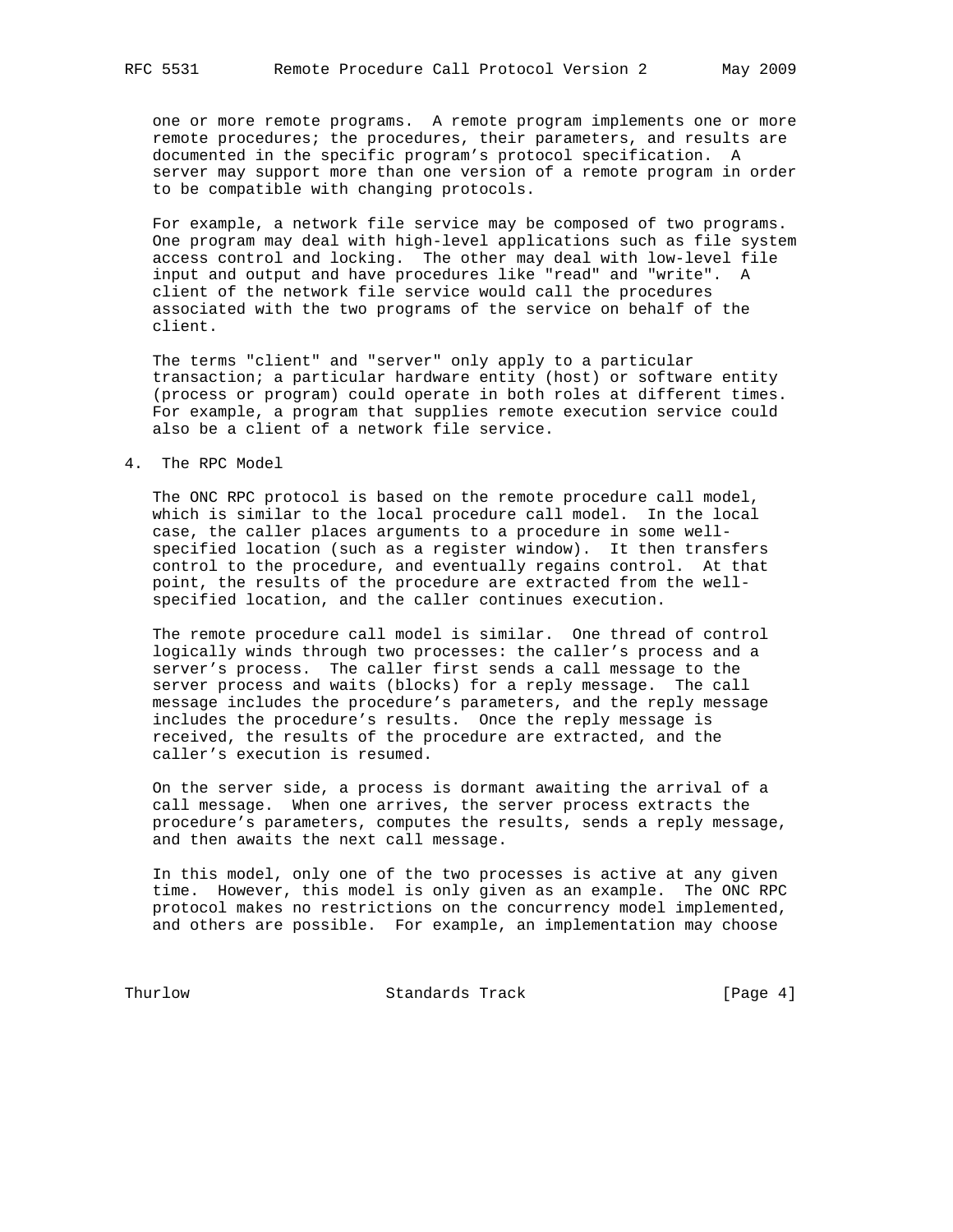to have RPC calls be asynchronous so that the client may do useful work while waiting for the reply from the server. Another possibility is to have the server create a separate task to process an incoming call so that the original server can be free to receive other requests.

 There are a few important ways in which remote procedure calls differ from local procedure calls.

- o Error handling: failures of the remote server or network must be handled when using remote procedure calls.
- o Global variables and side effects: since the server does not have access to the client's address space, hidden arguments cannot be passed as global variables or returned as side effects.
- o Performance: remote procedures usually operate at one or more orders of magnitude slower than local procedure calls.
- o Authentication: since remote procedure calls can be transported over unsecured networks, authentication may be necessary. Authentication prevents one entity from masquerading as some other entity.

 The conclusion is that even though there are tools to automatically generate client and server libraries for a given service, protocols must still be designed carefully.

5. Transports and Semantics

 The RPC protocol can be implemented on several different transport protocols. The scope of the definition of the RPC protocol excludes how a message is passed from one process to another, and includes only the specification and interpretation of messages. However, the application may wish to obtain information about (and perhaps control over) the transport layer through an interface not specified in this document. For example, the transport protocol may impose a restriction on the maximum size of RPC messages, or it may be stream-oriented like TCP [RFC0793] with no size limit. The client and server must agree on their transport protocol choices.

 It is important to point out that RPC does not try to implement any kind of reliability and that the application may need to be aware of the type of transport protocol underneath RPC. If it knows it is running on top of a reliable transport such as TCP, then most of the work is already done for it. On the other hand, if it is running on

Thurlow Standards Track [Page 5]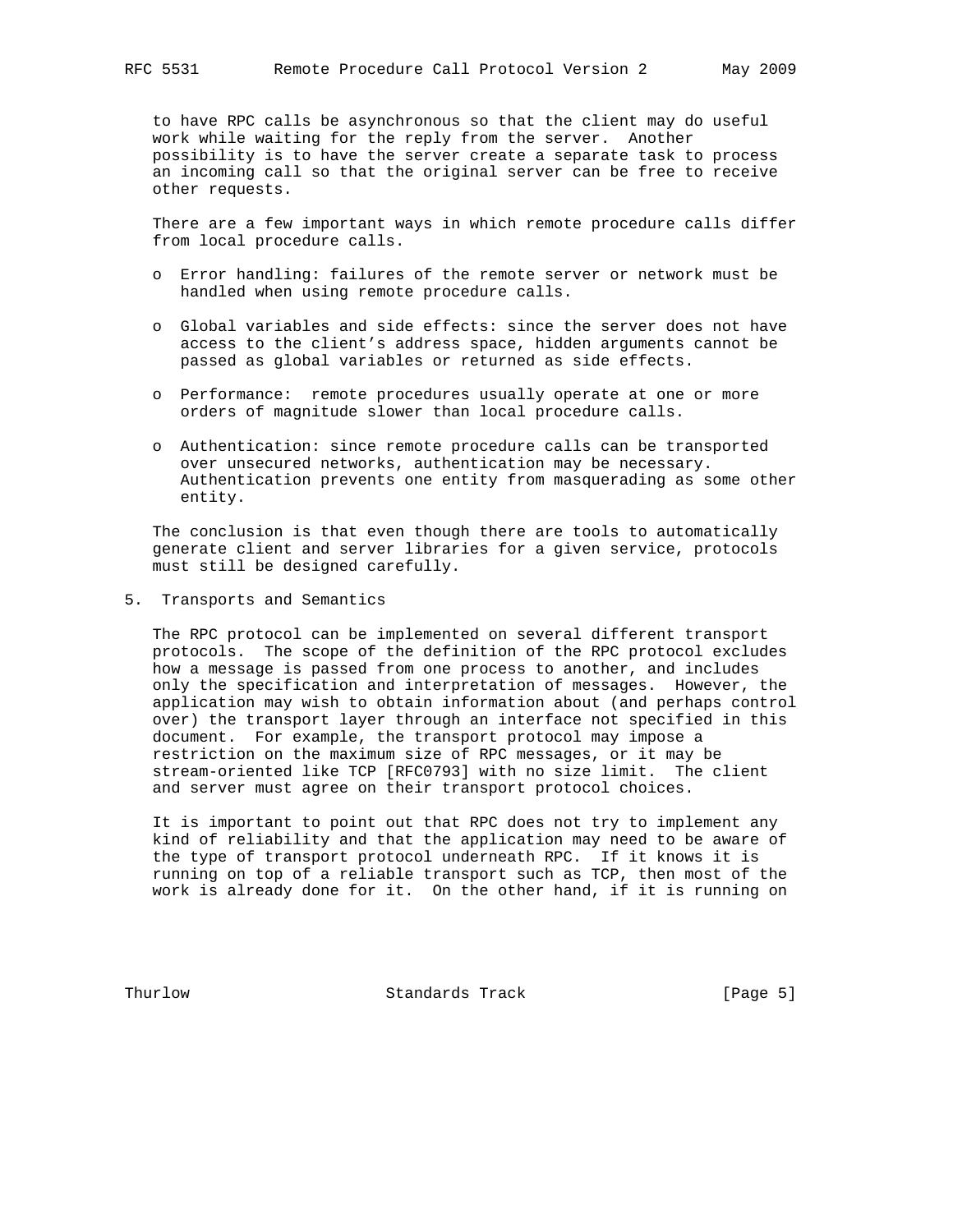top of an unreliable transport such as UDP [RFC0768], it must implement its own time-out, retransmission, and duplicate detection policies as the RPC protocol does not provide these services.

 Because of transport independence, the RPC protocol does not attach specific semantics to the remote procedures or their execution requirements. Semantics can be inferred from (but should be explicitly specified by) the underlying transport protocol. For example, consider RPC running on top of an unreliable transport such as UDP. If an application retransmits RPC call messages after time outs, and does not receive a reply, it cannot infer anything about the number of times the procedure was executed. If it does receive a reply, then it can infer that the procedure was executed at least once.

 A server may wish to remember previously granted requests from a client and not regrant them, in order to insure some degree of execute-at-most-once semantics. A server can do this by taking advantage of the transaction ID that is packaged with every RPC message. The main use of this transaction ID is by the client RPC entity in matching replies to calls. However, a client application may choose to reuse its previous transaction ID when retransmitting a call. The server may choose to remember this ID after executing a call and not execute calls with the same ID, in order to achieve some degree of execute-at-most-once semantics. The server is not allowed to examine this ID in any other way except as a test for equality.

 On the other hand, if using a "reliable" transport such as TCP, the application can infer from a reply message that the procedure was executed exactly once, but if it receives no reply message, it cannot assume that the remote procedure was not executed. Note that even if a connection-oriented protocol like TCP is used, an application still needs time-outs and reconnections to handle server crashes.

 There are other possibilities for transports besides datagram- or connection-oriented protocols. For example, a request-reply protocol such as [VMTP] is perhaps a natural transport for RPC. ONC RPC currently uses both TCP and UDP transport protocols. Section 11 ("Record Marking Standard") describes the mechanism employed by ONC RPC to utilize a connection-oriented, stream-oriented transport such as TCP. The mechanism by which future transports having different structural characteristics should be used to transfer ONC RPC messages should be specified by means of a Standards Track RFC, once such additional transports are defined.

Thurlow Standards Track [Page 6]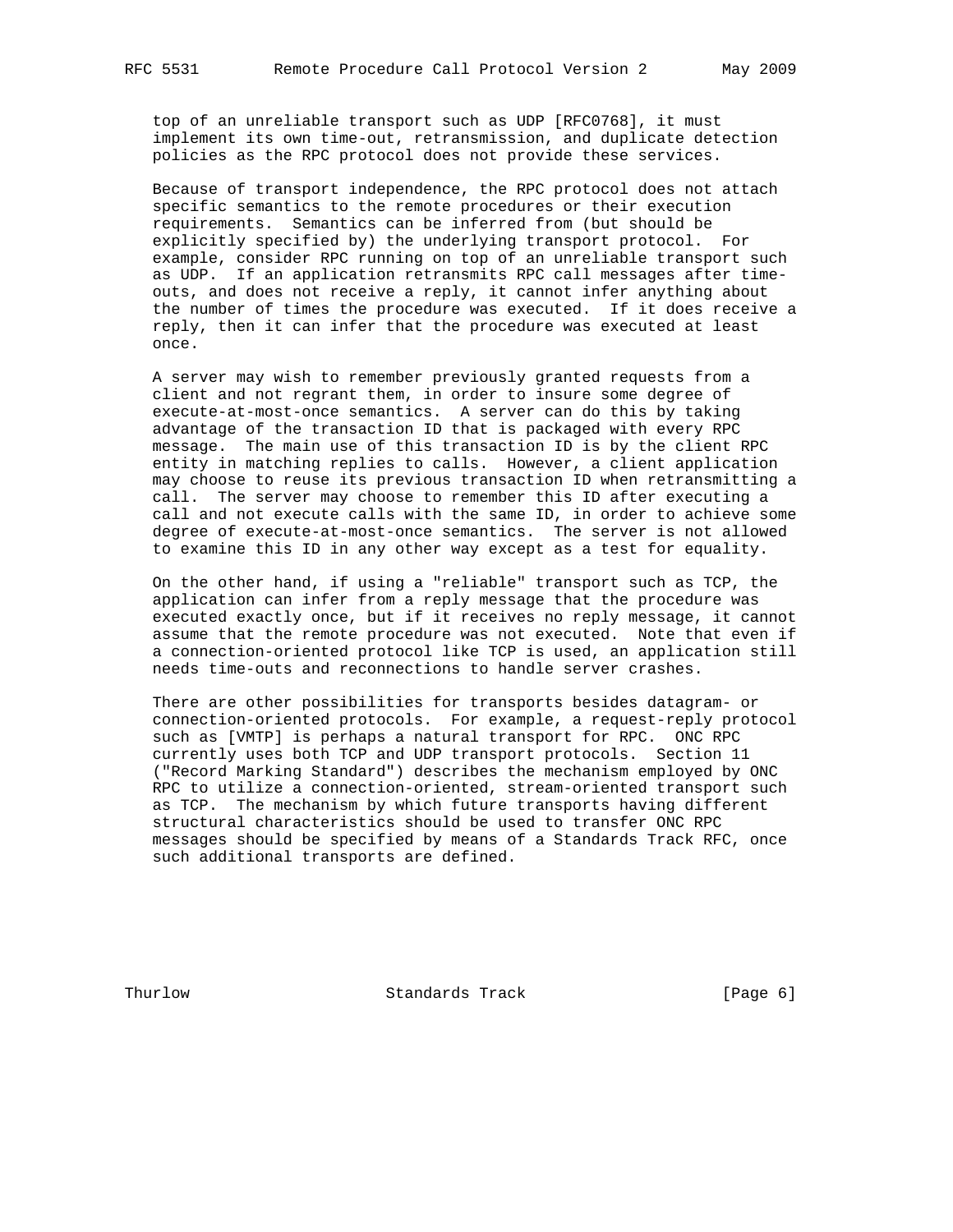#### 6. Binding and Rendezvous Independence

 The act of binding a particular client to a particular service and transport parameters is NOT part of this RPC protocol specification. This important and necessary function is left up to some higher-level software.

 Implementors could think of the RPC protocol as the jump-subroutine instruction (JSR) of a network; the loader (binder) makes JSR useful, and the loader itself uses JSR to accomplish its task. Likewise, the binding software makes RPC useful, possibly using RPC to accomplish this task.

7. Authentication

 The RPC protocol provides the fields necessary for a client to identify itself to a service, and vice-versa, in each call and reply message. Security and access control mechanisms can be built on top of this message authentication. Several different authentication protocols can be supported. A field in the RPC header indicates which protocol is being used. More information on specific authentication protocols is in Section 8.2, "Authentication, Integrity and Privacy".

8. RPC Protocol Requirements

The RPC protocol must provide for the following:

- o Unique specification of a procedure to be called
- o Provisions for matching response messages to request messages
- o Provisions for authenticating the caller to service and vice-versa

 Besides these requirements, features that detect the following are worth supporting because of protocol roll-over errors, implementation bugs, user error, and network administration:

- o RPC protocol mismatches
- o Remote program protocol version mismatches
- o Protocol errors (such as misspecification of a procedure's parameters)
- o Reasons why remote authentication failed
- o Any other reasons why the desired procedure was not called

Thurlow **Standards Track** [Page 7]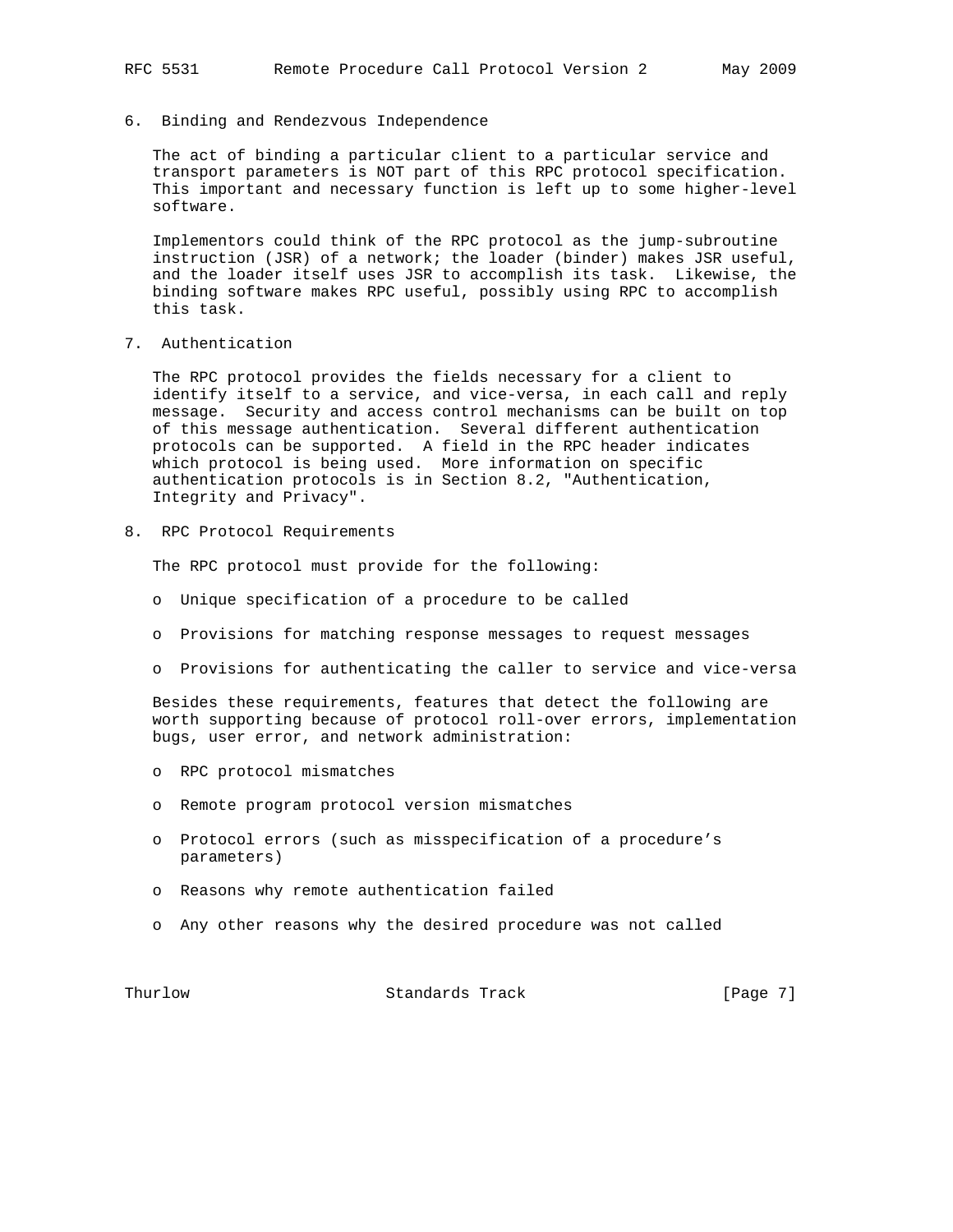#### 8.1. RPC Programs and Procedures

 The RPC call message has three unsigned-integer fields -- remote program number, remote program version number, and remote procedure number -- that uniquely identify the procedure to be called. Program numbers are administered by a central authority (IANA). Once implementors have a program number, they can implement their remote program; the first implementation would most likely have the version number 1 but MUST NOT be the number zero. Because most new protocols evolve, a "version" field of the call message identifies which version of the protocol the caller is using. Version numbers enable support of both old and new protocols through the same server process.

 The procedure number identifies the procedure to be called. These numbers are documented in the specific program's protocol specification. For example, a file service's protocol specification may state that its procedure number 5 is "read" and procedure number 12 is "write".

 Just as remote program protocols may change over several versions, the actual RPC message protocol could also change. Therefore, the call message also has in it the RPC version number, which is always equal to 2 for the version of RPC described here.

 The reply message to a request message has enough information to distinguish the following error conditions:

- o The remote implementation of RPC does not support protocol version 2. The lowest and highest supported RPC version numbers are returned.
- o The remote program is not available on the remote system.
- o The remote program does not support the requested version number. The lowest and highest supported remote program version numbers are returned.
- o The requested procedure number does not exist. (This is usually a client-side protocol or programming error.)
- o The parameters to the remote procedure appear to be garbage from the server's point of view. (Again, this is usually caused by a disagreement about the protocol between client and service.)

Thurlow Standards Track [Page 8]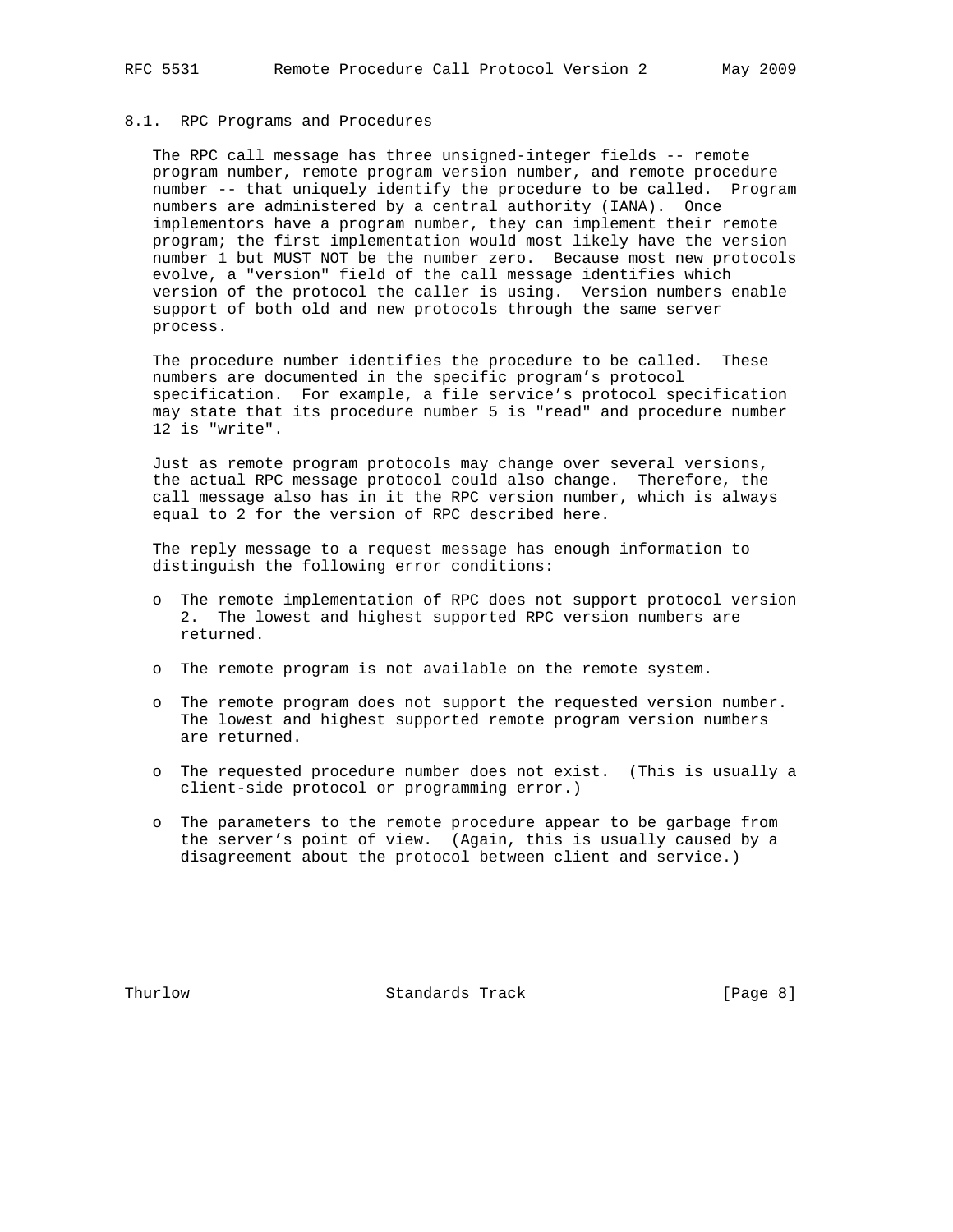### 8.2. Authentication, Integrity, and Privacy

 Provisions for authentication of caller to service and vice-versa are provided as a part of the RPC protocol. The call message has two authentication fields: the credential and the verifier. The reply message has one authentication field: the response verifier. The RPC protocol specification defines all three fields to be the following opaque type (in the eXternal Data Representation (XDR) language [RFC4506]):

```
 enum auth_flavor {
          \text{AUTH\_NONE} = 0,
          AUTH_SYS = 1,<br>AUTH_SHORT = 2,
AUTH_SHORT = 2,
\text{AUTH\_DH} = 3,
          RPCSEC_GSS = 6 /* and more to be defined */
         };
         struct opaque_auth {
           auth_flavor flavor;
            opaque body<400>;
         };
```
 In other words, any "opaque\_auth" structure is an "auth\_flavor" enumeration followed by up to 400 bytes that are opaque to (uninterpreted by) the RPC protocol implementation.

 The interpretation and semantics of the data contained within the authentication fields are specified by individual, independent authentication protocol specifications.

 If authentication parameters were rejected, the reply message contains information stating why they were rejected.

 As demonstrated by RPCSEC\_GSS, it is possible for an "auth\_flavor" to also support integrity and privacy.

Thurlow **Standards Track** [Page 9]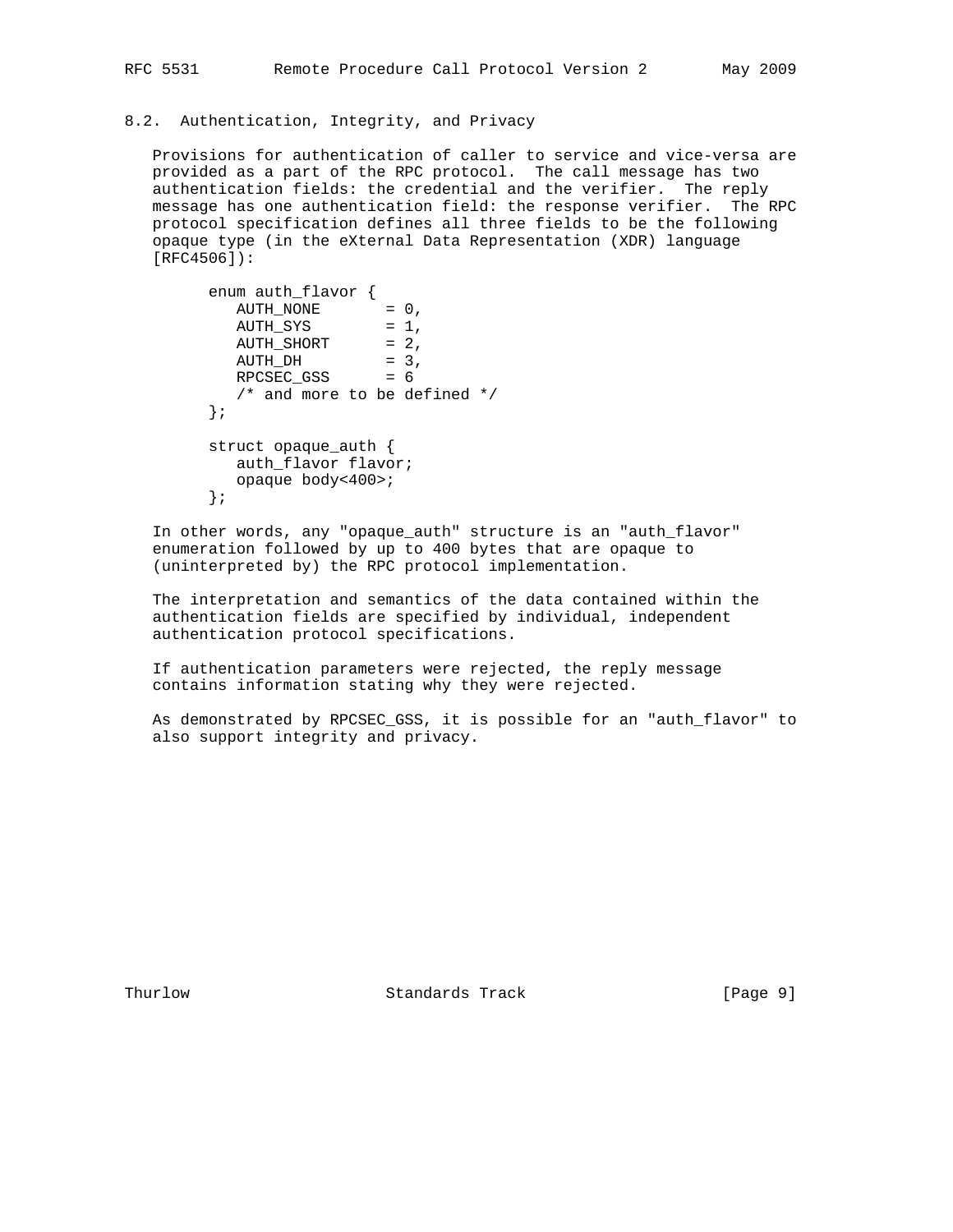#### 8.3. Program Number Assignment

 Program numbers are given out in groups according to the following chart:

| 0x00000000                | Reserved                       |
|---------------------------|--------------------------------|
| $0x00000001 - 0x1fffffff$ | To be assigned by IANA         |
| $0x20000000 - 0x3fffffff$ | Defined by local administrator |
|                           | (some blocks assigned here)    |
| $0x40000000 - 0x5fffffff$ | Transient                      |
| $0x60000000 - 0x7efffft$  | Reserved                       |
| $0x7f000000 - 0x7fffffff$ | Assignment outstanding         |
| $0x80000000 - 0xffffffff$ | Reserved                       |

 The first group is a range of numbers administered by IANA and should be identical for all sites. The second range is for applications peculiar to a particular site. This range is intended primarily for debugging new programs. When a site develops an application that might be of general interest, that application should be given an assigned number in the first range. Application developers may apply for blocks of RPC program numbers in the first range by methods described in Appendix B. The third group is for applications that generate program numbers dynamically. The final groups are reserved for future use, and should not be used.

#### 8.4. Other Uses of the RPC Protocol

 The intended use of this protocol is for calling remote procedures. Normally, each call message is matched with a reply message. However, the protocol itself is a message-passing protocol with which other (non-procedure-call) protocols can be implemented.

### 8.4.1. Batching

 Batching is useful when a client wishes to send an arbitrarily large sequence of call messages to a server. Batching typically uses reliable byte stream protocols (like TCP) for its transport. In the case of batching, the client never waits for a reply from the server, and the server does not send replies to batch calls. A sequence of batch calls is usually terminated by a legitimate remote procedure call operation in order to flush the pipeline and get positive acknowledgement.

Thurlow Standards Track [Page 10]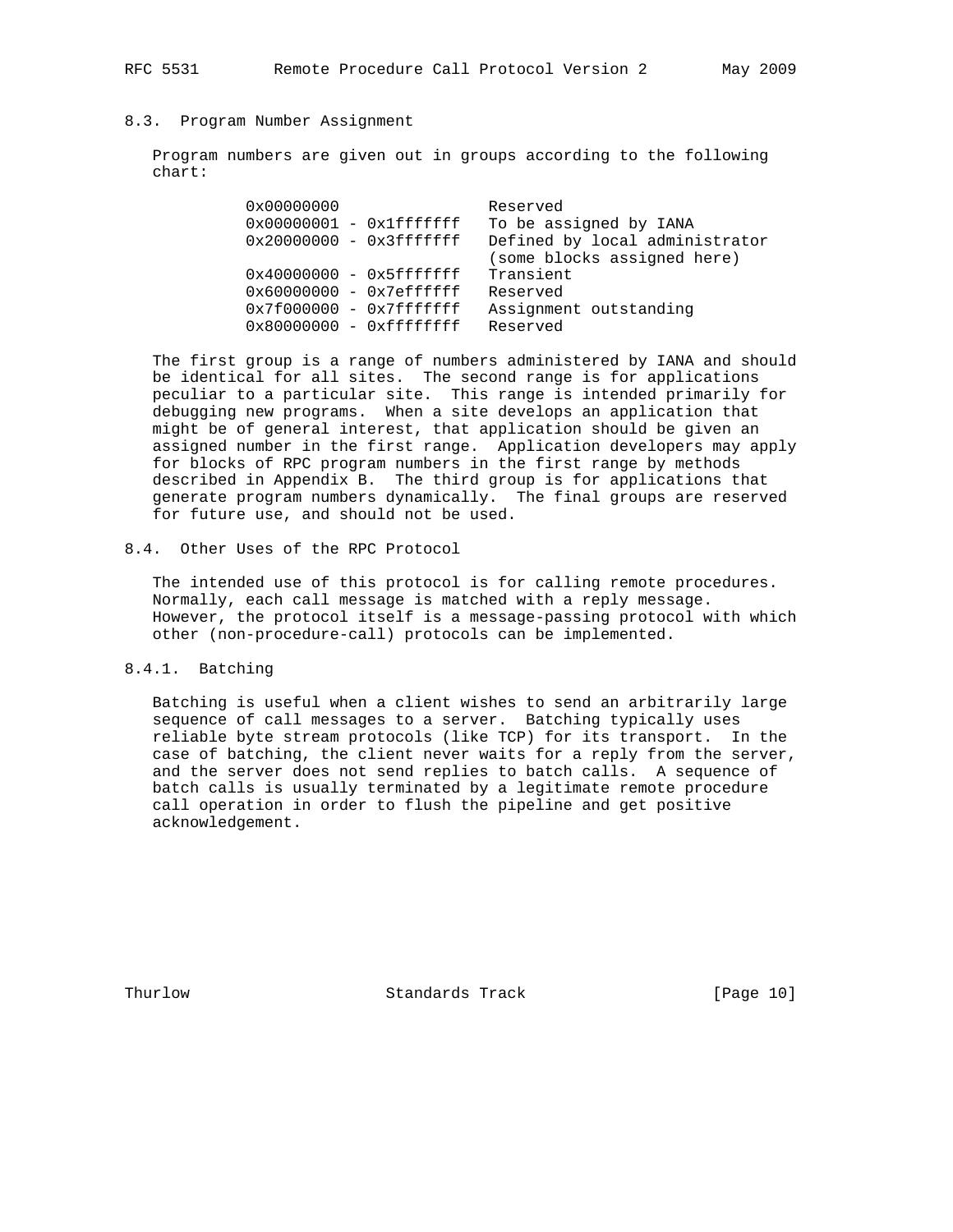### 8.4.2. Broadcast Remote Procedure Calls

 In broadcast protocols, the client sends a broadcast call to the network and waits for numerous replies. This requires the use of packet-based protocols (like UDP) as its transport protocol. Servers that support broadcast protocols usually respond only when the call is successfully processed and are silent in the face of errors, but this varies with the application.

 The principles of broadcast RPC also apply to multicasting -- an RPC request can be sent to a multicast address.

9. The RPC Message Protocol

 This section defines the RPC message protocol in the XDR data description language [RFC4506].

```
 enum msg_type {
 CALL = 0, REPLY = 1
 };
```
 A reply to a call message can take on two forms: the message was either accepted or rejected.

```
 enum reply_stat {
   MSG_ACCEPTED = 0,
   MSG_DENIED = 1
 };
```
 Given that a call message was accepted, the following is the status of an attempt to call a remote procedure.

```
 enum accept_stat {
          SUCCESS = 0, /* RPC executed successfully */
          PROG_UNAVAIL = 1, /* remote hasn't exported program */ PROG_MISMATCH = 2, /* remote can't support version # */
 PROC_UNAVAIL = 3, /* program can't support procedure */
 GARBAGE_ARGS = 4, /* procedure can't decode params */
          SYSTEM_ERR = 5 /* e.g. memory allocation failure */ };
```
Reasons why a call message was rejected:

```
 enum reject_stat {
  RPC_MISMATCH = 0, /* RPC version number != 2 * AUTH_ERROR = 1 /* remote can't authenticate caller */
 };
```
Thurlow **Standards Track** [Page 11]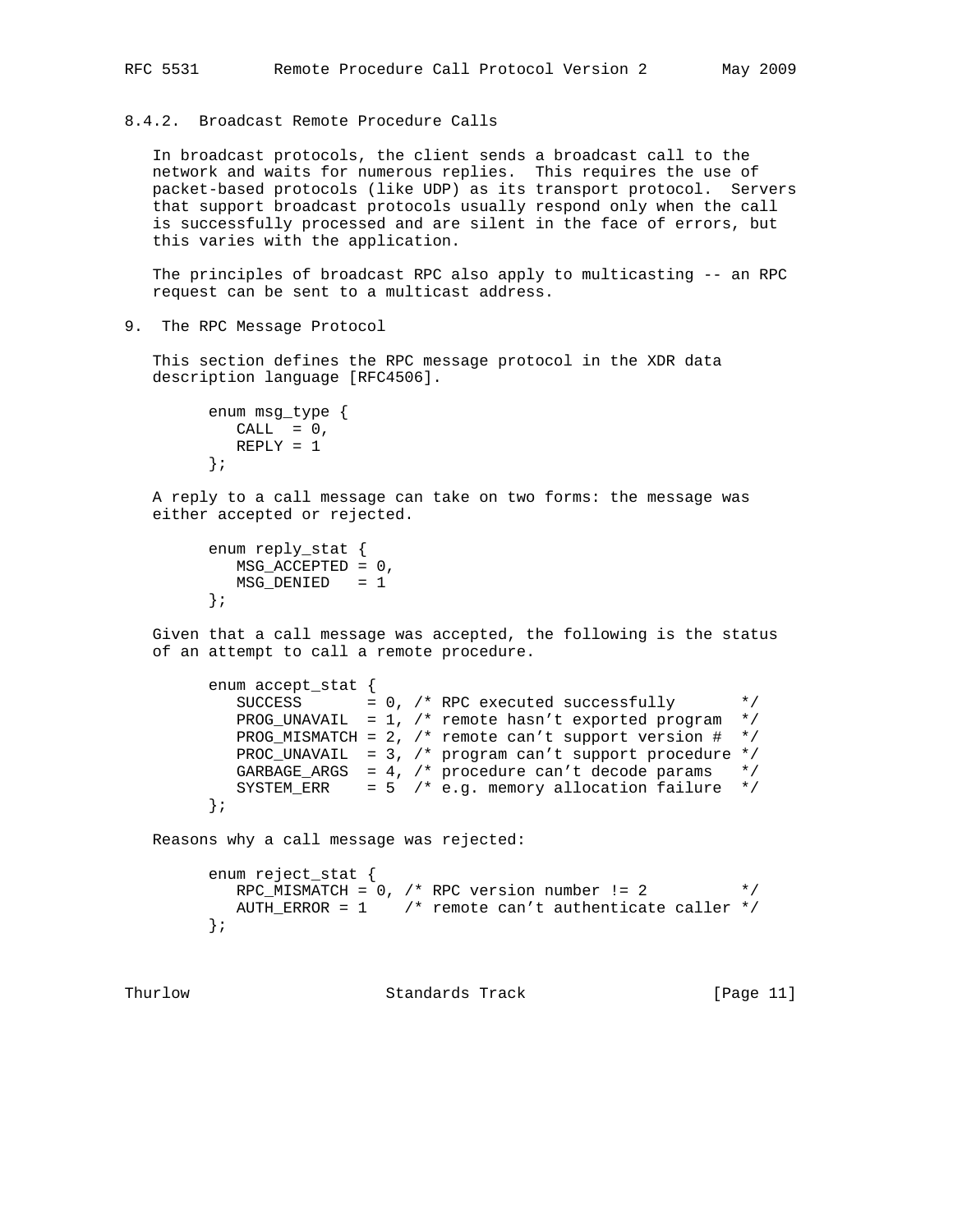Why authentication failed:

```
 enum auth_stat {
\text{AUTH\_OK} = 0, \prime success \star /
        /*
         * failed at remote end
         */
       AUTH_BADCRED = 1, \frac{1}{2} and credential (seal broken) */
        AUTH_REJECTEDCRED = 2, /* client must begin new session */
       AUTH_BADVERF = 3, /* bad verifier (seal broken) * / AUTH_REJECTEDVERF = 4, /* verifier expired or replayed */
 AUTH_TOOWEAK = 5, /* rejected for security reasons */
        /*
        * failed locally
         */
        AUTH_INVALIDRESP = 6, /* bogus response verifier */
       AUTH_FAILED = 7, \frac{1}{2} reason unknown */
        /*
         * AUTH_KERB errors; deprecated. See [RFC2695]
         */
        AUTH_KERB_GENERIC = 8, /* kerberos generic error */
 AUTH_TIMEEXPIRE = 9, /* time of credential expired */
 AUTH_TKT_FILE = 10, /* problem with ticket file */
 AUTH_DECODE = 11, /* can't decode authenticator */
 AUTH_NET_ADDR = 12, /* wrong net address in ticket */
        /*
         * RPCSEC_GSS GSS related errors
         */
        RPCSEC_GSS_CREDPROBLEM = 13, /* no credentials for user */
        RPCSEC_GSS_CTXPROBLEM = 14 /* problem with context */
      };
```
 As new authentication mechanisms are added, there may be a need for more status codes to support them. IANA will hand out new auth\_stat numbers on a simple First Come First Served basis as defined in the "IANA Considerations" and Appendix B.

The RPC message:

 All messages start with a transaction identifier, xid, followed by a two-armed discriminated union. The union's discriminant is a msg\_type that switches to one of the two types of the message. The xid of a REPLY message always matches that of the initiating CALL message. NB: The "xid" field is only used for clients matching reply messages with call messages or for servers detecting retransmissions; the service side cannot treat this id as any type of sequence number.

Thurlow Standards Track [Page 12]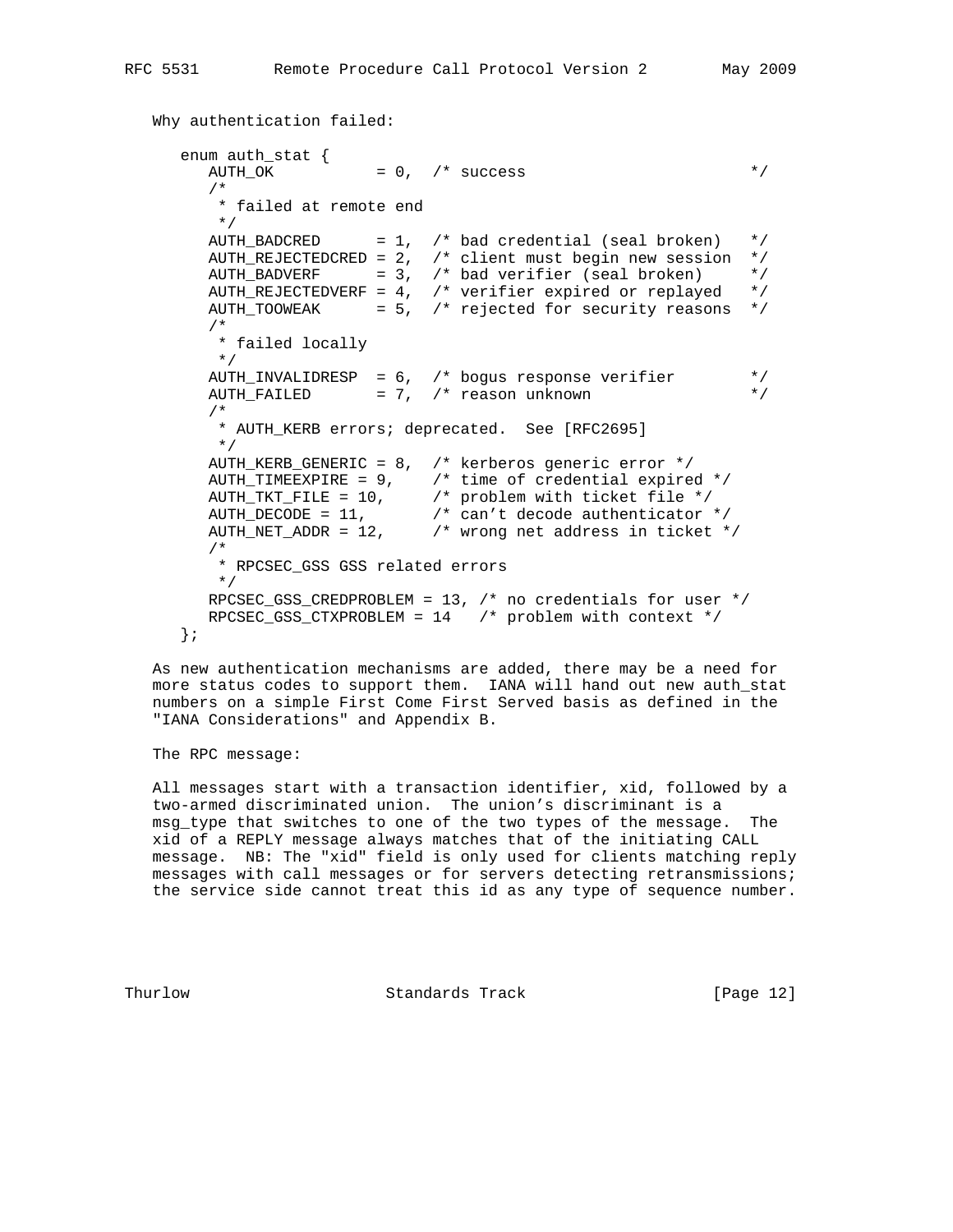```
 struct rpc_msg {
    unsigned int xid;
    union switch (msg_type mtype) {
    case CALL:
       call_body cbody;
    case REPLY:
       reply_body rbody;
    } body;
 };
```

```
 Body of an RPC call:
```
 In version 2 of the RPC protocol specification, rpcvers MUST be equal to 2. The fields "prog", "vers", and "proc" specify the remote program, its version number, and the procedure within the remote program to be called. After these fields are two authentication parameters: cred (authentication credential) and verf (authentication verifier). The two authentication parameters are followed by the parameters to the remote procedure, which are specified by the specific program protocol.

 The purpose of the authentication verifier is to validate the authentication credential. Note that these two items are historically separate, but are always used together as one logical entity.

```
 struct call_body {
  unsigned int rpcvers; \frac{1}{2} /* must be equal to two (2) */
   unsigned int prog;
   unsigned int vers;
   unsigned int proc;
   opaque_auth cred;
   opaque_auth verf;
   /* procedure-specific parameters start here */
 };
```
Body of a reply to an RPC call:

```
 union reply_body switch (reply_stat stat) {
 case MSG_ACCEPTED:
   accepted_reply areply;
 case MSG_DENIED:
   rejected_reply rreply;
 } reply;
```
Thurlow Standards Track [Page 13]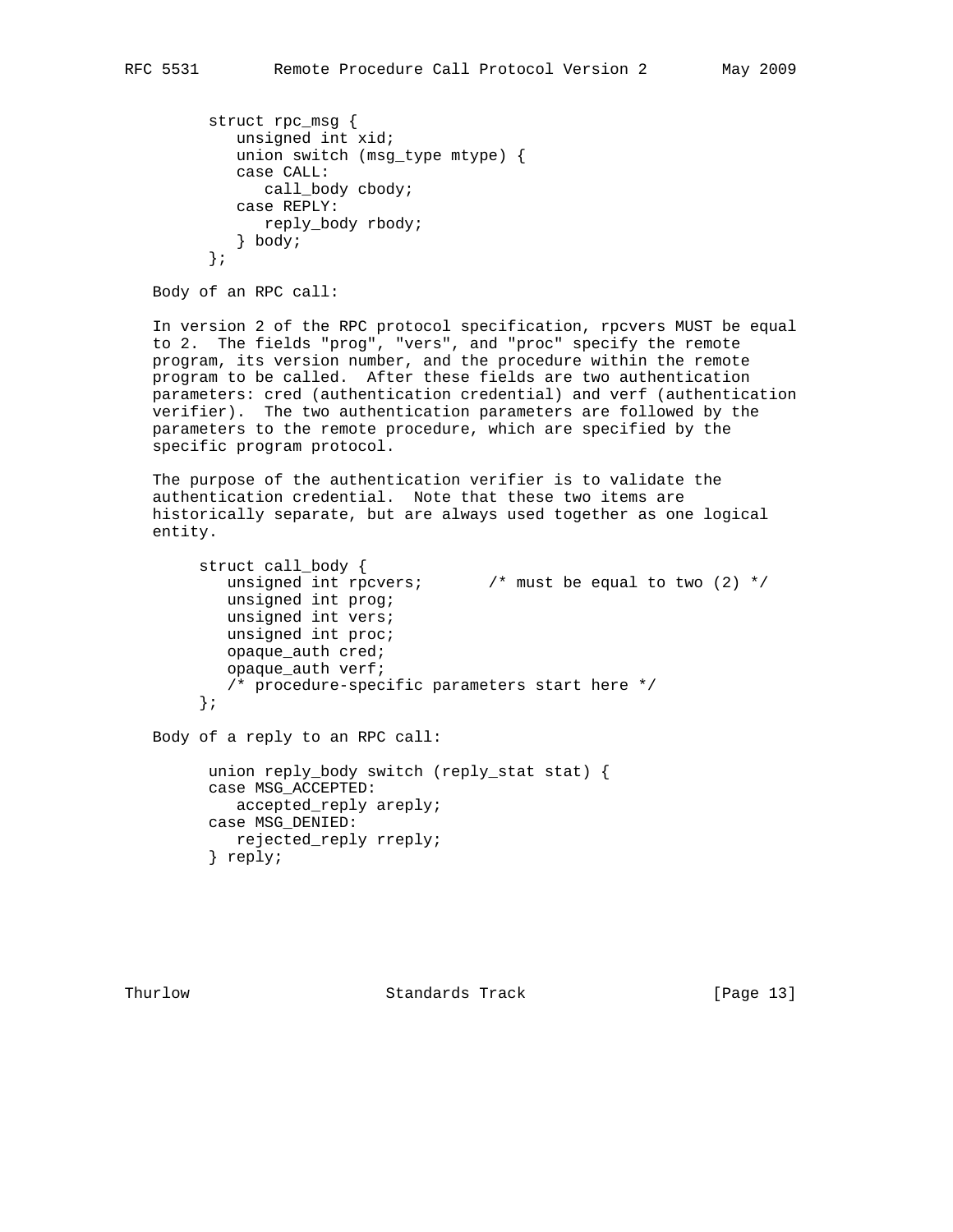Reply to an RPC call that was accepted by the server:

 There could be an error even though the call was accepted. The first field is an authentication verifier that the server generates in order to validate itself to the client. It is followed by a union whose discriminant is an enum accept\_stat. The SUCCESS arm of the union is protocol-specific. The PROG\_UNAVAIL, PROC\_UNAVAIL, GARBAGE\_ARGS, and SYSTEM\_ERR arms of the union are void. The PROG\_MISMATCH arm specifies the lowest and highest version numbers of the remote program supported by the server.

```
 struct accepted_reply {
            opaque_auth verf;
            union switch (accept_stat stat) {
            case SUCCESS:
               opaque results[0];
 /*
                * procedure-specific results start here
 */
             case PROG_MISMATCH:
                struct {
                  unsigned int low;
                   unsigned int high;
                } mismatch_info;
             default:
                /*
                 * Void. Cases include PROG_UNAVAIL, PROC_UNAVAIL,
                 * GARBAGE_ARGS, and SYSTEM_ERR.
                 */
                void;
             } reply_data;
         };
```
Reply to an RPC call that was rejected by the server:

 The call can be rejected for two reasons: either the server is not running a compatible version of the RPC protocol (RPC\_MISMATCH) or the server rejects the identity of the caller (AUTH\_ERROR). In case of an RPC version mismatch, the server returns the lowest and highest supported RPC version numbers. In case of invalid authentication, failure status is returned.

Thurlow Standards Track [Page 14]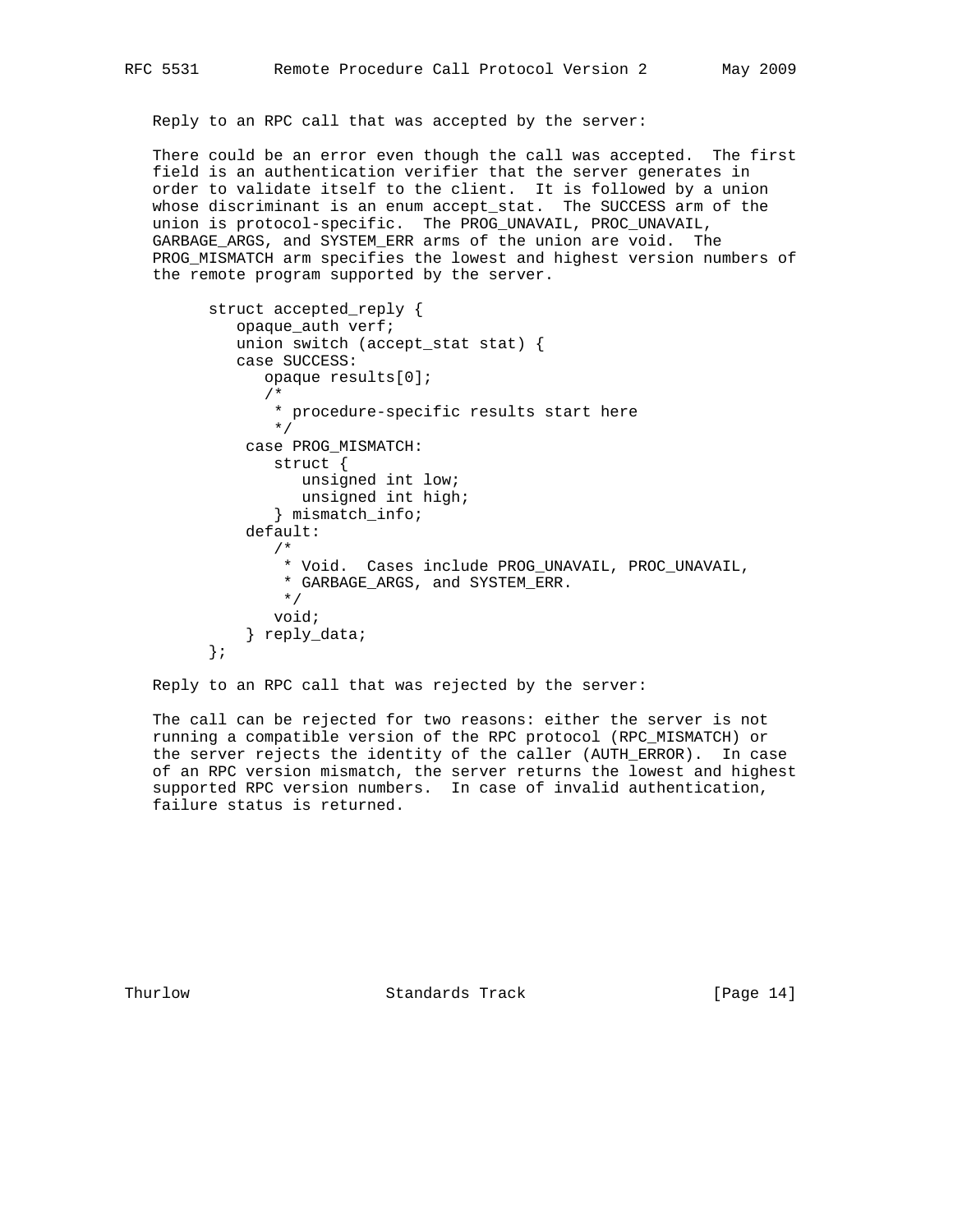```
 union rejected_reply switch (reject_stat stat) {
 case RPC_MISMATCH:
    struct {
       unsigned int low;
      unsigned int high;
    } mismatch_info;
 case AUTH_ERROR:
    auth_stat stat;
 };
```
#### 10. Authentication Protocols

 As previously stated, authentication parameters are opaque, but open-ended to the rest of the RPC protocol. This section defines two standard flavors of authentication. Implementors are free to invent new authentication types, with the same rules of flavor number assignment as there are for program number assignment. The flavor of a credential or verifier refers to the value of the "flavor" field in the opaque\_auth structure. Flavor numbers, like RPC program numbers, are also administered centrally, and developers may assign new flavor numbers by methods described in Appendix B. Credentials and verifiers are represented as variable-length opaque data (the "body" field in the opaque\_auth structure).

 In this document, two flavors of authentication are described. Of these, Null authentication (described in the next subsection) is mandatory -- it MUST be available in all implementations. System authentication (AUTH\_SYS) is described in Appendix A. Implementors MAY include AUTH\_SYS in their implementations to support existing applications. See "Security Considerations" for information about other, more secure, authentication flavors.

### 10.1. Null Authentication

 Often, calls must be made where the client does not care about its identity or the server does not care who the client is. In this case, the flavor of the RPC message's credential, verifier, and reply verifier is "AUTH\_NONE". Opaque data associated with "AUTH\_NONE" is undefined. It is recommended that the length of the opaque data be zero.

Thurlow **Standards Track** [Page 15]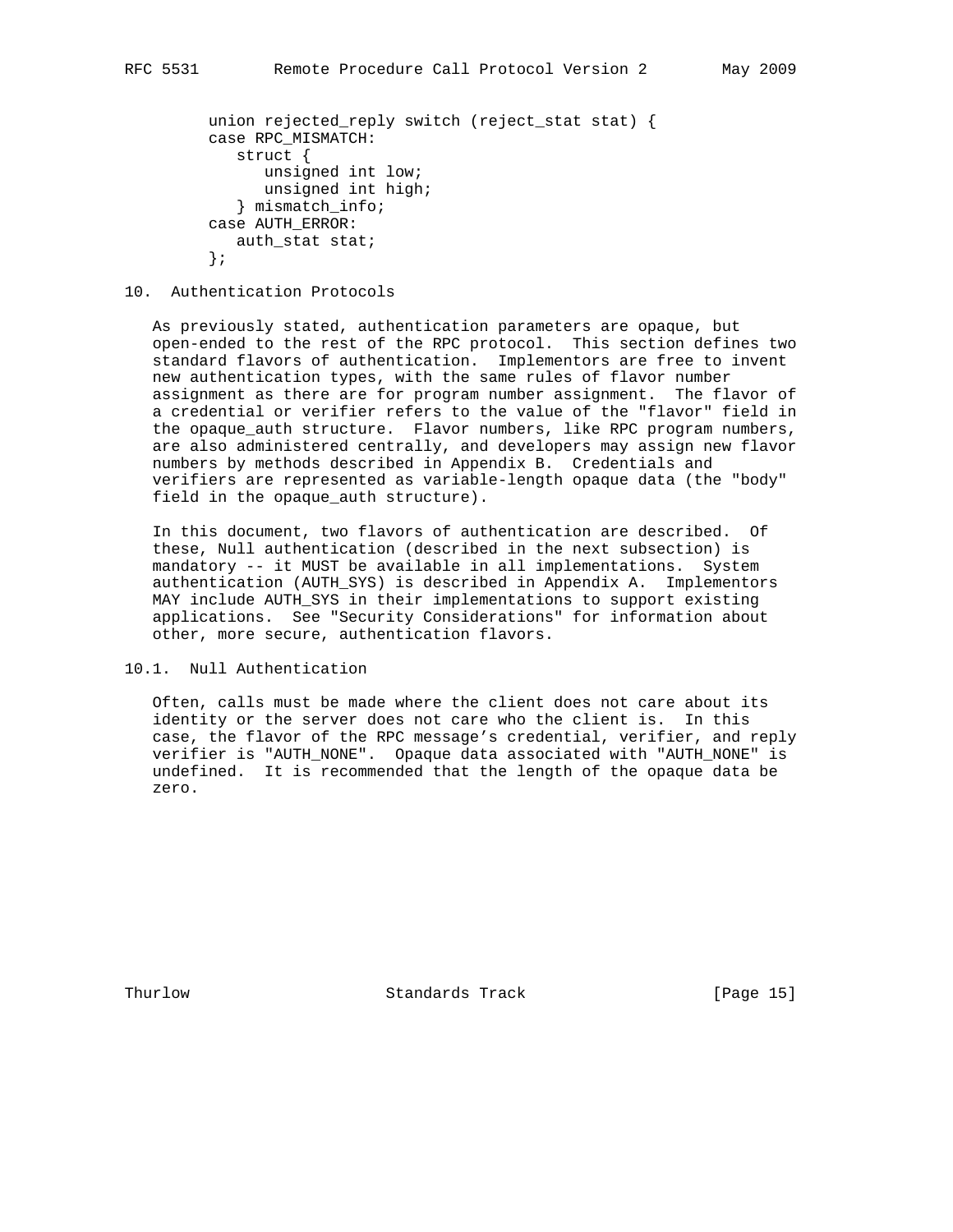#### 11. Record Marking Standard

 When RPC messages are passed on top of a byte stream transport protocol (like TCP), it is necessary to delimit one message from another in order to detect and possibly recover from protocol errors. This is called record marking (RM). One RPC message fits into one RM record.

 A record is composed of one or more record fragments. A record fragment is a four-byte header followed by 0 to  $(2**31)$  - 1 bytes of fragment data. The bytes encode an unsigned binary number; as with XDR integers, the byte order is from highest to lowest. The number encodes two values -- a boolean that indicates whether the fragment is the last fragment of the record (bit value 1 implies the fragment is the last fragment) and a 31-bit unsigned binary value that is the length in bytes of the fragment's data. The boolean value is the highest-order bit of the header; the length is the 31 low-order bits. (Note that this record specification is NOT in XDR standard form!)

#### 12. The RPC Language

 Just as there was a need to describe the XDR data-types in a formal language, there is also need to describe the procedures that operate on these XDR data-types in a formal language as well. The RPC language is an extension to the XDR language, with the addition of "program", "procedure", and "version" declarations. The keywords "program" and "version" are reserved in the RPC language, and implementations of XDR compilers MAY reserve these keywords even when provided with pure XDR, non-RPC, descriptions. The following example is used to describe the essence of the language.

Thurlow **Standards Track** [Page 16]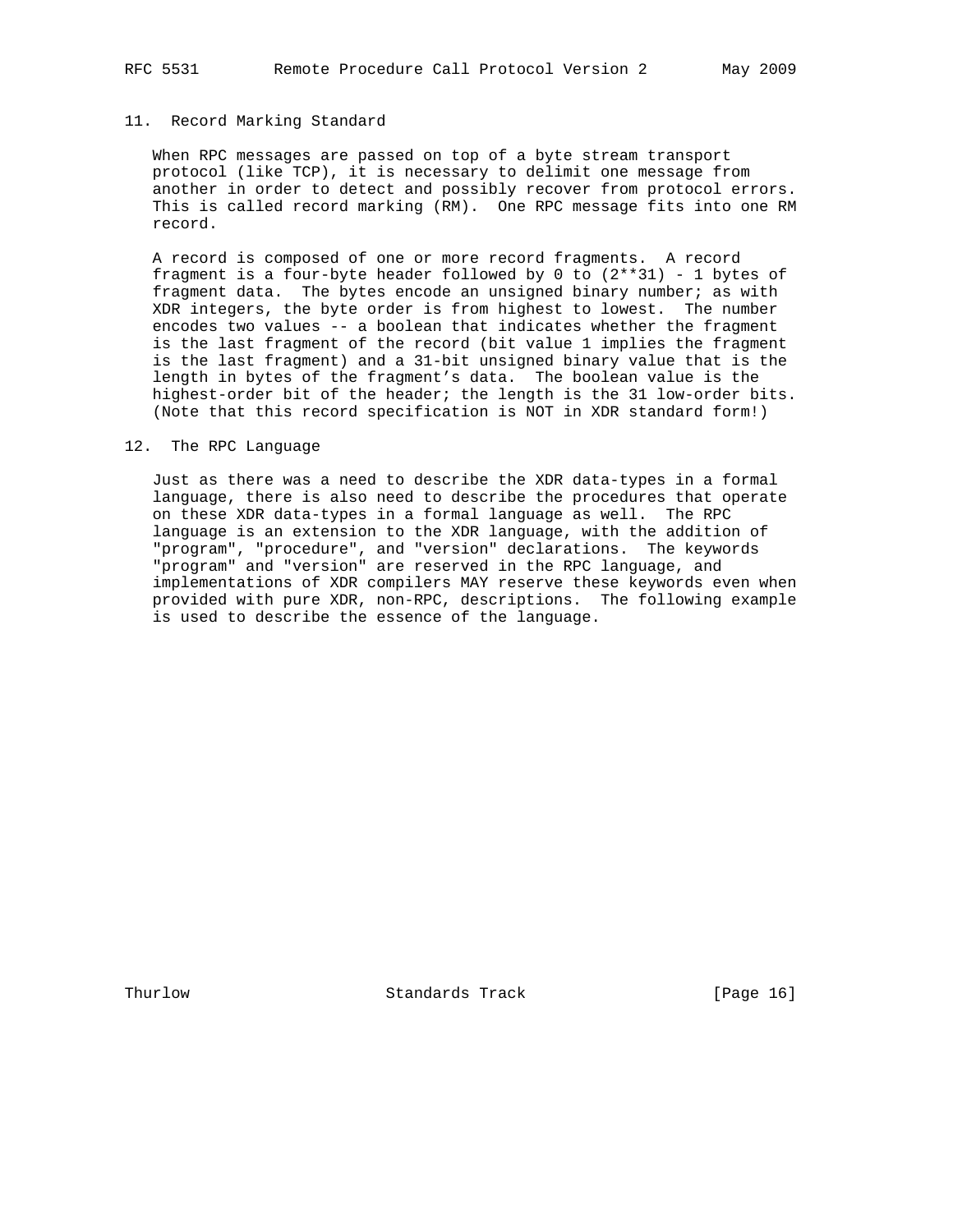#### 12.1. An Example Service Described in the RPC Language

Here is an example of the specification of a simple ping program.

```
 program PING_PROG {
       /*
        * Latest and greatest version
        */
       version PING_VERS_PINGBACK {
          void
          PINGPROC_NULL(void) = 0;
          /*
           * Ping the client, return the round-trip time
           * (in microseconds). Returns -1 if the operation
           * timed out.
           */
          int
          PINGPROC_PINGBACK(void) = 1;
      } = 2i /*
        * Original version
        */
       version PING_VERS_ORIG {
          void
          PINGPROC_NULL(void) = 0;
      } = 1;} = 1;const PING_VERS = 2; \frac{1}{10} /* latest version */
```
 The first version described is PING\_VERS\_PINGBACK with two procedures: PINGPROC\_NULL and PINGPROC\_PINGBACK. PINGPROC\_NULL takes no arguments and returns no results, but it is useful for computing round-trip times from the client to the server and back again. By convention, procedure 0 of any RPC protocol should have the same semantics and never require any kind of authentication. The second procedure is used for the client to have the server do a reverse ping operation back to the client, and it returns the amount of time (in microseconds) that the operation used. The next version, PING\_VERS\_ORIG, is the original version of the protocol, and it does not contain the PINGPROC\_PINGBACK procedure. It is useful for compatibility with old client programs, and as this program matures, it may be dropped from the protocol entirely.

Thurlow **Standards Track** [Page 17]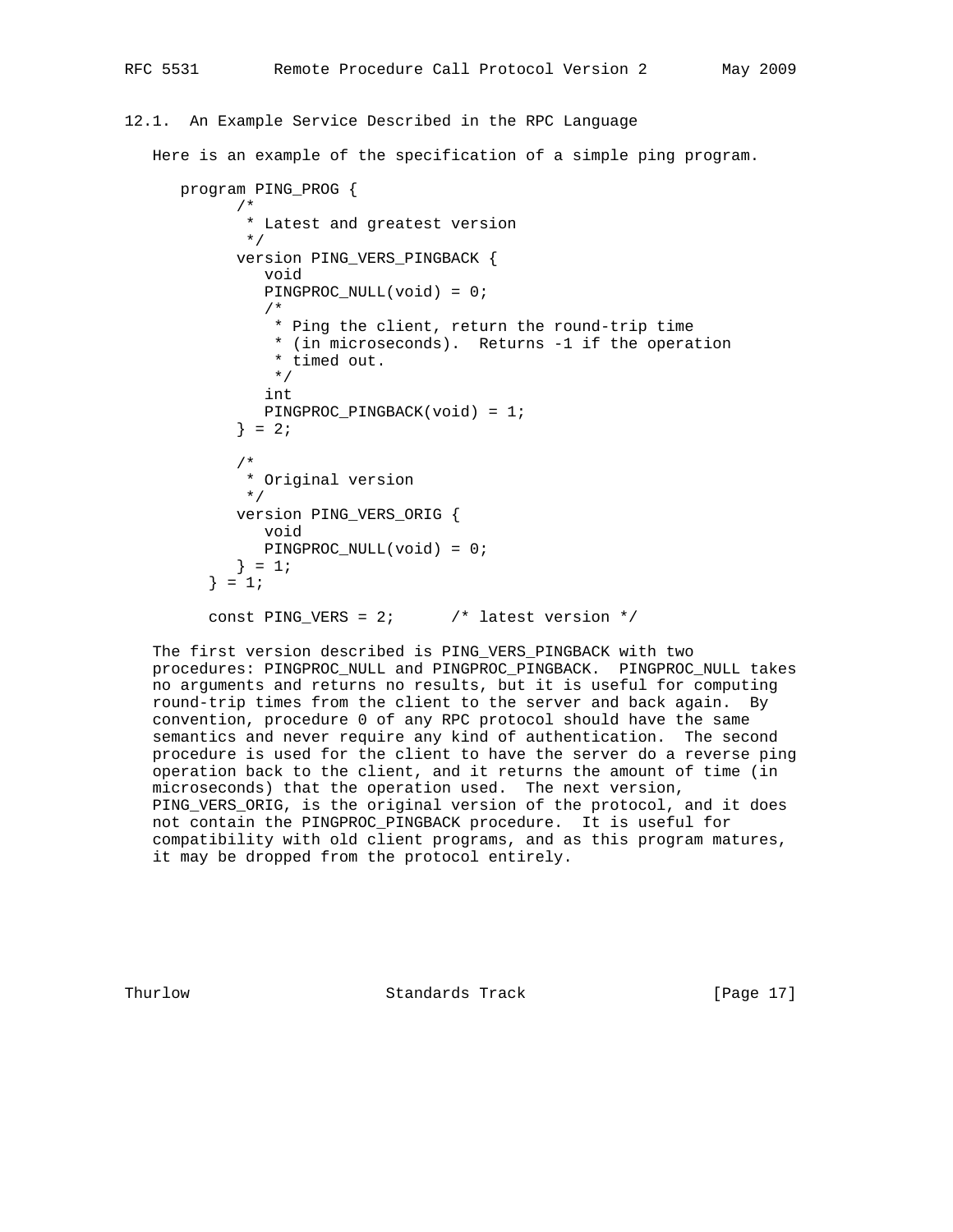12.2. The RPC Language Specification

 The RPC language is identical to the XDR language defined in RFC 4506, except for the added definition of a "program-def", described below.

```
 program-def:
    "program" identifier "{"
       version-def
       version-def *
   "\}" "=" constant ";"
 version-def:
    "version" identifier "{"
        procedure-def
        procedure-def *
   "\}" "=" constant ";"
 procedure-def:
    proc-return identifier "(" proc-firstarg
     ('', " type-specificer ) * " )" " = " constant " ; " proc-return: "void" | type-specifier
 proc-firstarg: "void" | type-specifier
```
## 12.3. Syntax Notes

- o The following keywords are added and cannot be used as identifiers: "program" and "version".
- o A version name cannot occur more than once within the scope of a program definition. Neither can a version number occur more than once within the scope of a program definition.
- o A procedure name cannot occur more than once within the scope of a version definition. Neither can a procedure number occur more than once within the scope of version definition.
- o Program identifiers are in the same name space as constant and type identifiers.
- o Only unsigned constants can be assigned to programs, versions, and procedures.
- o Current RPC language compilers do not generally support more than one type-specifier in procedure argument lists; the usual practice is to wrap arguments into a structure.

Thurlow Standards Track [Page 18]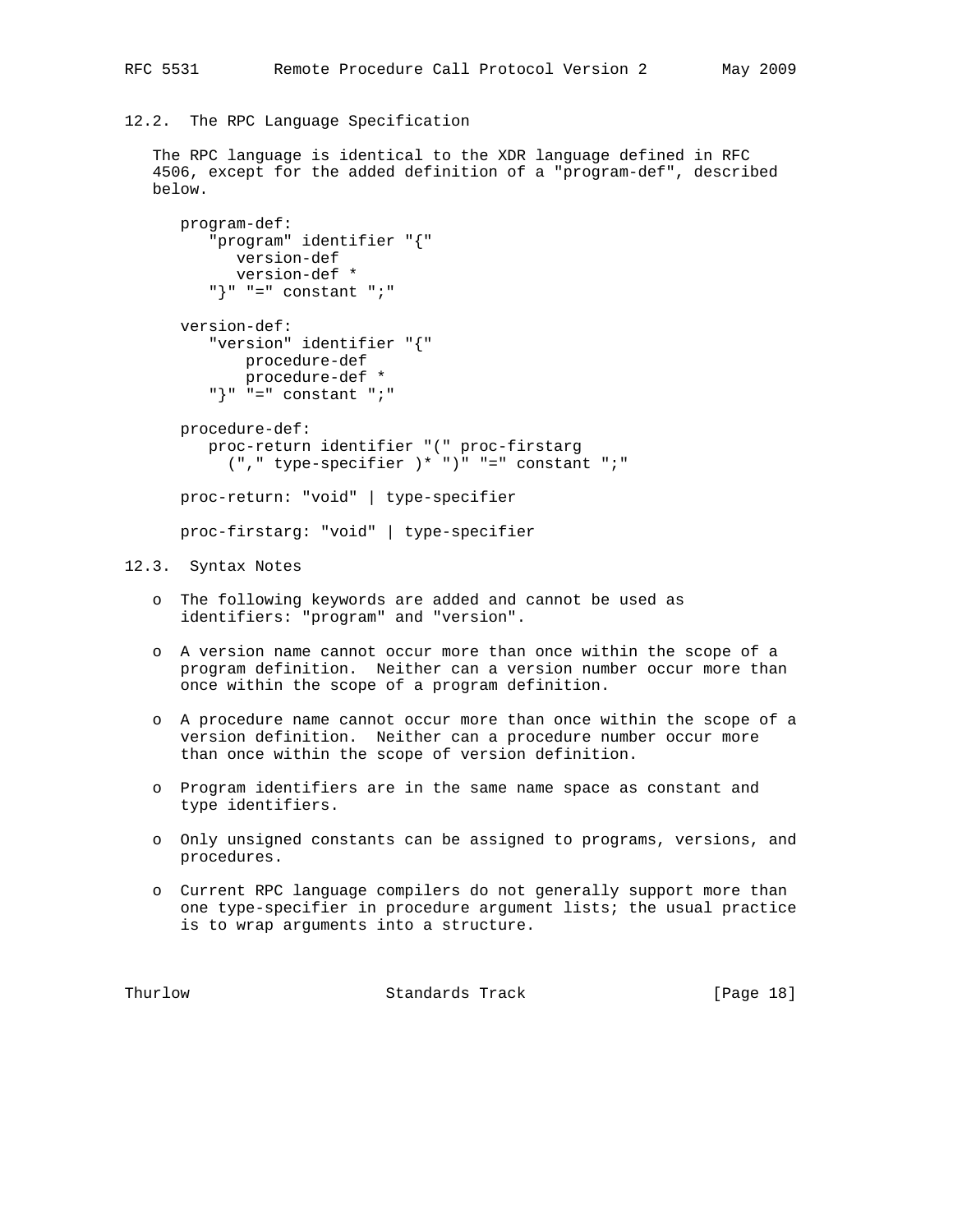### 13. IANA Considerations

 The assignment of RPC program numbers, authentication flavor numbers, and authentication status numbers has in the past been performed by Sun Microsystems, Inc (Sun). This is inappropriate for an IETF Standards Track protocol, as such work is done well by the Internet Assigned Numbers Authority (IANA). This document proposes the transfer of authority over RPC program numbers, authentication flavor numbers, and authentication status numbers described here from Sun Microsystems, Inc. to IANA and describes how IANA will maintain and assign these numbers. Users of RPC protocols will benefit by having an independent body responsible for these number assignments.

13.1. Numbering Requests to IANA

 Appendix B of this document describes the information to be sent to IANA to request one or more RPC numbers and the rules that apply. IANA will store the request for documentary purposes and put the following information into the public registry:

- o The short description of purpose and use
- o The program number(s) assigned
- o The short identifier string(s)
- 13.2. Protecting Past Assignments

 Sun has made assignments in both the RPC program number space and the RPC authentication flavor number space since the original deployment of RPC. The assignments made by Sun Microsystems are still valid, and will be preserved. Sun has communicated all current assignments in both number spaces to IANA and final handoff of number assignment is complete. Current program and auth number assignments are provided in Appendix C. Current authentication status numbers are listed in Section 9 of this document in the "enum auth\_stat" definition.

13.3. RPC Number Assignment

 Future IANA practice will deal with the following partitioning of the 32-bit number space as listed in Section 8.3. Detailed information for the administration of the partitioned blocks in Section 8.3 is given below.

Thurlow Standards Track [Page 19]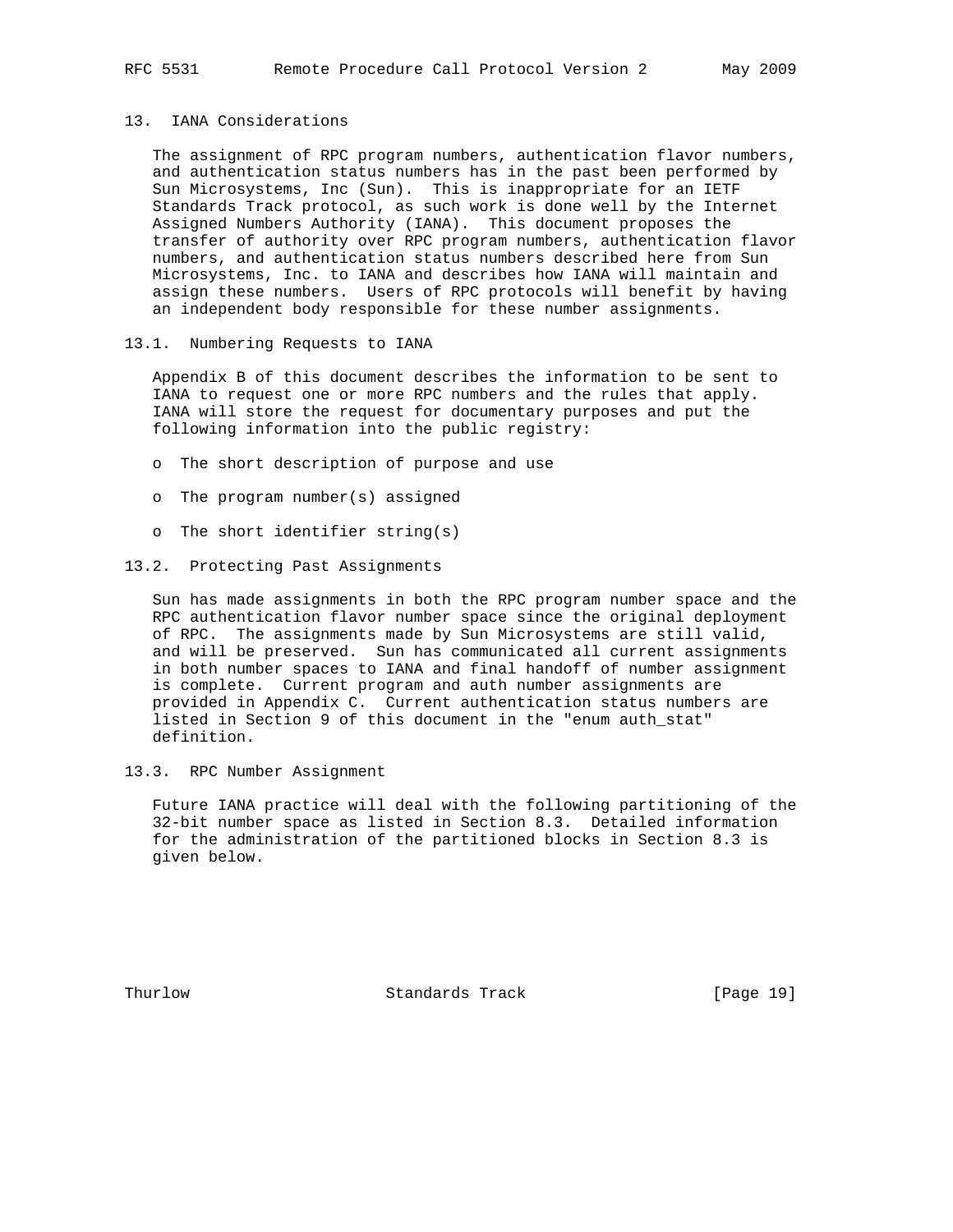#### 13.3.1. To Be Assigned By IANA

 The first block will be administered by IANA, with previous assignments by Sun protected. Previous assignments were restricted to the range decimal 100000-399999 (0x000186a0 to 0x00061a7f); therefore, IANA will begin assignments at decimal 400000. Individual numbers should be grated on a First Come First Served basis, and blocks should be granted under rules related to the size of the block.

### 13.3.2. Defined by Local Administrator

 The "Defined by local administrator" block is available for any local administrative domain to use, in a similar manner to IP address ranges reserved for private use. The expected use would be through the establishment of a local domain "authority" for assigning numbers from this range. This authority would establish any policies or procedures to be used within that local domain for use or assignment of RPC numbers from the range. The local domain should be sufficiently isolated that it would be unlikely that RPC applications developed by other local domains could communicate with the domain. This could result in RPC number contention, which would cause one of the applications to fail. In the absence of a local administrator, this block can be utilized in a "Private Use" manner per [RFC5226].

### 13.3.3. Transient Block

 The "Transient" block can be used by any RPC application on an "as available" basis. This range is intended for services that can communicate a dynamically selected RPC program number to clients of the service. Any mechanism can be used to communicate the number. For example, either shared memory when the client and server are located on the same system or a network message (either RPC or otherwise) that disseminates the selected number can be used.

 The transient block is not administered. An RPC service uses this range by selecting a number in the transient range and attempting to register that number with the local system's RPC bindery (see the RPCBPROC\_SET or PMAPPROC\_SET procedures in "Binding Protocols for ONC RPC Version 2", [RFC1833]). If successful, no other RPC service was using that number and the RPC Bindery has assigned that number to the requesting RPC application. The registration is valid until the RPC Bindery terminates, which normally would only happen if the system reboots, causing all applications, including the RPC service using the transient number, to terminate. If the transient number registration fails, another RPC application is using the number and

Thurlow Standards Track [Page 20]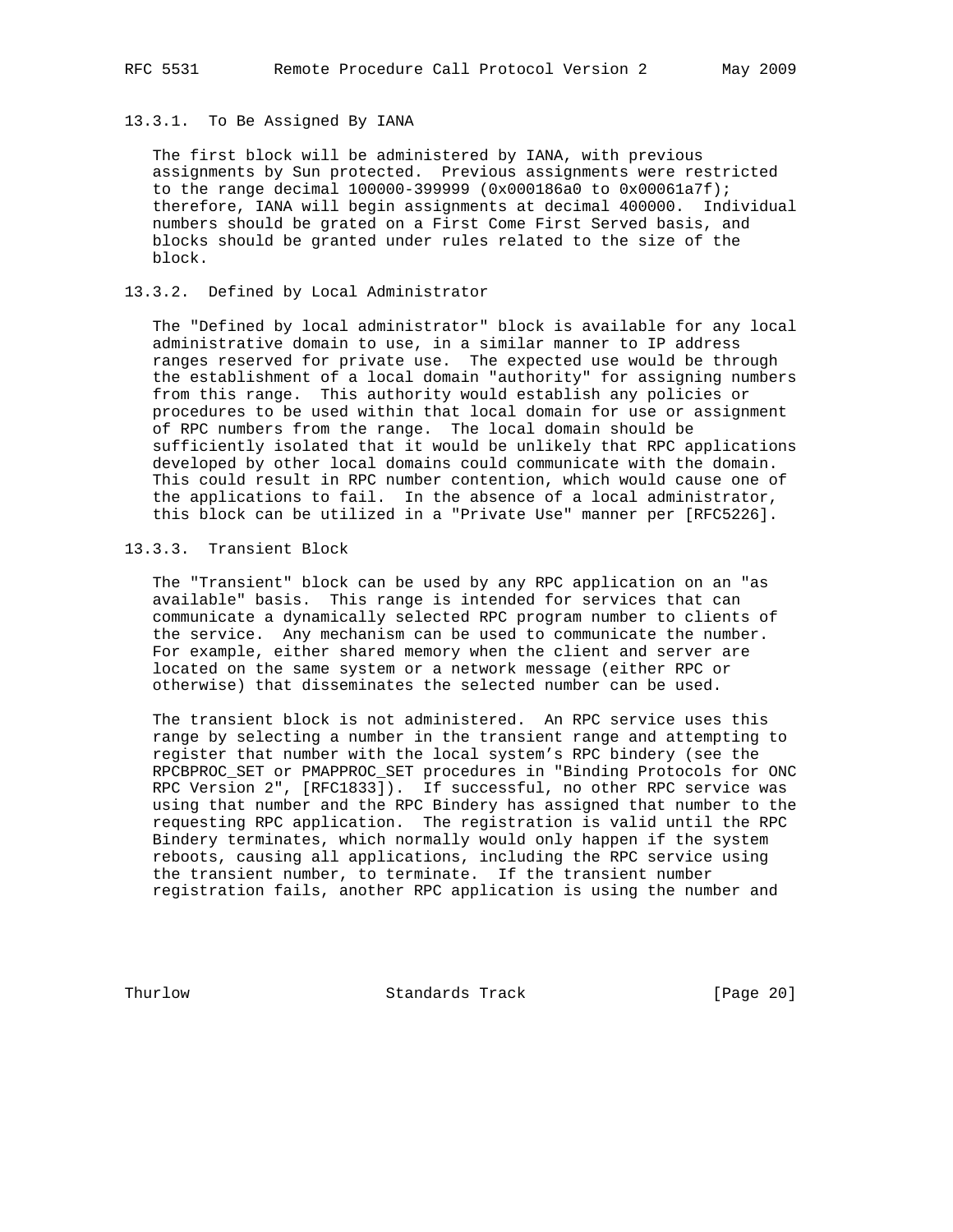the requestor must select another number and try again. To avoid conflicts, the recommended method is to select a number randomly from the transient range.

13.3.4. Reserved Block

 The "Reserved" blocks are available for future use. RPC applications must not use numbers in these ranges unless their use is allowed by future action by the IESG.

13.3.5. RPC Number Sub-Blocks

 RPC numbers are usually assigned for specific RPC services. Some applications, however, require multiple RPC numbers for a service. The most common example is an RPC service that needs to have multiple instances of the service active simultaneously at a specific site. RPC does not have an "instance identifier" in the protocol, so either a mechanism must be implemented to multiplex RPC requests amongst various instances of the service or unique RPC numbers must be used by each instance.

 In these cases, the RPC protocol used with the various numbers may be different or the same. The numbers may either be assigned dynamically by the application, or as part of a site-specific administrative decision. If possible, RPC services that dynamically assign RPC numbers should use the "Transient" RPC number block defined in Section 13.3.3. If not possible, RPC number sub-blocks may be requested.

 Assignment of RPC Number Sub-Blocks is controlled by the size of the sub-block being requested. "Specification Required" and "IESG Approval" are used as defined by Section 4.1 of [RFC5226].

| Size of sub-block                                                 | Assignment Method                                                           | Authority              |
|-------------------------------------------------------------------|-----------------------------------------------------------------------------|------------------------|
|                                                                   |                                                                             |                        |
| Up to 100 numbers<br>Up to 1000 numbers<br>More than 1000 numbers | First Come First Served<br>Specification Required<br>IESG Approval required | TANA<br>T AN A<br>IESG |

 Note: sub-blocks can be any size. The limits given above are maximums, and smaller size sub-blocks are allowed.

 Sub-blocks sized up to 100 numbers may be assigned by IANA on a First Come First Served basis. The RPC Service Description included in the range must include an indication of how the sub-block is managed. At a minimum, the statement should indicate whether the sub-block is

Thurlow Standards Track [Page 21]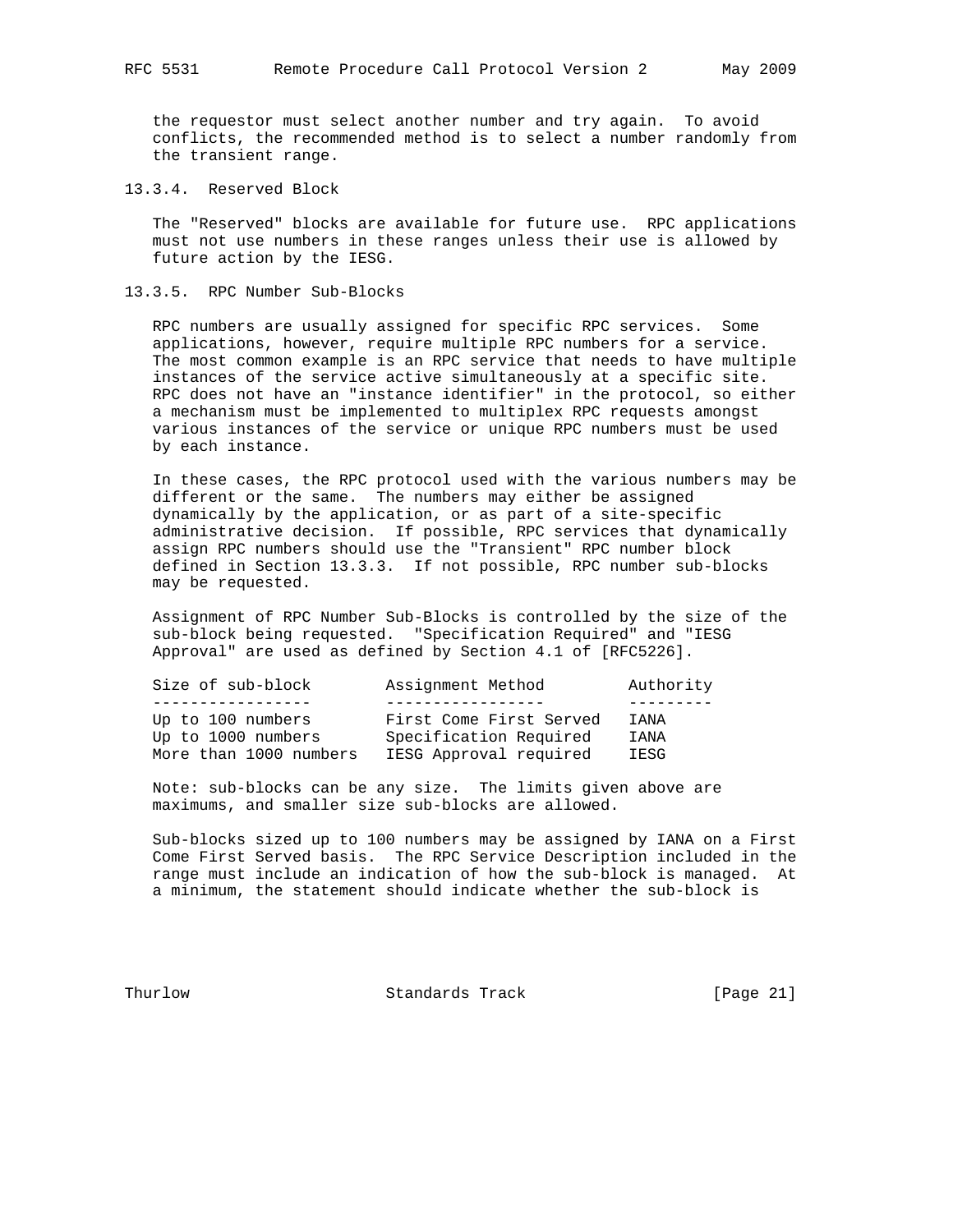used with a single RPC protocol or multiple RPC protocols, and whether the numbers are dynamically assigned or statically (through administrative action) assigned.

 Sub-blocks of up to 1000 numbers must be documented in detail. The documentation must describe the RPC protocol or protocols that are to be used in the range. It must also describe how the numbers within the sub-block are to be assigned or used.

 Sub-blocks sized over 1000 numbers must be documented as described above, and the assignment must be approved by the IESG. It is expected that this will be rare.

 In order to avoid multiple requests of large blocks of numbers, the following rule is proposed.

 Requests up to and including 100 RPC numbers are handled via the First Come First Served assignment method. This 100 number threshold applies to the total number of RPC numbers assigned to an individual or entity. For example, if an individual or entity first requests, say, 70 numbers, and then later requests 40 numbers, then the request for the 40 numbers will be assigned via the Specification Required method. As long as the total number of numbers assigned does not exceed 1000, IANA is free to waive the Specification Required assignment for incremental requests of less than 100 numbers.

 If an individual or entity has under 1000 numbers and later requests an additional set of numbers such that the individual or entity would be granted over 1000 numbers, then the additional request will require IESG Approval.

13.4. RPC Authentication Flavor Number Assignment

 The second number space is the authentication mechanism identifier, or "flavor", number. This number is used to distinguish between various authentication mechanisms that can be optionally used with an RPC message. An authentication identifier is used in the "flavor" field of the "opaque\_auth" structure.

13.4.1. Assignment Policy

 Appendix B of this document describes the information to be sent to IANA to request one or more RPC auth numbers and the rules that apply. IANA will store the request for documentary purposes and put the following information into the public registry:

Thurlow **Standards Track** [Page 22]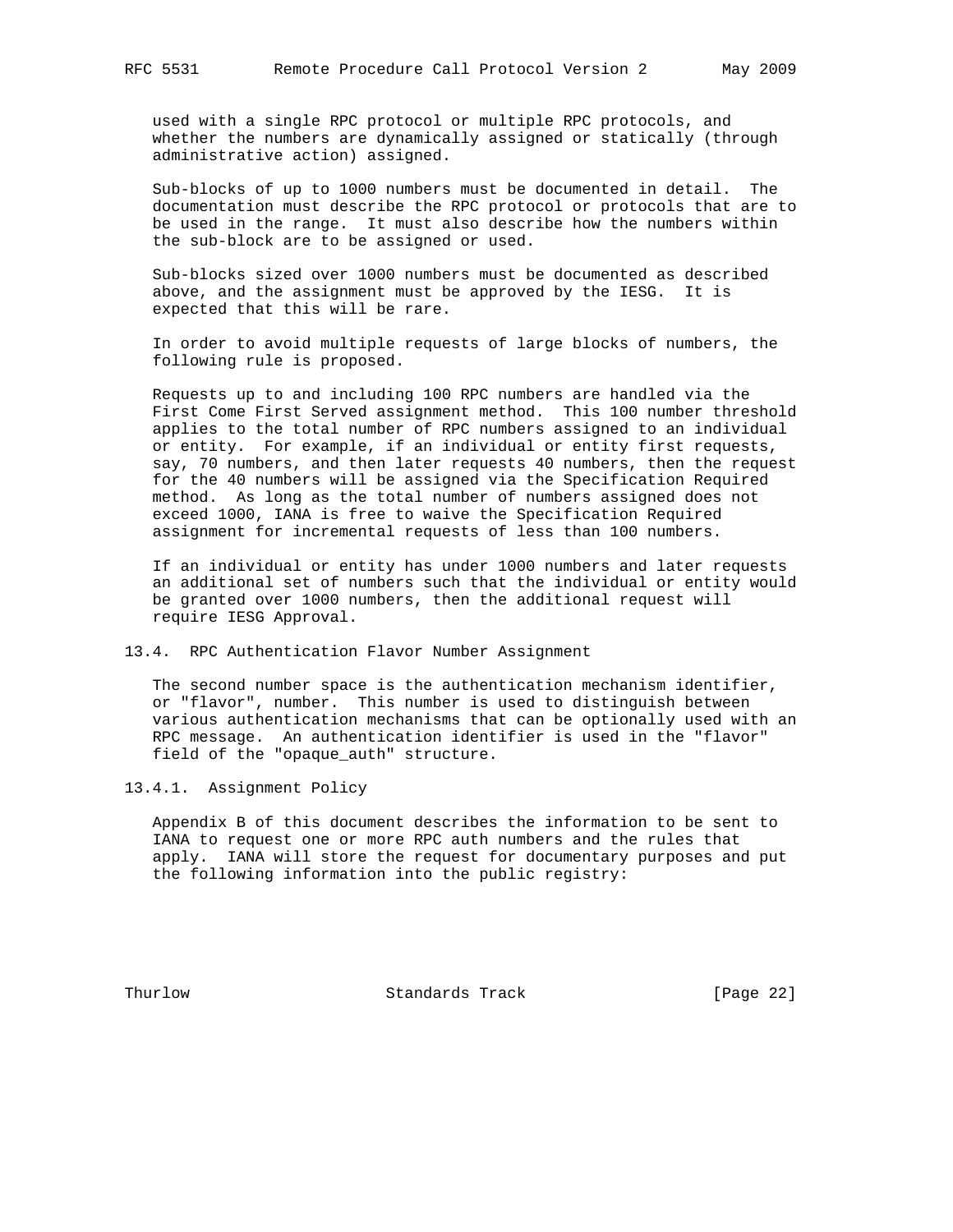- o The short identifier string(s)
- o The auth number(s) assigned
- o The short description of purpose and use
- 13.4.2. Auth Flavors vs. Pseudo-Flavors

 Recent progress in RPC security has moved away from new auth flavors as used by AUTH DH [DH], and has focused on using the existing RPCSEC\_GSS [RFC2203] flavor and inventing novel GSS-API (Generic Security Services Application Programming Interface) mechanisms that can be used with it. Even though RPCSEC\_GSS is an assigned authentication flavor, use of a new RPCSEC\_GSS mechanism with the Network File System (NFS) ([RFC1094] [RFC1813], and [RFC3530]) will require the registration of 'pseudo-flavors' that are used to negotiate security mechanisms in an unambiguous way, as defined by [RFC2623]. Existing pseudo-flavors have been granted in the decimal range 390000-390255. New pseudo-flavor requests will be granted by IANA within this block on a First Come First Served basis.

 For non-pseudo-flavor requests, IANA will begin granting RPC authentication flavor numbers at 400000 on a First Come First Served basis to avoid conflicts with currently granted numbers.

 For authentication flavors or RPCSEC\_GSS mechanisms to be used on the Internet, it is strongly advised that an Informational or Standards Track RFC be published describing the authentication mechanism behaviour and parameters.

13.5. Authentication Status Number Assignment

 The final number space is the authentication status or "auth\_stat" values that describe the nature of a problem found during an attempt to authenticate or validate authentication. The complete initial list of these values is found in Section 9 of this document, in the "auth\_stat" enum listing. It is expected that it will be rare to add values, but that a small number of new values may be added from time to time as new authentication flavors introduce new possibilities. Numbers should be granted on a First Come First Served basis to avoid conflicts with currently granted numbers.

13.5.1. Assignment Policy

 Appendix B of this document describes the information to be sent to IANA to request one or more auth\_stat values and the rules that apply. IANA will store the request for documentary purposes, and put the following information into the public registry:

Thurlow Standards Track [Page 23]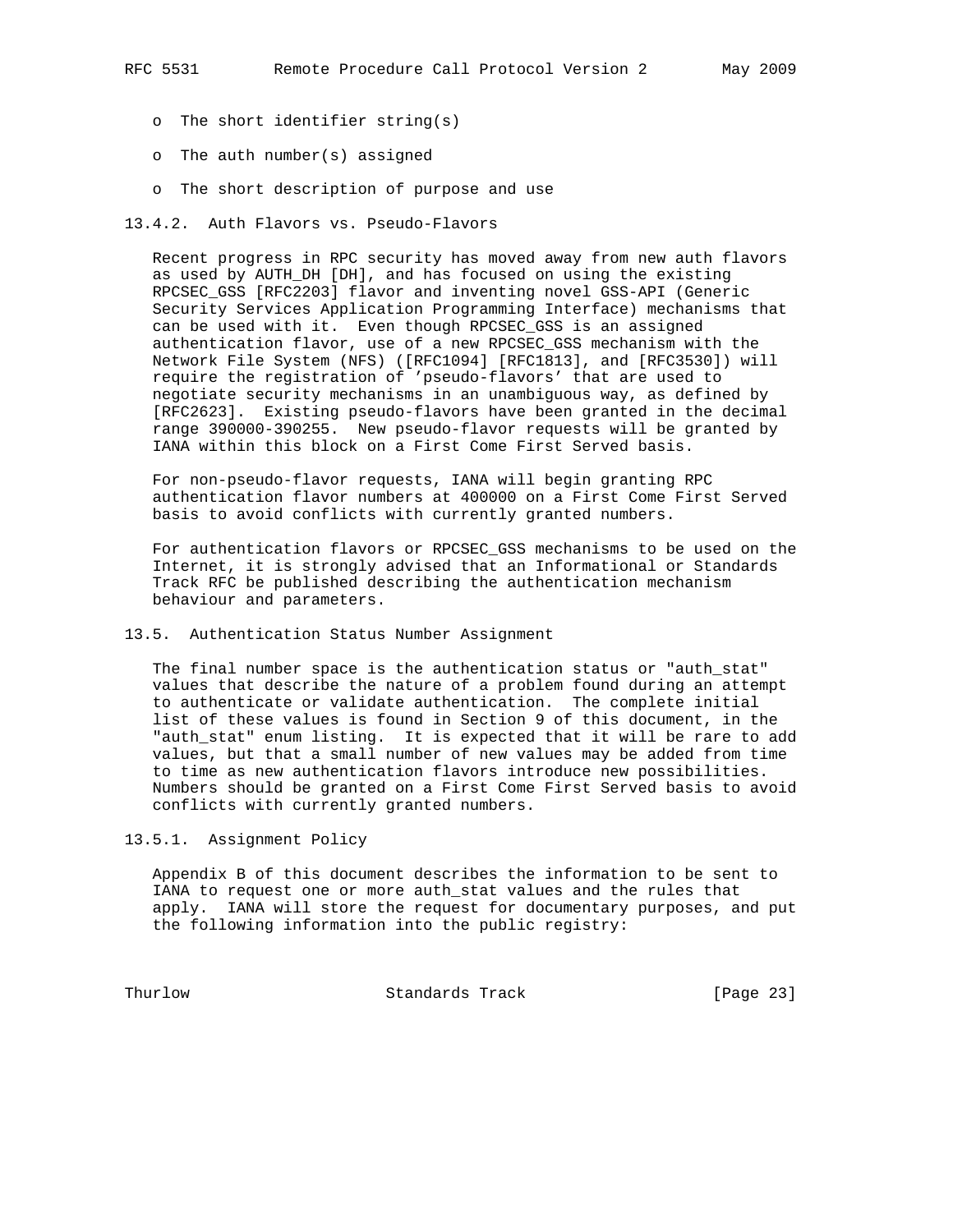- o The short identifier string(s)
- o The auth\_stat number(s) assigned
- o The short description of purpose and use
- 14. Security Considerations

 AUTH\_SYS as described in Appendix A is known to be insecure due to the lack of a verifier to permit the credential to be validated. AUTH\_SYS SHOULD NOT be used for services that permit clients to modify data. AUTH\_SYS MUST NOT be specified as RECOMMENDED or REQUIRED for any Standards Track RPC service.

 AUTH\_DH as mentioned in Sections 8.2 and 13.4.2 is considered obsolete and insecure; see [RFC2695]. AUTH\_DH SHOULD NOT be used for services that permit clients to modify data. AUTH\_DH MUST NOT be specified as RECOMMENDED or REQUIRED for any Standards Track RPC service.

 [RFC2203] defines a new security flavor, RPCSEC\_GSS, which permits GSS-API [RFC2743] mechanisms to be used for securing RPC. All non trivial RPC programs developed in the future should implement RPCSEC\_GSS-based security appropriately. [RFC2623] describes how this was done for a widely deployed RPC program.

 Standards Track RPC services MUST mandate support for RPCSEC\_GSS, and MUST mandate support for an authentication pseudo-flavor with appropriate levels of security, depending on the need for simple authentication, integrity (a.k.a. non-repudiation), or data privacy.

Thurlow Standards Track [Page 24]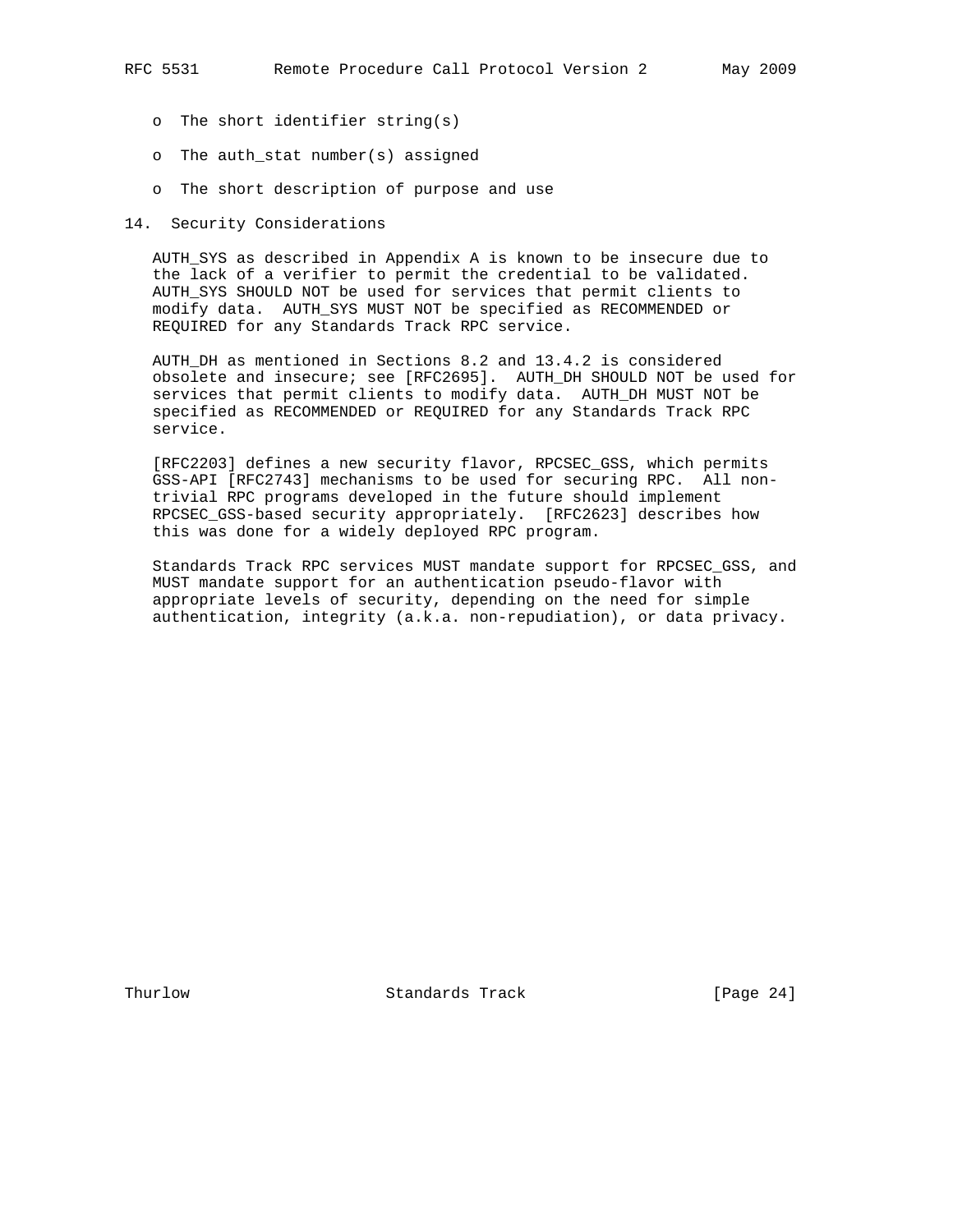Appendix A: System Authentication

 The client may wish to identify itself, for example, as it is identified on a UNIX(tm) system. The flavor of the client credential is "AUTH\_SYS". The opaque data constituting the credential encodes the following structure:

 struct authsys\_parms { unsigned int stamp; string machinename<255>; unsigned int uid; unsigned int gid; unsigned int gids<16>; };

 The "stamp" is an arbitrary ID that the caller machine may generate. The "machinename" is the name of the caller's machine (like "krypton"). The "uid" is the caller's effective user ID. The "gid" is the caller's effective group ID. "gids" are a counted array of groups that contain the caller as a member. The verifier accompanying the credential should have "AUTH\_NONE" flavor value (defined above). Note that this credential is only unique within a particular domain of machine names, uids, and gids.

 The flavor value of the verifier received in the reply message from the server may be "AUTH\_NONE" or "AUTH\_SHORT". In the case of "AUTH\_SHORT", the bytes of the reply verifier's string encode an opaque structure. This new opaque structure may now be passed to the server instead of the original "AUTH\_SYS" flavor credential. The server may keep a cache that maps shorthand opaque structures (passed back by way of an "AUTH\_SHORT" style reply verifier) to the original credentials of the caller. The caller can save network bandwidth and server cpu cycles by using the shorthand credential.

 The server may flush the shorthand opaque structure at any time. If this happens, the remote procedure call message will be rejected due to an authentication error. The reason for the failure will be "AUTH\_REJECTEDCRED". At this point, the client may wish to try the original "AUTH\_SYS" style of credential.

 It should be noted that use of this flavor of authentication does not guarantee any security for the users or providers of a service, in itself. The authentication provided by this scheme can be considered legitimate only when applications using this scheme and the network can be secured externally, and privileged transport addresses are used for the communicating end-points (an example of this is the use of privileged TCP/UDP ports in UNIX systems -- note that not all systems enforce privileged transport address mechanisms).

Thurlow Standards Track [Page 25]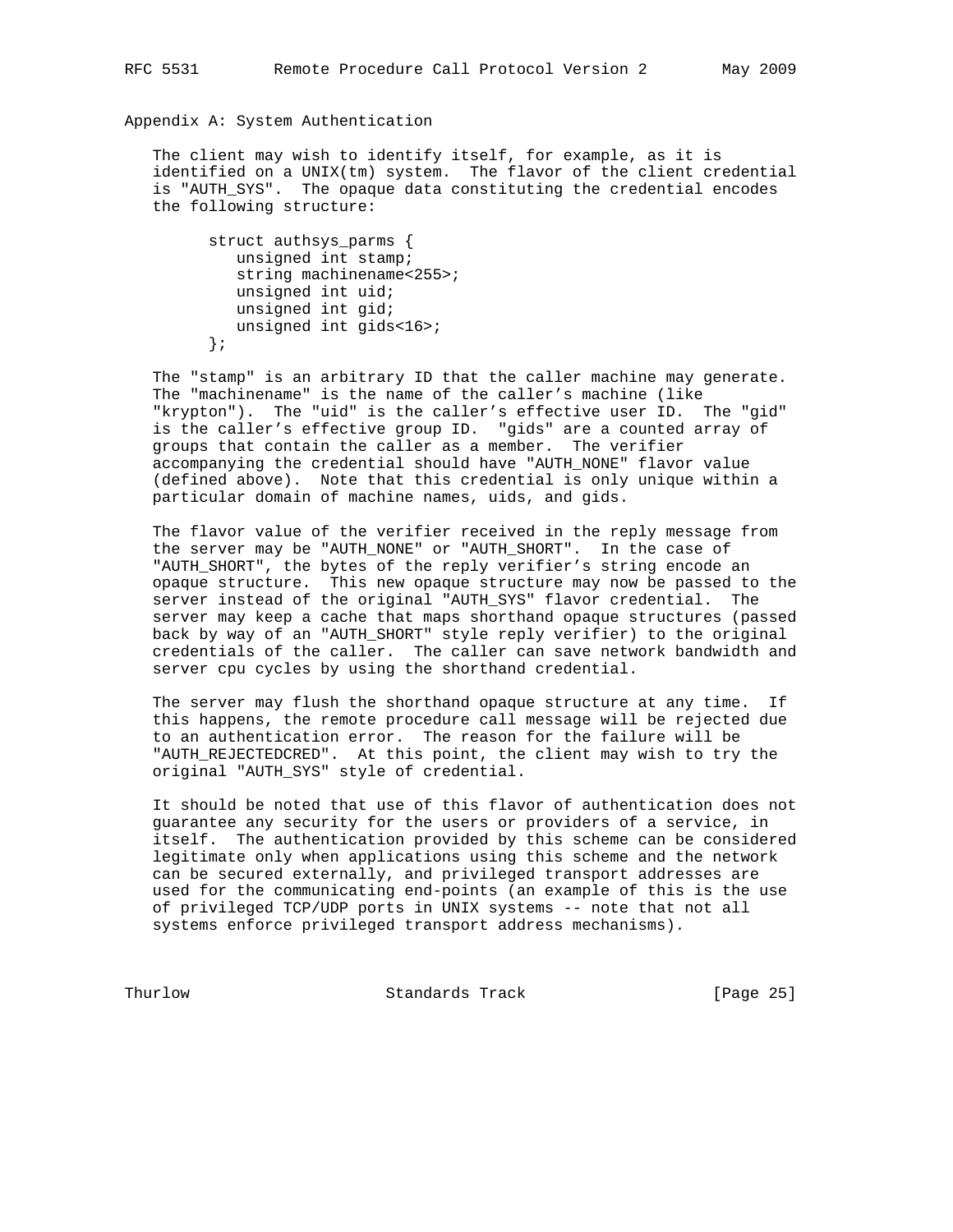Appendix B: Requesting RPC-Related Numbers from IANA

 RPC program numbers, authentication flavor numbers, and authentication status numbers that must be unique across all networks are assigned by the Internet Assigned Number Authority. To apply for a single number or a block of numbers, electronic mail must be sent to IANA <iana@iana.org> with the following information:

- o The type of number(s) (program number or authentication flavor number or authentication status number) sought
- o How many numbers are sought
- o The name of the person or company that will use the number
- o An "identifier string" that associates the number with a service
- o Email address of the contact person for the service that will be using the number
- o A short description of the purpose and use of the number
- o If an authentication flavor number is sought, and the number will be a 'pseudo-flavor' intended for use with RPCSEC\_GSS and NFS, mappings analogous to those in Section 4.2 of [RFC2623]

 Specific numbers cannot be requested. Numbers are assigned on a First Come First Served basis.

 For all RPC authentication flavor and authentication status numbers to be used on the Internet, it is strongly advised that an Informational or Standards Track RFC be published describing the authentication mechanism behaviour and parameters.

Thurlow Standards Track [Page 26]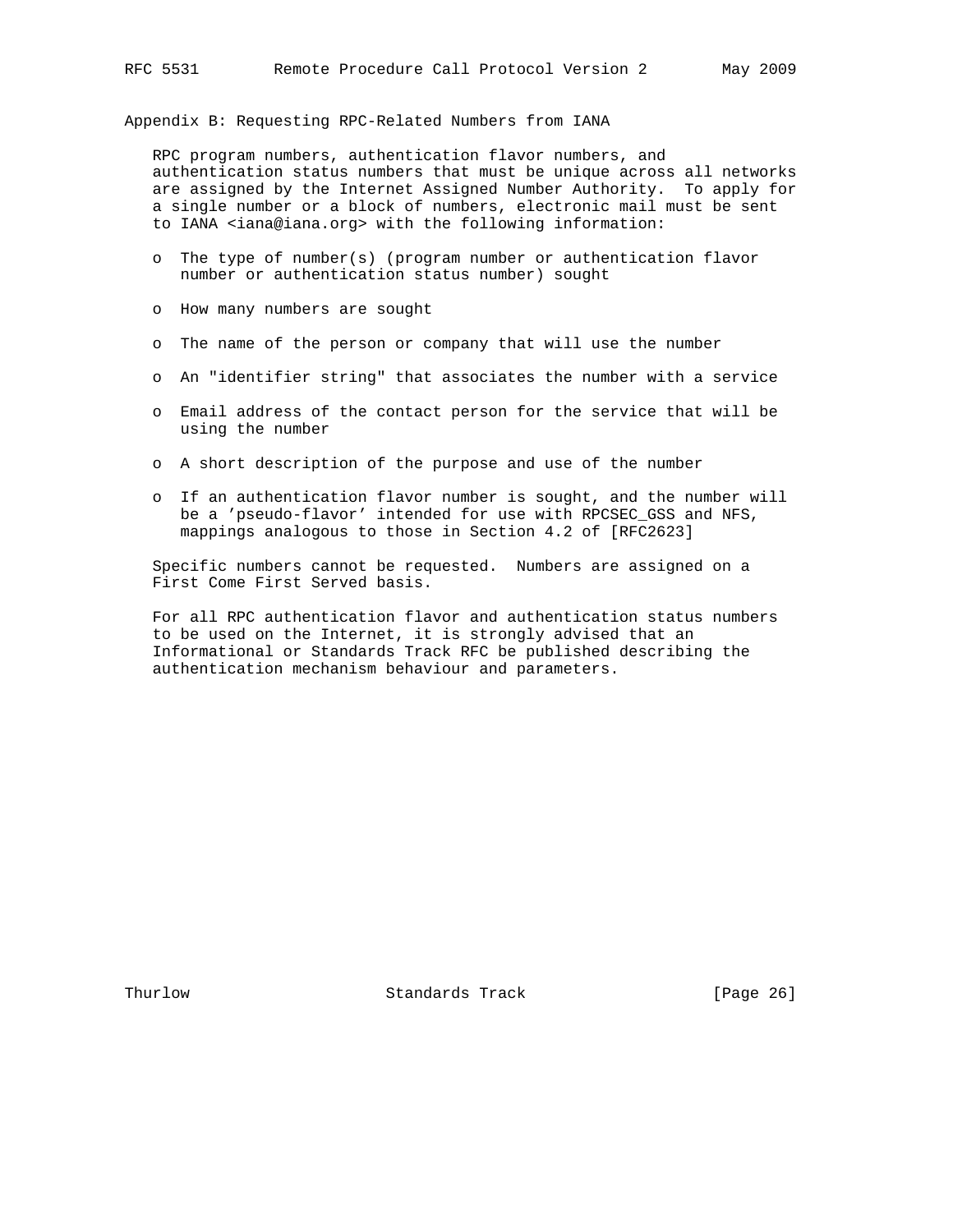Appendix C: Current Number Assignments

| # Description/Owner<br># -------------- | RPC Program Number<br>----------------- | Short Name               |
|-----------------------------------------|-----------------------------------------|--------------------------|
| portmapper                              | 100000                                  | pmapprog portmap rpcbind |
| remote stats                            | 100001                                  | rstatprog                |
| remote users                            | 100002                                  | rusersprog               |
| nfs                                     | 100003                                  | nfs                      |
| yellow pages (NIS)                      | 100004                                  | ypprog ypserv            |
| mount demon                             | 100005                                  | mountproq                |
| remote dbx                              | 100006                                  | dbxprog                  |
| yp binder (NIS)                         | 100007                                  | ypbindprog ypbind        |
| shutdown msg                            | 100008                                  | wall                     |
| yppasswd server                         | 100009                                  | yppasswdprog yppasswdd   |
| ether stats                             | 100010                                  | etherstatprog            |
| disk quotas                             | 100011                                  | rquota                   |
| spray packets                           | 100012                                  | spray                    |
| 3270 mapper                             | 100013                                  | ibm3270prog              |
| RJE mapper                              | 100014                                  | ibmrjeprog               |
| selection service                       | 100015                                  | selnsvcproq              |
| remote database access                  | 100016                                  | rdatabaseprog            |
| remote execution                        | 100017                                  | rexec                    |
| Alice Office Automation                 | 100018                                  | aliceprog                |
| scheduling service                      | 100019                                  | schedprog                |
| local lock manager                      | 100020                                  | lockprog llockmgr        |
| network lock manager                    | 100021                                  | netlockprog nlockmgr     |
| x.25 inr protocol                       | 100022                                  | x25proq                  |
| status monitor 1                        | 100023                                  | statmon1                 |
| status monitor 2                        | 100024                                  | statmon2                 |
| selection library                       | 100025                                  | selnlibprog              |
| boot parameters service                 | 100026                                  | bootparam                |
| mazewars game                           | 100027                                  | mazeprog                 |
| yp update (NIS)                         | 100028                                  | ypupdateprog ypupdate    |
| key server                              | 100029                                  | keyserveprog             |
| secure login                            | 100030                                  | securecmdprog            |
| nfs net forwarder init                  | 100031                                  | netfwdiprog              |
| nfs net forwarder trans                 | 100032                                  | netfwdtprog              |
| sunlink MAP                             | 100033                                  | sunlinkmap               |
| network monitor                         | 100034                                  | netmonprog               |
| lightweight database                    | 100035                                  | dbaseprog                |
| password authorization                  | 100036                                  | pwdauthprog              |
| translucent file svc                    | 100037                                  | tfsprog                  |
| nse server                              | 100038                                  | nseprog                  |
| nse activate daemon                     | 100039                                  | nse_activate_prog        |
| sunview help                            | 100040                                  | sunview_help_prog        |

Thurlow Standards Track [Page 27]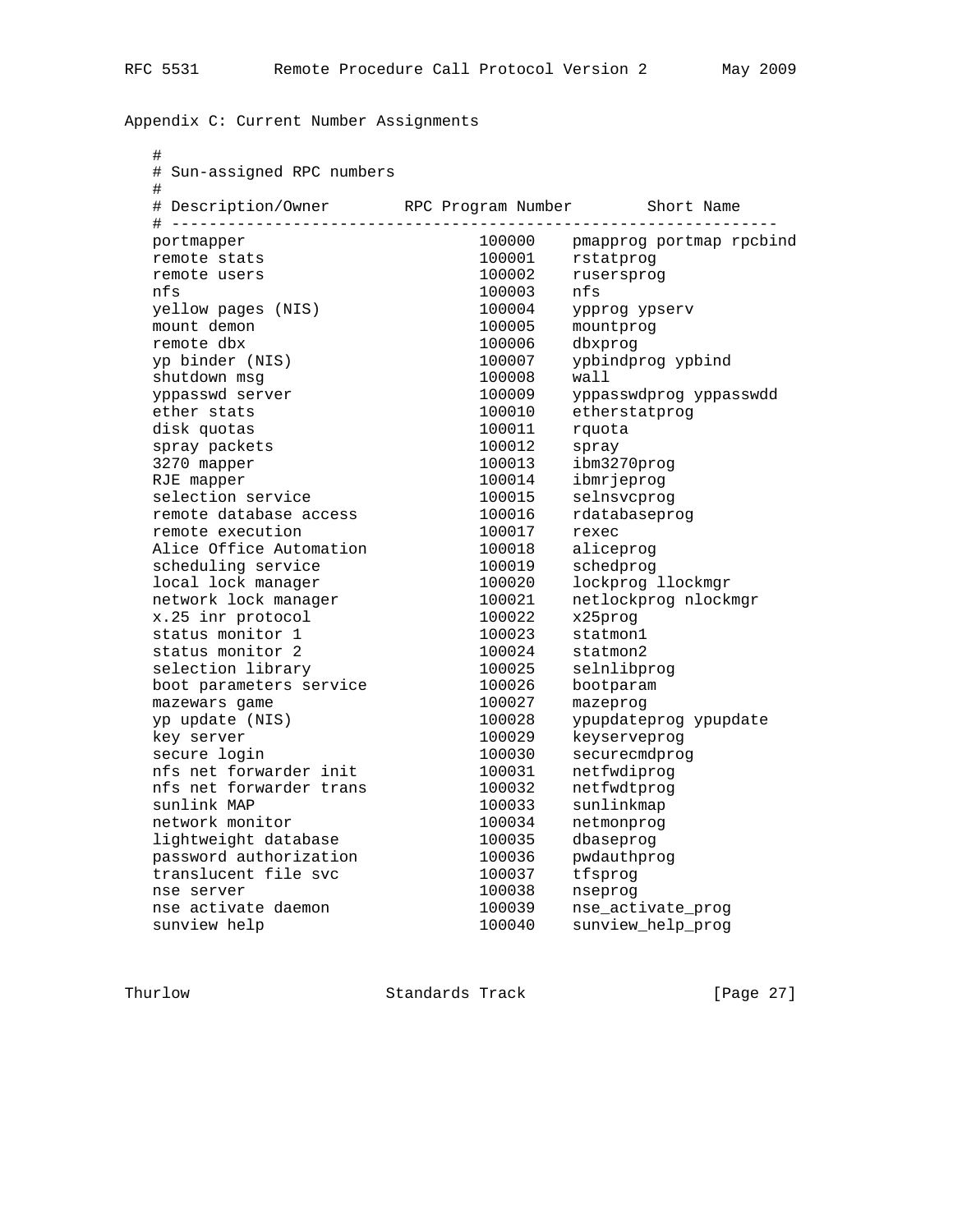| pnp install                               | 100041 | pnp_prog               |
|-------------------------------------------|--------|------------------------|
| ip addr allocator                         | 100042 | ipaddr_alloc_prog      |
| show filehandle                           | 100043 | filehandle             |
| MVS NFS mount                             | 100044 | mvsnfsprog             |
| remote user file operations               | 100045 | rem_fileop_user_prog   |
| batched ypupdate                          | 100046 | batch_ypupdateprog     |
| network execution mgr                     | 100047 | nem_prog               |
| raytrace/mandelbrot remote daemon         | 100048 | raytrace_rd_prog       |
| raytrace/mandelbrot local daemon          | 100049 | raytrace_ld_prog       |
| remote group file operations              | 100050 | rem_fileop_group_prog  |
| remote system file operations             | 100051 | rem_fileop_system_prog |
| remote system role operations             | 100052 | rem_system_role_prog   |
| gpd lego fb simulator                     | 100053 | [unknown]              |
| gpd simulator interface                   | 100054 | [unknown]              |
| ioadmd                                    | 100055 | ioadmd                 |
| filemerge                                 | 100056 | filemerge_prog         |
| Name Binding Program                      | 100057 | namebind_prog          |
| sunlink NJE                               | 100058 | njeprog                |
| MVSNFS get attribute service              | 100059 | mvsattrprog            |
| SunAccess/SunLink resource manager 100060 |        | rmgrprog               |
| UID allocation service                    | 100061 | uidallocprog           |
| license broker                            | 100062 | lbserverprog           |
| NETlicense client binder                  | 100063 | lbbinderprog           |
| GID allocation service                    | 100064 | gidallocprog           |
| SunIsam                                   | 100065 | sunisamprog            |
| Remote Debug Server                       | 100066 | rdbsrvprog             |
| Network Directory Daemon                  | 100067 | [unknown]              |
| Network Calendar Program                  | 100068 | cmsd cm                |
| ypxfrd                                    | 100069 | ypxfrd                 |
| rpc.timed                                 | 100070 | timedprog              |
| bugtraqd                                  | 100071 | bugtraqd               |
|                                           | 100072 | [unknown]              |
| Connectathon Billboard - NFS              | 100073 | [unknown]              |
| Connectathon Billboard - X                | 100074 | [unknown]              |
| Sun tool for scheduling rooms             | 100075 | schedroom              |
| Authentication Negotiation                | 100076 | authnegotiate_prog     |
| Database manipulation                     | 100077 | attribute_prog         |
| Kerberos authentication daemon            | 100078 | kerbprog               |
|                                           | 100079 | [unknown]              |
| Internal testing product (no name)        |        |                        |
| Sun Consulting Special                    | 100080 | autodump_prog          |
| Event protocol                            | 100081 | event_svc              |
| bugtraq_qd                                | 100082 | bugtraq_qd             |
| ToolTalk and Link Service Project         | 100083 | database service       |
| Consulting Services                       | 100084 | [unknown]              |
| Consulting Services                       | 100085 | [unknown]              |
| Consulting Services                       | 100086 | [unknown]              |
| Jupiter Administration                    | 100087 | adm_agent admind       |
|                                           | 100088 | [unknown]              |

Thurlow Standards Track [Page 28]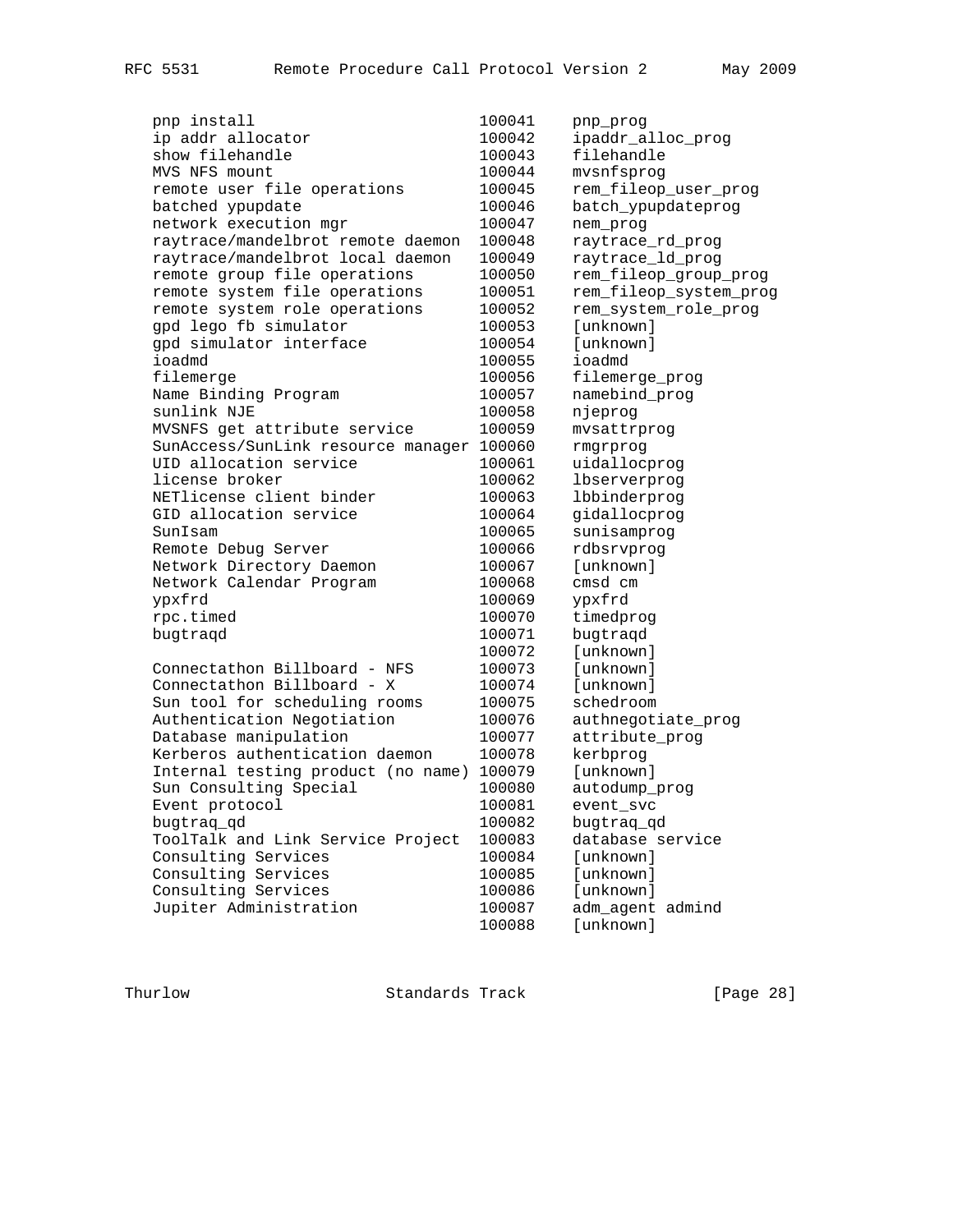|                                           | 100089 | [unknown]                |
|-------------------------------------------|--------|--------------------------|
| Dual Disk support                         | 100090 | libdsd/dsd               |
| DocViewer 1.1                             | 100091 | [unknown]                |
| ToolTalk                                  | 100092 | remote_activation_svc    |
| Consulting Services                       | 100093 | host_checking            |
| SNA peer-to-peer                          | 100094 | [unknown]                |
| Roger Riggs                               | 100095 | searchit                 |
| Robert Allen                              | 100096 | mesqtool                 |
| SNA                                       | 100097 | [unknown]                |
| SISU                                      | 100098 | networked version of CS5 |
| NFS Automount File System                 | 100099 | autofs                   |
|                                           | 100100 | msgboard                 |
| event dispatching agent [eventd]          | 100101 | netmgt_eventd_prog       |
| statistics/event logger [netlogd]         | 100102 | netmgt_netlogd_prog      |
| topology display manager [topology]100103 |        | netmgt_topology_prog     |
| syncstat agent [syncstatd]                | 100104 | netmgt_syncstatd_prog    |
| ip packet stats agent [ippktd]            | 100105 | netmgt_ippktd_prog       |
| netmgt config agent [configd]             | 100106 | netmgt_configd_prog      |
| restat agent [restatd]                    | 100107 | netmgt_restatd_prog      |
| lpq agent [lprstatd]                      | 100108 | netmgt_lprstatd_prog     |
| netmgt activity agent [mgtlogd]           | 100109 | netmgt_mgtlogd_prog      |
| proxy DECnet NCP agent [proxydni]         | 100110 | netmgt_proxydni_prog     |
| topology mapper agent [mapperd]           | 100111 | netmgt_mapperd_prog      |
| netstat agent [netstatd]                  | 100112 | netmgt_netstatd_prog     |
| sample netmgt agent [sampled]             | 100113 | netmgt_sampled_prog      |
| X.25 statistics agent [vcstatd]           | 100114 | netmgt_vcstatd_prog      |
| Frame Relay                               | 100128 | [unknown]                |
| PPP agent                                 | 100129 | [unknown]                |
| localhad                                  | 100130 | rpc.localhad             |
| layers2                                   | 100131 | na.layers2               |
| token ring agent                          | 100132 | na.tr                    |
| related to lockd and statd                | 100133 | nsm_addr                 |
| Kerberos project                          | 100134 | kwarn                    |
| ertherif2                                 | 100135 | na.etherif2              |
| hostmem2                                  | 100136 | na.hostmem2              |
| iostat2                                   | 100137 | na.iostat2               |
| snmpv2                                    | 100138 | na.snmpv2                |
| Cooperative Console                       | 100139 | cc_sender                |
| na.cpustat                                | 100140 | na.cpustat               |
| Sun Cluster SC3.0                         | 100141 | rgmd_receptionist        |
|                                           | 100142 | fed                      |
| Network Storage                           | 100143 | rdc                      |
| Sun Cluster products                      | 100144 | nafo                     |
| SunCluster 3.0                            | 100145 | scadmd                   |
| ASN.1                                     | 100146 | amiserv                  |
|                                           | 100147 | amiaux # BER and DER     |
|                                           |        | encode and decode        |
| Delegate Management Server                | 100148 | dm                       |

Thurlow Standards Track [Page 29]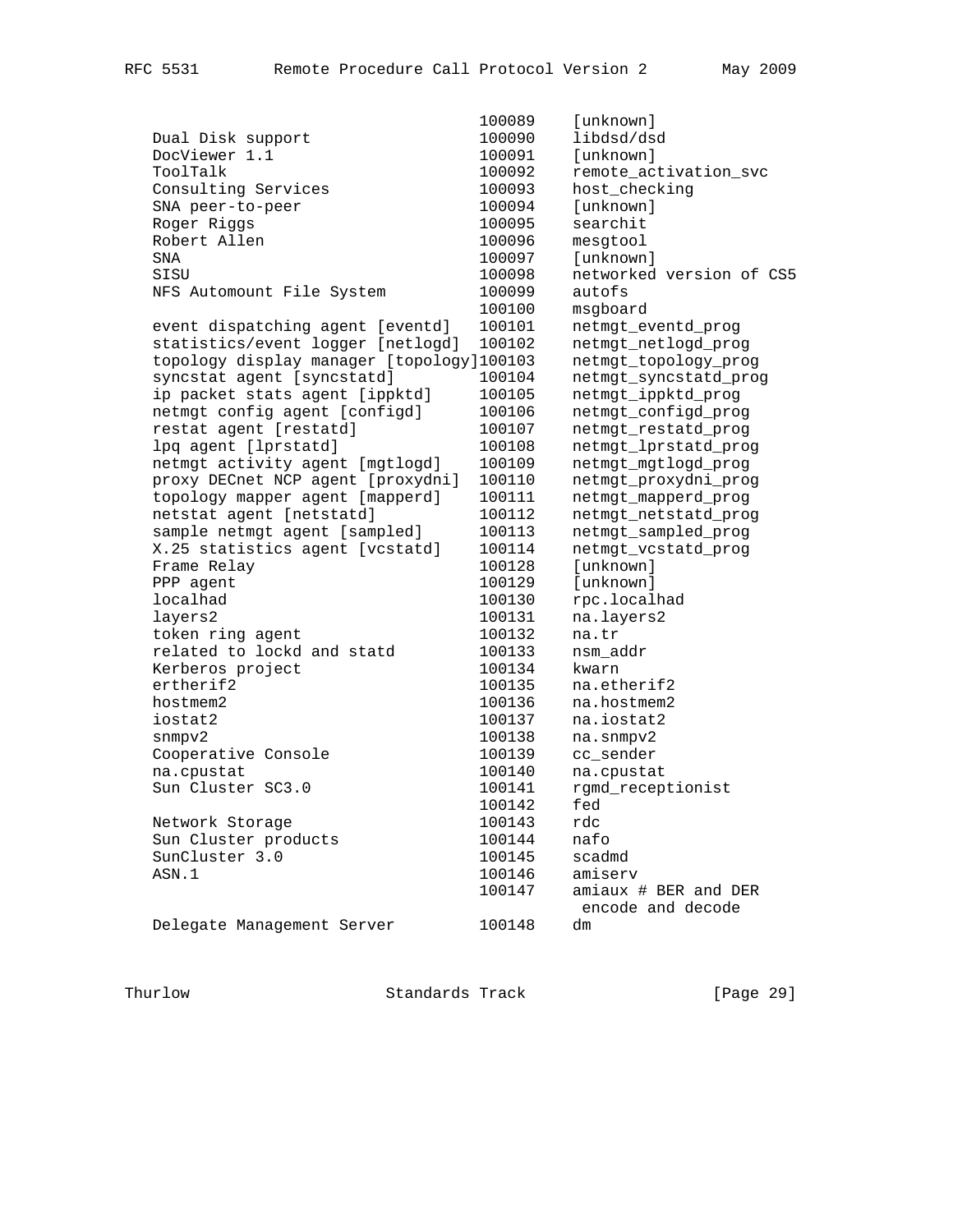|                                   | 100149          | rkstat                  |
|-----------------------------------|-----------------|-------------------------|
|                                   | 100150          | ocfserv                 |
|                                   | 100151          | sccheckd                |
|                                   | 100152          | autoclientd             |
|                                   | 100153          | sunvts                  |
|                                   | 100154          | ssmond                  |
|                                   | 100155          | smserverd               |
|                                   | 100156          | test1                   |
|                                   | 100157          | test2                   |
|                                   | 100158          | test3                   |
|                                   | 100159          | test4                   |
|                                   | 100160          | test5                   |
|                                   | 100161          | test6                   |
|                                   | 100162          | test7                   |
|                                   | 100163          | test8                   |
|                                   | 100164          | test9                   |
|                                   | 100165          | test10                  |
|                                   | 100166          | nfsmapid                |
|                                   | 100167          | SUN_WBEM_C_CIMON_HANDLE |
|                                   | 100168          | sacmmd                  |
|                                   | 100169          | fmd_adm                 |
|                                   | 100170          | fmd_api                 |
|                                   | 100171          | [unknown]               |
|                                   | 100172          | idmapd                  |
| unassigned                        | 100173 - 100174 |                         |
| snmptrap                          | 100175          | na.snmptrap             |
| unassigned                        | 100176-100199   |                         |
|                                   |                 |                         |
| unassigned                        | 100200          |                         |
| MVS/NFS Memory usage stats server | 100201          | [unknown]               |
| Netapp                            | 100202-100207   |                         |
| unassigned                        | 100208-100210   |                         |
| 8.0 SunLink SNA RJE               | 100211          | [unknown]               |
| 8.0 SunLink SNA RJE               | 100212          | [unknown]               |
|                                   | 100213          | ShowMe                  |
|                                   | 100214          | [unknown]               |
|                                   | 100215          | [unknown]               |
| AUTH_RSA Key service              | 100216          | keyrsa                  |
| SunSelect PC license service      | 100217          | [unknown]               |
| WWCS (Corporate)                  | 100218          | sunsolve                |
|                                   | 100219          | cstatd                  |
| X/Open Federated Naming           | 100220          | xfn_server_prog         |
| Kodak Color Management System     | 100221          | kcs_network_io kcs      |
| HA-DBMS                           | 100222          | ha_dbms_serv            |
|                                   | 100223-100225   | [unknown]               |
|                                   | 100226          | hafaultd                |
| NFS ACL Service                   | 100227          | nfs_acl                 |
| distributed lock manager          | 100228          | dlmd                    |

Thurlow Standards Track [Page 30]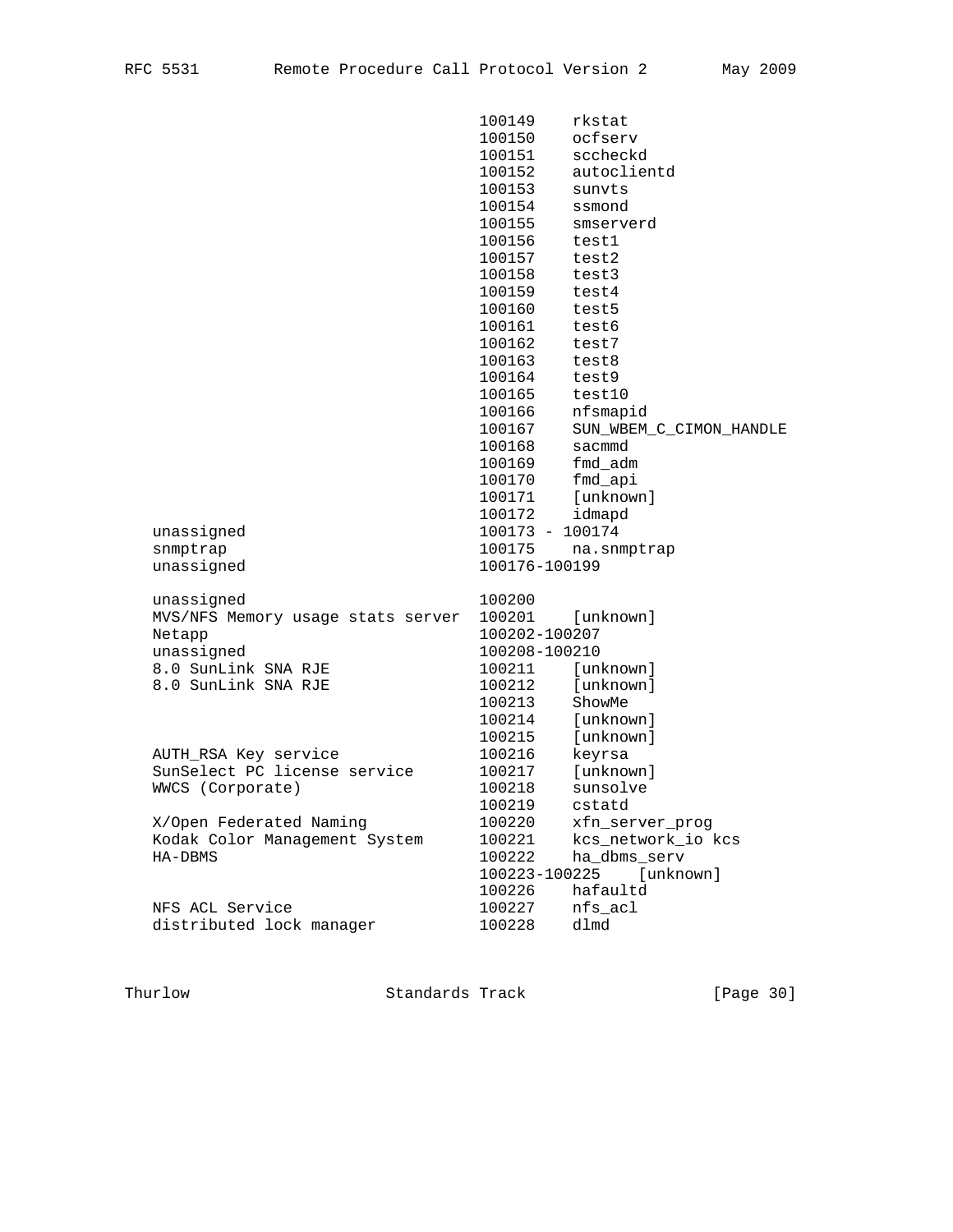| 100229 | metad                       |
|--------|-----------------------------|
| 100230 | metamhd                     |
| 100231 | nfsauth                     |
| 100232 | sadmind                     |
| 100233 | ufsd                        |
| 100234 | grpservd                    |
| 100235 | cachefsd                    |
| 100236 | msmprog Media_Server        |
| 100237 | ihnamed                     |
| 100238 | ihnetd                      |
| 100239 | ihsecured                   |
| 100240 | ihclassmgrd                 |
| 100241 | ihrepositoryd               |
| 100242 | metamedd rpc.metamedd       |
| 100243 | contentmanager cm           |
| 100244 | symon                       |
| 100245 | pld genesil                 |
| 100246 | ctid                        |
|        | cluster_transport_interface |
| 100247 | ccd                         |
|        | cluster_configuration_db    |
| 100248 | pmfd                        |
| 100249 | dmi2_client                 |
| 100250 | mfs_admin                   |
| 100251 | ndshared_unlink             |
| 100252 | ndshared_touch              |
| 100253 | ndshared_slink              |
| 100254 | cbs control_board_server    |
| 100255 | skiserv                     |
| 100256 | nfsxa nfsxattr              |
| 100257 | ndshared_disable            |
| 100258 | ndshared_enable             |
| 100259 | sms_account_admin           |
| 100260 | sms_modem_admin             |
| 100261 | sms_r_login                 |
| 100262 | sms_r_subaccount_mgt        |
| 100263 | sms_service_admin           |
| 100264 | session_admin               |
| 100265 | canci_ancs_program          |
| 100266 | canci_sms_program           |
| 100267 | msmp                        |
| 100268 | halck                       |
| 100269 | halogmsg                    |
| 100270 | nfs_id_map                  |
| 100271 | ncall                       |
| 100272 | hmip                        |
| 100273 | repl_mig                    |
| 100274 | repl_mig_cb                 |
|        |                             |

Thurlow Standards Track [Page 31]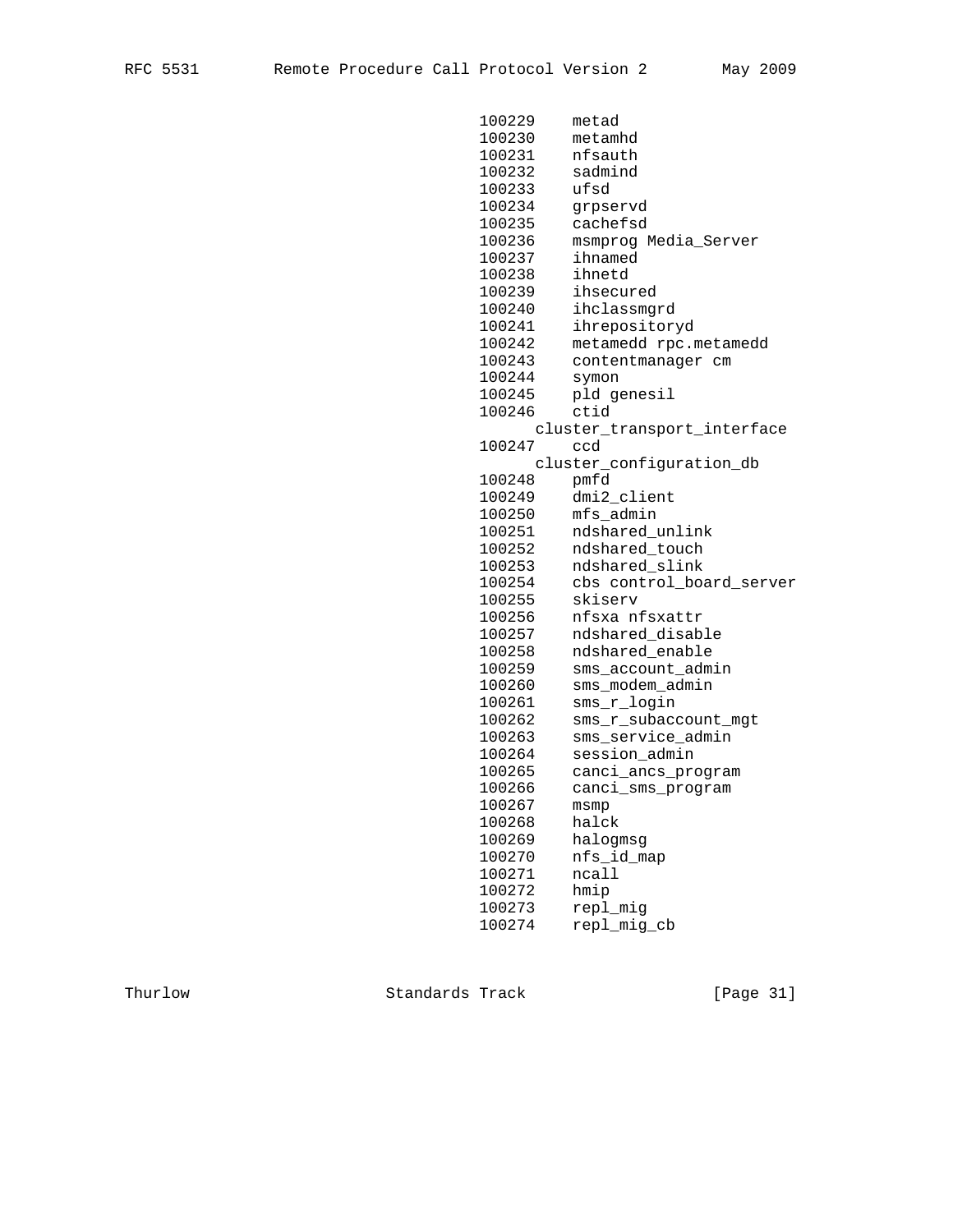| NIS+                             | 100300                             | nisplus                   |
|----------------------------------|------------------------------------|---------------------------|
| NIS+                             | 100301                             | nis_cachemgr              |
| NIS+ call back protocol          | 100302                             | [unknown]                 |
| NIS+ Password Update Daemon      | 100303                             | nispasswdd                |
| FNS context update in NIS        | 100304                             | fnsypd                    |
|                                  | 100305                             | [unknown]                 |
|                                  | 100306                             | [unknown]                 |
|                                  | 100307                             | [unknown]                 |
|                                  | 100308                             | [unknown]                 |
|                                  | 100309                             | [unknown]                 |
| unassigned                       | 100310 - 100398                    |                           |
| nfscksum                         | 100399                             | nfscksum                  |
| network utilization agent        | 100400                             | netmgt_netu_prog          |
| network rpc ping agent           | 100401                             | netmgt_rping_prog         |
|                                  | 100402                             | na.shell                  |
| picsprint                        | 100403                             | na.picslp                 |
|                                  | 100404                             | traps                     |
|                                  |                                    | 100405 - 100409 [unknown] |
|                                  | 100410                             | jdsagent                  |
|                                  | 100411                             | na.haconfiq               |
|                                  | 100412                             | na.halhost                |
|                                  | 100413                             | na.hadtsrvc               |
|                                  | 100414                             | na.hamdstat               |
|                                  | 100415                             | na.neoadmin               |
|                                  | 100416                             | ex1048prog                |
| rdmaconfiq                       | 100417                             | rpc.rdmaconfig            |
| IETF NFSv4 Working Group - FedFS | $100418 - 100421$                  |                           |
|                                  | 100422                             | mdcommd                   |
|                                  | 100423                             | kiprop krb5_iprop         |
|                                  | 100424                             | stsf                      |
| unassigned                       | 100425 - 100499                    |                           |
| Sun Microsystems                 |                                    | 100500 - 100531 [unknown] |
|                                  | 100532                             | ucmmstate                 |
|                                  | 100533                             | scrcmd                    |
| unassigned                       | 100534 - 100999                    |                           |
| nse link daemon                  | 101002                             | nselinktool               |
| nse link application             | 101003                             | nselinkapp                |
| unassigned                       | 101004 - 101900                    |                           |
|                                  | 101901                             | [unknown]                 |
| unassigned                       | 101902 - 101999                    |                           |
| AssetLite                        | 102000                             | [unknown]                 |
| PagerTool                        | 102001                             | [unknown]                 |
| Discover                         | 102002                             | [unknown]                 |
| unassigned                       | 102003<br>$\overline{\phantom{a}}$ | 105000                    |
| ShowMe                           | 105001                             | sharedapp                 |
| Registry                         | 105002                             | REGISTRY_PROG             |
| Print-server                     | 105003                             | print-server              |
| Proto-server                     | 105004                             | proto-server              |
|                                  |                                    |                           |

Thurlow Standards Track [Page 32]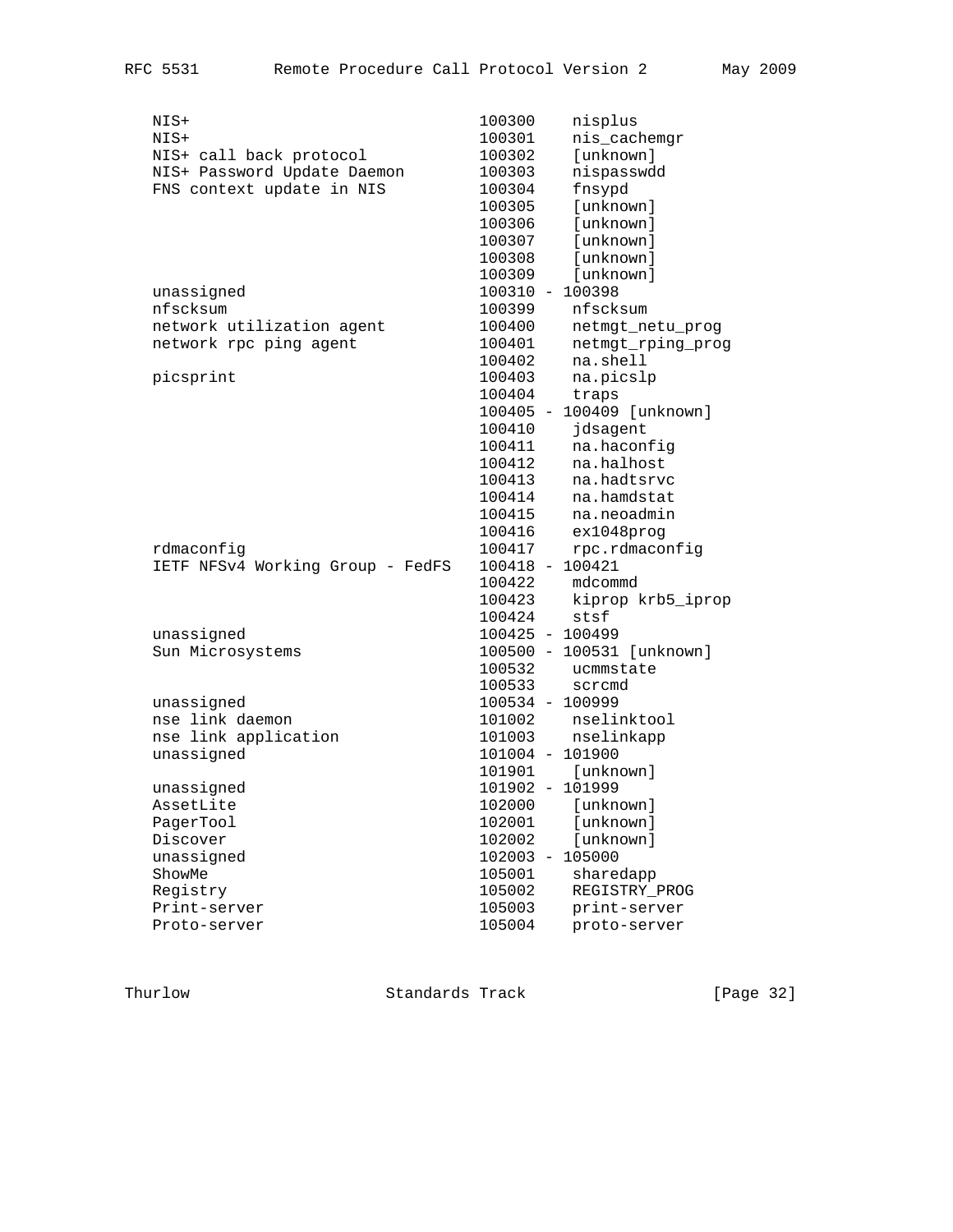| Notification-server              | notification-server<br>105005   |
|----------------------------------|---------------------------------|
| Transfer-agent-server            | 105006<br>transfer-agent-server |
| unassigned                       | 105007 - 110000                 |
|                                  | tsolrpcb<br>110001              |
|                                  | tsolpeerinfo<br>110002          |
|                                  | tsolboot<br>110003              |
|                                  | 120001<br>cmip na.cmip          |
|                                  | na.osidiscover<br>120002        |
|                                  | cmiptrap<br>120003              |
| unassigned                       | 120004 - 120099                 |
|                                  | 120100<br>eserver               |
|                                  | 120101<br>repserver             |
|                                  | 120102<br>swserver              |
|                                  | 120103<br>dmd                   |
|                                  | 120104<br>ca                    |
| unassigned                       | 120105 - 120125                 |
|                                  | 120126<br>nf_fddi               |
|                                  | 120127<br>nf_fddismt7_2         |
| unassigned                       | 120128 - 150000                 |
| pc passwd authorization          | 150001<br>pcnfsdprog            |
| TOPS name mapping                | 150002<br>[unknown]             |
| TOPS external attribute storage  | [unknown]<br>150003             |
| TOPS hierarchical file system    | 150004<br>[unknown]             |
| TOPS NFS transparency extensions | [unknown]<br>150005             |
| PC NFS License                   | pcnfslicense<br>150006          |
| RDA                              | rdaprog<br>150007               |
| WabiServer                       | 150008<br>wsprog                |
| WabiServer                       | wsrlprog<br>150009              |
| unassigned                       | 150010 - 160000                 |
|                                  | 160001<br>nihon-cm              |
|                                  | nihon-ce<br>160002              |
| unassigned                       | 160003 - 170099                 |
|                                  | 170100<br>domf_daemon0          |
|                                  | domf_daemon1<br>170101          |
|                                  | domf_daemon2<br>170102          |
|                                  | domf_daemon3<br>170103          |
|                                  | domf_daemon4<br>170104          |
|                                  | domf_daemon5<br>170105          |
| unassigned                       | 170106 - 179999                 |
|                                  | 180000<br>cecproq               |
|                                  | 180001<br>cecsysprog            |
|                                  | 180002<br>cec2cecprog           |
|                                  | 180003<br>cesprog               |
|                                  | 180004<br>ces2cesprog           |
|                                  | 180005<br>cet2cetprog           |
|                                  | 180006<br>cet2cetdoneprog       |
|                                  | 180007<br>cetcomprog            |
|                                  | 180008<br>cetsysprog            |

Thurlow Standards Track [Page 33]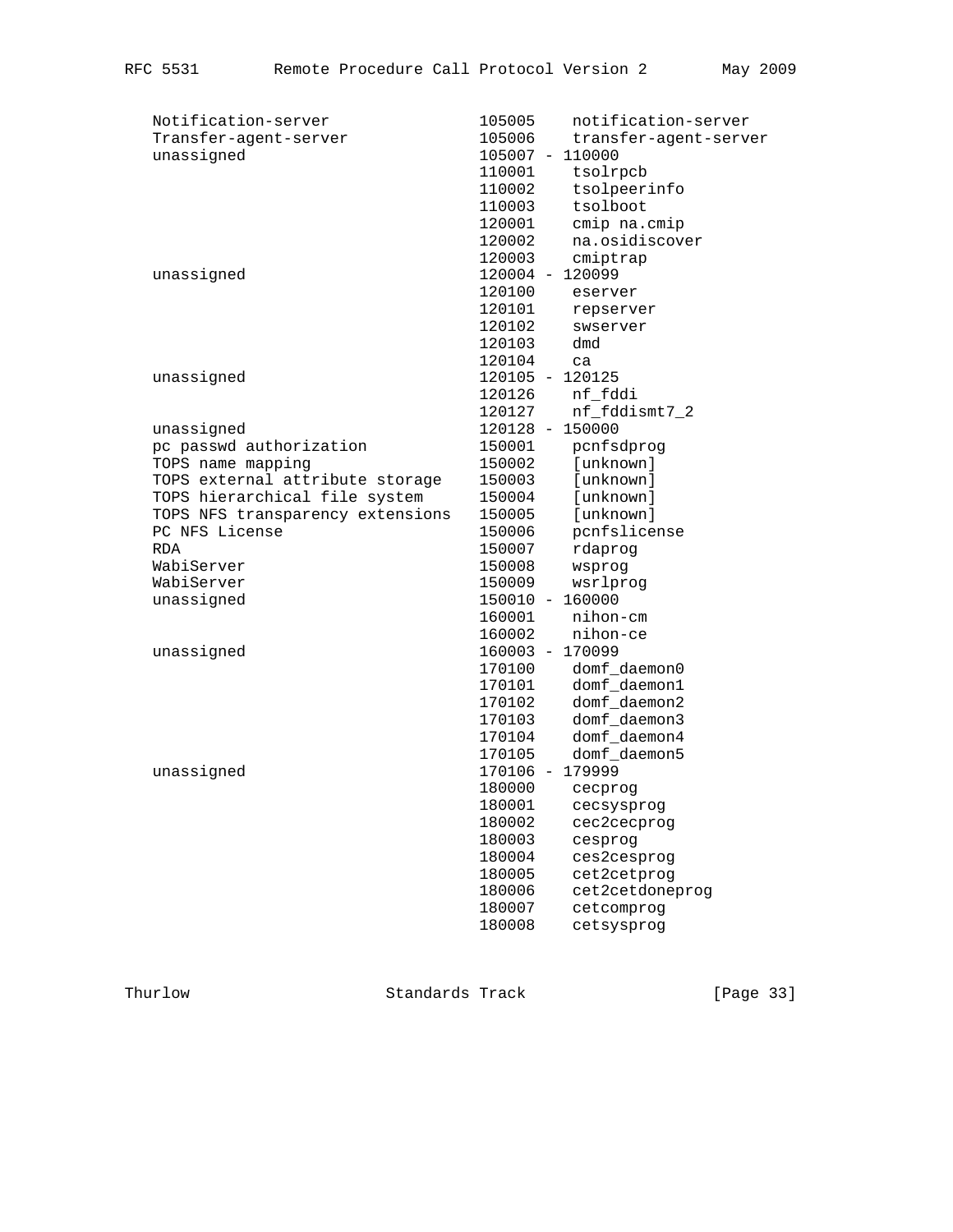|            | 180009   | cghapresenceprog        |
|------------|----------|-------------------------|
|            | 180010   | cgdmsyncprog            |
|            | 180011   | cgdmcnscliprog          |
|            | 180012   | cgdmcrcscliprog         |
|            | 180013   | cgdmcrcssvcproG         |
|            | 180014   | chmprog                 |
|            | 180015   | chmsysprog              |
|            | 180016   | crcsapiprog             |
|            | 180017   | ckptmprog               |
|            | 180018   | crimcomponentprog       |
|            | 180019   | crimqueryprog           |
|            | 180020   | crimsecondaryprog       |
|            | 180021   | crimservicesprog        |
|            | 180022   | crimsyscomponentprog    |
|            | 180023   | crimsysservicesprog     |
|            | 180024   | csmagtapiprog           |
|            | 180025   | csmagtcallbackprog      |
|            | 180026   | csmreplicaprog          |
|            | 180027   | csmsrvprog              |
|            | 180028   | cssccltprog             |
|            | 180029   | csscsvrprog             |
|            | 180030   | csscopresultprog        |
| unassigned | 180031 - | 199999                  |
|            | 200000   | pyramid_nfs             |
|            | 200001   | pyramid_reserved        |
|            | 200002   | cadds_image             |
|            | 200003   | stellar_name_prog       |
|            | 200004   | [unknown]               |
|            | 200005   | [unknown]               |
|            | 200006   | pacl                    |
|            | 200007   | lookupids               |
|            | 200008   | ax_statd_prog           |
|            | 200009   | ax_statd2_prog          |
|            | 200010   | edm                     |
|            | 200011   | dtedirwd                |
|            | 200012   | [unknown]               |
|            | 200013   | [unknown]               |
|            | 200014   | [unknown]               |
|            | 200015   | [unknown]               |
|            | 200016   | easerpcd                |
|            | 200017   | rlxnfs                  |
|            | 200018   | sascuiddprog            |
|            | 200019   | knfsd                   |
|            | 200020   | ftnfsd ftnfsd_program   |
|            | 200021   | ftsyncd ftsyncd_program |
|            | 200022   | ftstatd ftstatd_program |
|            | 200023   | exportmap               |
|            | 200024   | nfs_metadata            |
|            |          |                         |

Thurlow Standards Track [Page 34]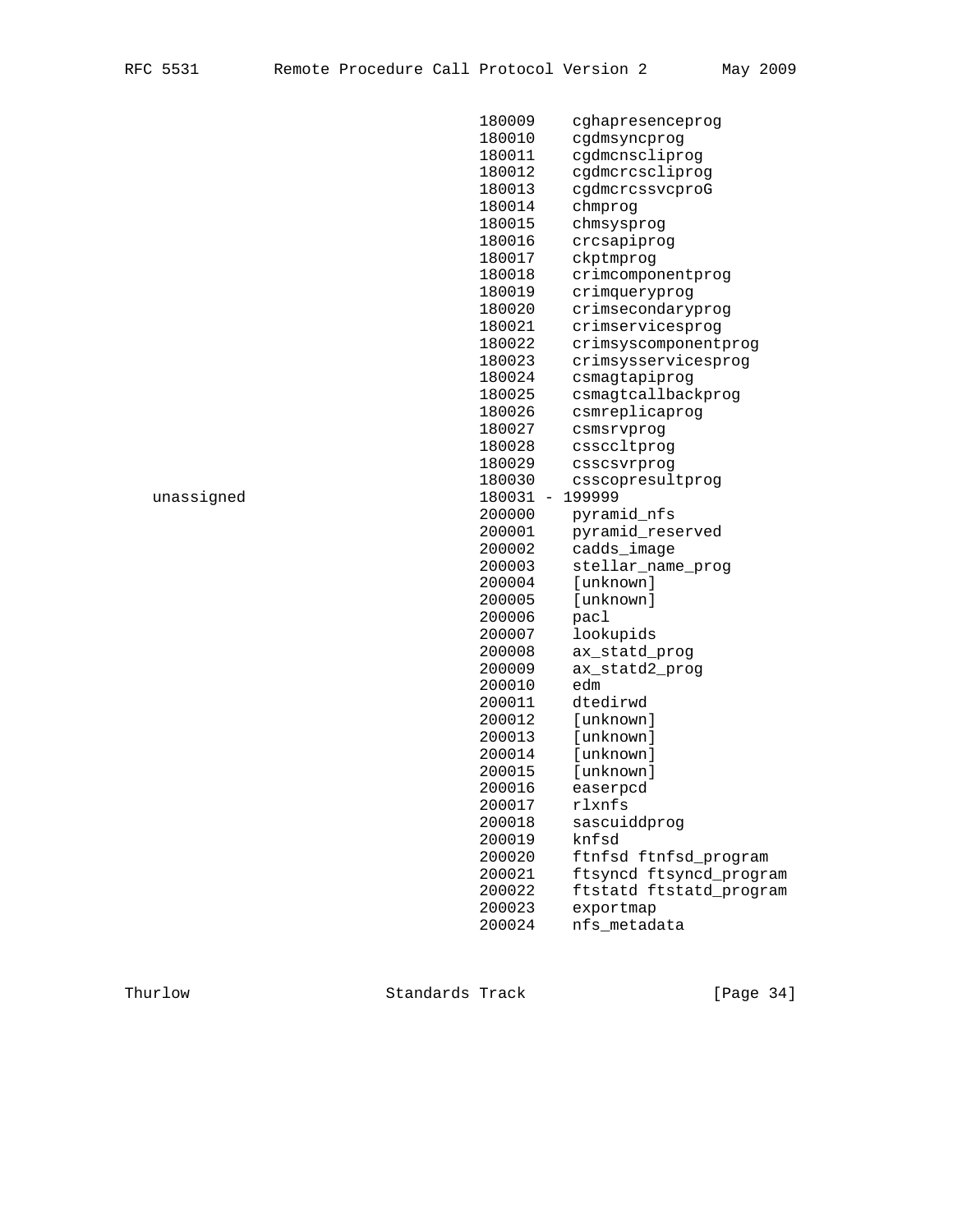| unassigned |        | 200025 - 200200          |
|------------|--------|--------------------------|
|            | 200201 | ecoad                    |
|            | 200202 | eamon                    |
|            | 200203 | ecolic                   |
|            | 200204 | cs_printstatus_svr       |
|            | 200205 | ecodisc                  |
| unassigned |        | 200206 - 300000          |
|            | 300001 | adt_rflockprog           |
|            | 300002 | columbine1               |
|            | 300003 | system33_prog            |
|            | 300004 | frame_prog1              |
|            | 300005 | uimxprog                 |
|            | 300006 | rvd                      |
|            | 300007 | entombing daemon         |
|            | 300008 | account mgmt system      |
|            | 300009 | frame_prog2              |
|            | 300010 | beeper access            |
|            | 300011 | dptuprog                 |
|            | 300012 | $mx-bcp$                 |
|            | 300013 | instrument-file-access   |
|            | 300014 | file-system-statistics   |
|            | 300015 | unify-database-server    |
|            | 300016 | tmd_msg                  |
|            | 300017 | [unknown]                |
|            | 300018 | [unknown]                |
|            | 300019 |                          |
|            |        | automounter access       |
|            | 300020 | lock server              |
|            | 300021 | [unknown]                |
|            | 300022 | office-automation-1      |
|            | 300023 | office-automation-2      |
|            | 300024 | office-automation-3      |
|            | 300025 | office-automation-4      |
|            | 300026 | office-automation-5      |
|            | 300027 | office-automation-6      |
|            | 300028 | office-automation-7      |
|            | 300029 | local-data-manager       |
|            | 300030 | chide                    |
|            | 300031 | csi_program              |
|            | 300032 | [unknown]                |
|            | 300033 | online-help              |
|            | 300034 | case-tool                |
|            | 300035 | delta                    |
|            | 300036 | rqi                      |
|            | 300037 | instrument-config-server |
|            | 300038 | [unknown]                |

Thurlow Standards Track [Page 35]

300039 [unknown]

300041 cms

300040 dtia-rpc-server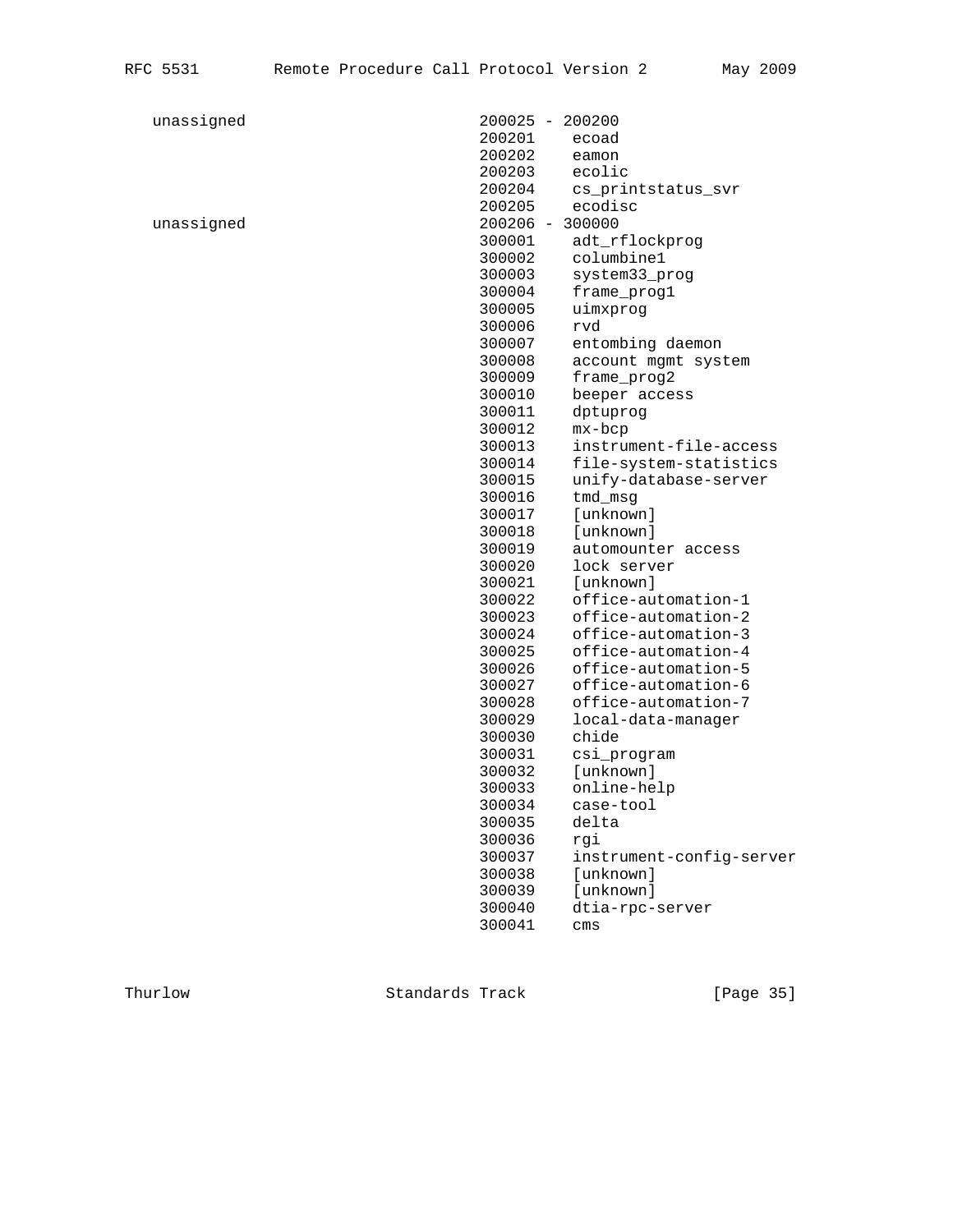| 300042 | viewer              |
|--------|---------------------|
| 300043 | aqm                 |
| 300044 | exclaim             |
| 300045 | masterplan          |
| 300046 | fig_tool            |
| 300047 | [unknown]           |
| 300048 | [unknown]           |
| 300049 | [unknown]           |
| 300050 | remote-lock-manager |
| 300051 | [unknown]           |
| 300052 | gdebug              |
| 300053 | ldebug              |
| 300054 | rscanner            |
| 300055 | [unknown]           |
| 300056 | [unknown]           |
| 300057 | [unknown]           |
| 300058 | [unknown]           |
| 300059 | [unknown]           |
| 300060 | [unknown]           |
| 300061 | [unknown]           |
| 300062 | [unknown]           |
| 300063 | [unknown]           |
| 300064 | [unknown]           |
| 300065 | [unknown]           |
| 300066 | <b>nSERVER</b>      |
| 300067 | [unknown]           |
| 300068 | [unknown]           |
| 300069 | [unknown]           |
| 300070 | [unknown]           |
| 300071 | BioStation          |
| 300072 | [unknown]           |
| 300073 | NetProb             |
| 300074 | Logging             |
| 300075 | Logging             |
| 300076 | [unknown]           |
| 300077 | [unknown]           |
| 300078 | [unknown]           |
| 300079 | [unknown]           |
| 300080 | [unknown]           |
| 300081 | [unknown]           |
| 300082 | sw_twin             |
| 300083 | remote_get_login    |
| 300084 | odcprog             |
| 300085 | [unknown]           |
| 300086 | [unknown]           |
| 300087 | [unknown]           |
| 300088 | [unknown]           |
| 300089 | [unknown]           |

Thurlow Standards Track [Page 36]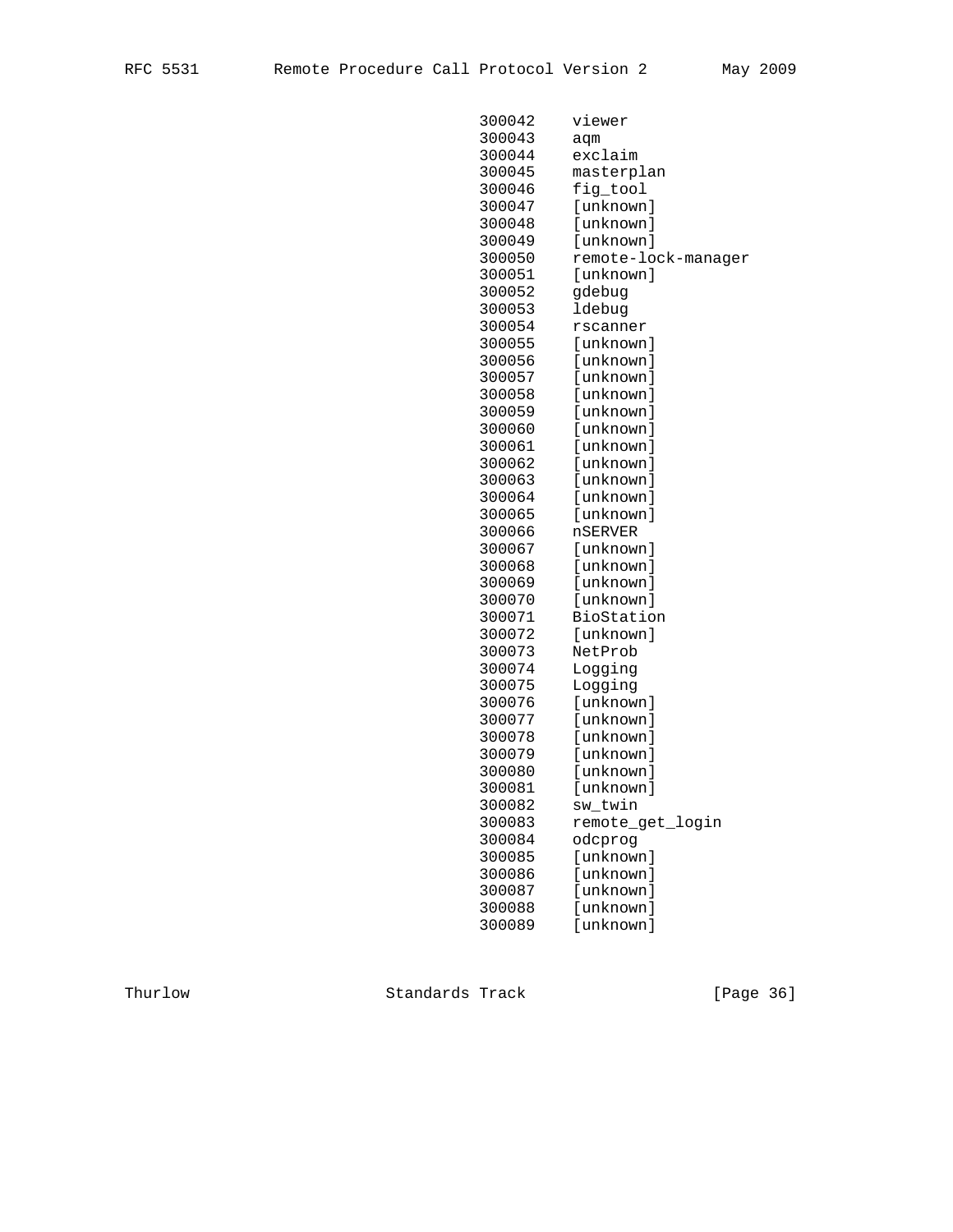| 300090 | [unknown]             |
|--------|-----------------------|
| 300091 | smartdoc              |
| 300092 | superping             |
| 300093 | distributed-chembench |
| 300094 | uacman/alfil-uacman   |
| 300095 | ait_rcagent_prog      |
| 300096 | ait_rcagent_appl_prog |
| 300097 | smart                 |
| 300098 | ecoprog               |
| 300099 | leonardo              |
| 300100 | [unknown]             |
| 300101 | [unknown]             |
| 300102 | [unknown]             |
| 300103 | [unknown]             |
| 300104 | [unknown]             |
| 300105 | [unknown]             |
| 300106 | [unknown]             |
| 300107 | [unknown]             |
| 300108 | wingz                 |
| 300109 | teidan                |
| 300110 | [unknown]             |
| 300111 | [unknown]             |
| 300112 | [unknown]             |
| 300113 | [unknown]             |
| 300114 | [unknown]             |
| 300115 | [unknown]             |
| 300116 | cadc_fhlockprog       |
| 300117 | highscan              |
| 300118 | [unknown]             |
| 300119 | [unknown]             |
| 300120 | [unknown]             |
| 300121 | opennavigator         |
| 300122 | aarpcxfer             |
| 300123 | [unknown]             |
| 300124 | [unknown]             |
| 300125 | [unknown]             |
| 300126 | groggs                |
| 300127 | licsrv                |
| 300128 | issdemon              |
| 300129 | [unknown]             |
| 300130 | maximize              |
| 300131 | cgm_server            |
| 300132 | [unknown]             |
| 300133 | agent_rpc             |
| 300134 | docmaker              |
| 300135 | docmaker              |
| 300136 | [unknown]             |
| 300137 | [unknown]             |
|        |                       |

Thurlow Standards Track [Page 37]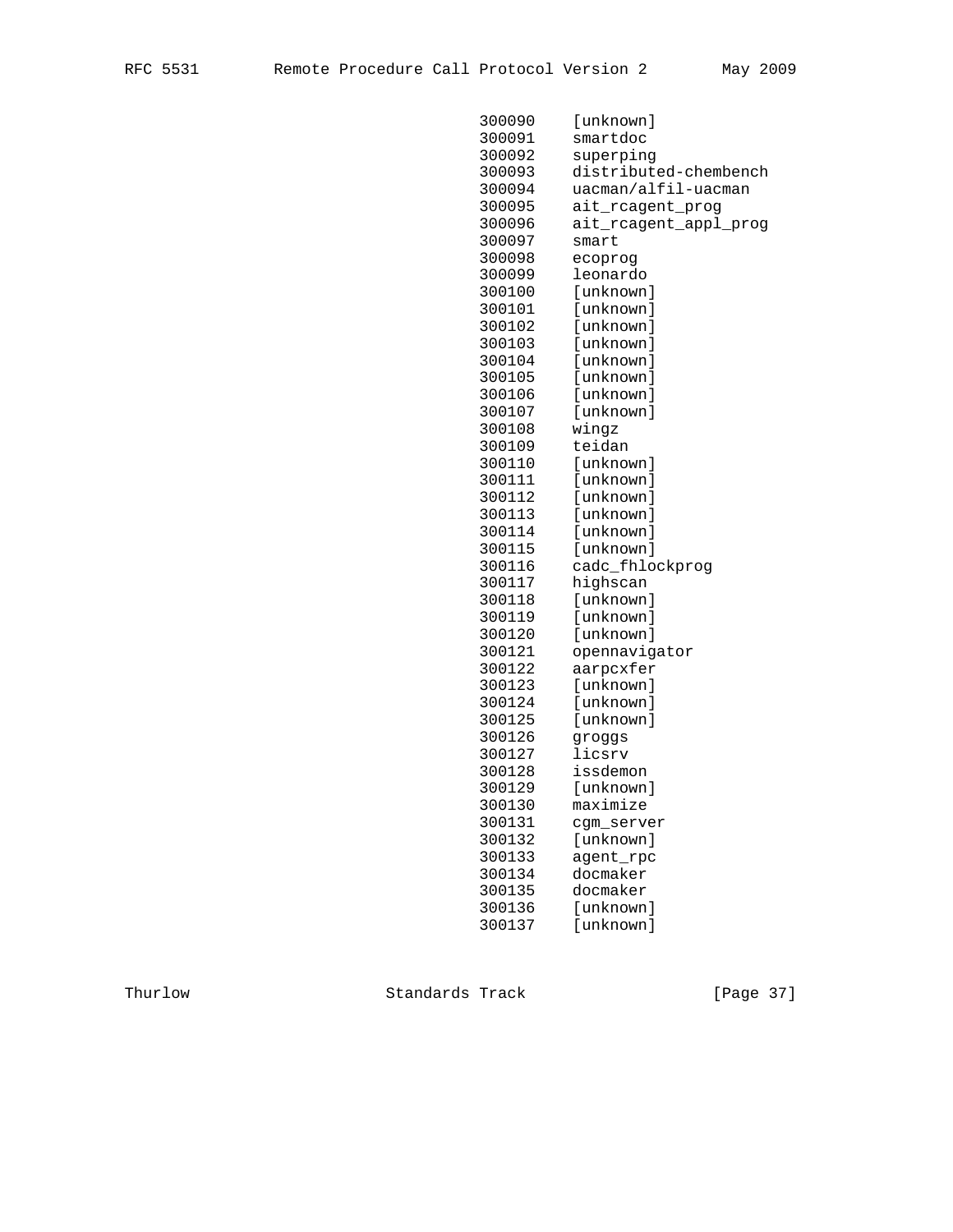| 300138 | [unknown]             |
|--------|-----------------------|
| 300139 | iesx                  |
| 300140 | [unknown]             |
| 300141 | [unknown]             |
| 300142 | [unknown]             |
| 300143 | [unknown]             |
| 300144 | $smart-mbs$           |
| 300145 | [unknown]             |
| 300146 | [unknown]             |
| 300147 | docimage              |
| 300148 | [unknown]             |
| 300149 | dmc-interface         |
| 300150 | [unknown]             |
| 300151 | jss                   |
| 300152 | [unknown]             |
| 300153 | arimage               |
| 300154 | xdb-workbench         |
| 300155 | frontdesk             |
| 300156 | dmc                   |
| 300157 | expressight-6000      |
| 300158 | graph service program |
| 300159 | [unknown]             |
| 300160 | [unknown]             |
| 300161 | [unknown]             |
| 300162 | [unknown]             |
| 300163 | [unknown]             |
| 300164 | [unknown]             |
| 300165 | [unknown]             |
| 300166 | [unknown]             |
| 300167 | [unknown]             |
| 300168 | [unknown]             |
| 300169 | [unknown]             |
| 300170 | [unknown]             |
| 300171 | [unknown]             |
| 300172 | [unknown]             |
| 300173 | [unknown]             |
| 300174 | [unknown]             |
| 300175 | [unknown]             |
| 300176 | rlpr                  |
| 300177 | nx_hostdprog          |
| 300178 | netuser-x             |
| 300179 | rmntprog              |
| 300180 | [unknown]             |
| 300181 | mipe                  |
| 300182 | [unknown]             |
| 300183 | collectorprog         |
| 300184 | uslookup_PROG         |
| 300185 | viewstation           |
|        |                       |

Thurlow Standards Track [Page 38]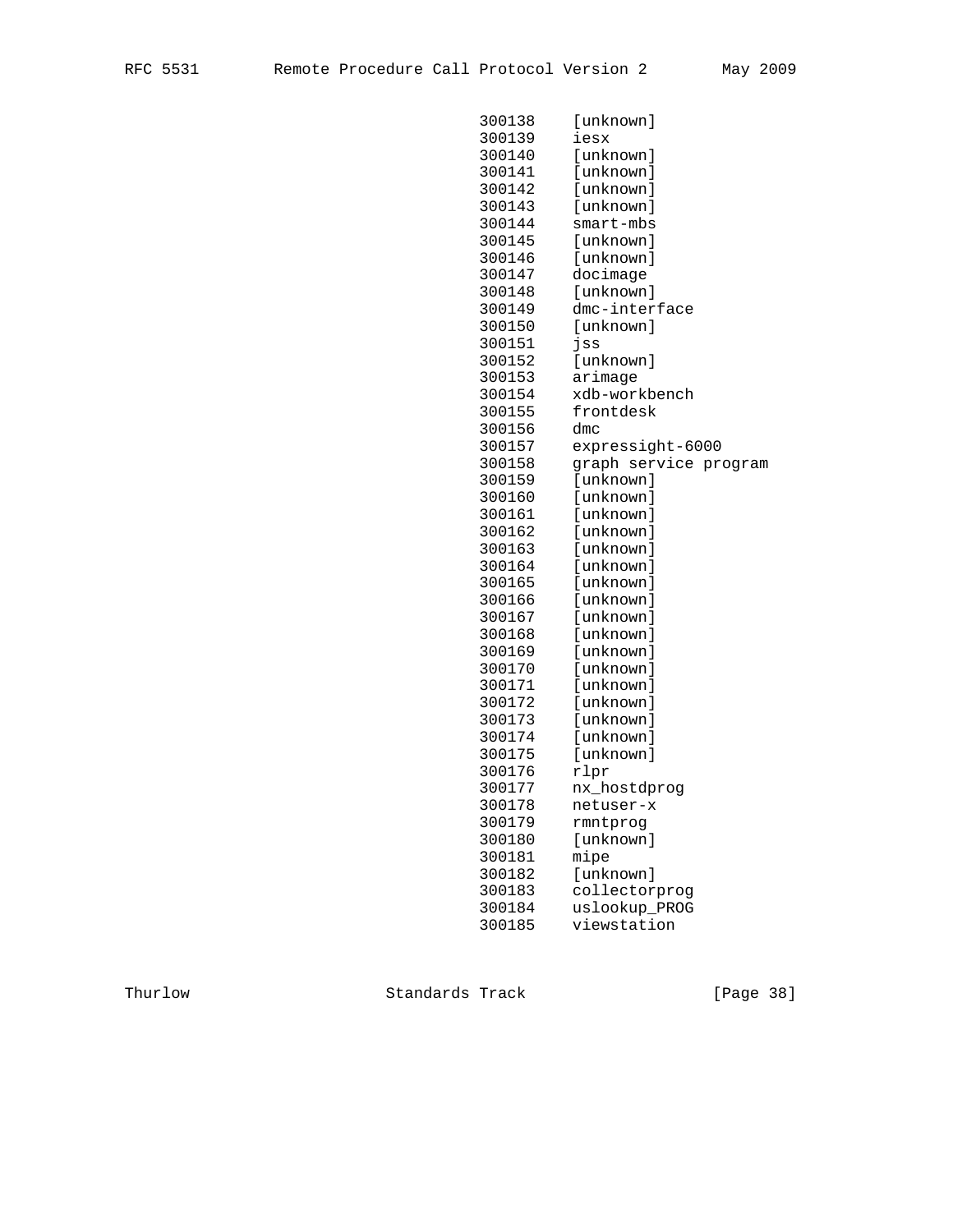| 300186 | iate                   |
|--------|------------------------|
| 300187 | [unknown]              |
| 300188 | [unknown]              |
| 300189 | [unknown]              |
| 300190 | imsvtprog              |
| 300191 | [unknown]              |
| 300192 | [unknown]              |
| 300193 | [unknown]              |
| 300194 | pmdb                   |
| 300195 | pmda                   |
| 300196 | [unknown]              |
| 300197 | [unknown]              |
| 300198 | trend_idbd             |
| 300199 | rres                   |
| 300200 | sd.masterd             |
| 300201 | sd.executiond          |
| 300202 | sd.listend             |
| 300203 | sd.reservel            |
| 300204 | sd.reserve2            |
| 300205 | msbd                   |
| 300206 | stagedprog             |
| 300207 | mountprog              |
| 300208 | watchdprog             |
| 300209 | pms                    |
| 300210 | [unknown]              |
| 300211 | session_server_program |
| 300212 | session_program        |
| 300213 | debug_serverprog       |
| 300214 | [unknown]              |
| 300215 | [unknown]              |
| 300216 | paceprog               |
| 300217 | [unknown]              |
| 300218 | mbus                   |
| 300219 | aframes2ps             |
| 300220 | npartprog              |
| 300221 | cmlserver              |
| 300222 | cm1bridge              |
| 300223 | sailfrogfaxprog        |
| 300224 | sailfrogphoneprog      |
| 300225 | sailfrogvmailprog      |
| 300226 | wserviceprog arcstorm  |
| 300227 | hld                    |
| 300228 | alive                  |
| 300229 | radsp                  |
| 300230 | radavx                 |
| 300231 | radview                |
| 300232 | rsys_prog              |
| 300233 | rsys_prog              |
|        |                        |

Thurlow Standards Track [Page 39]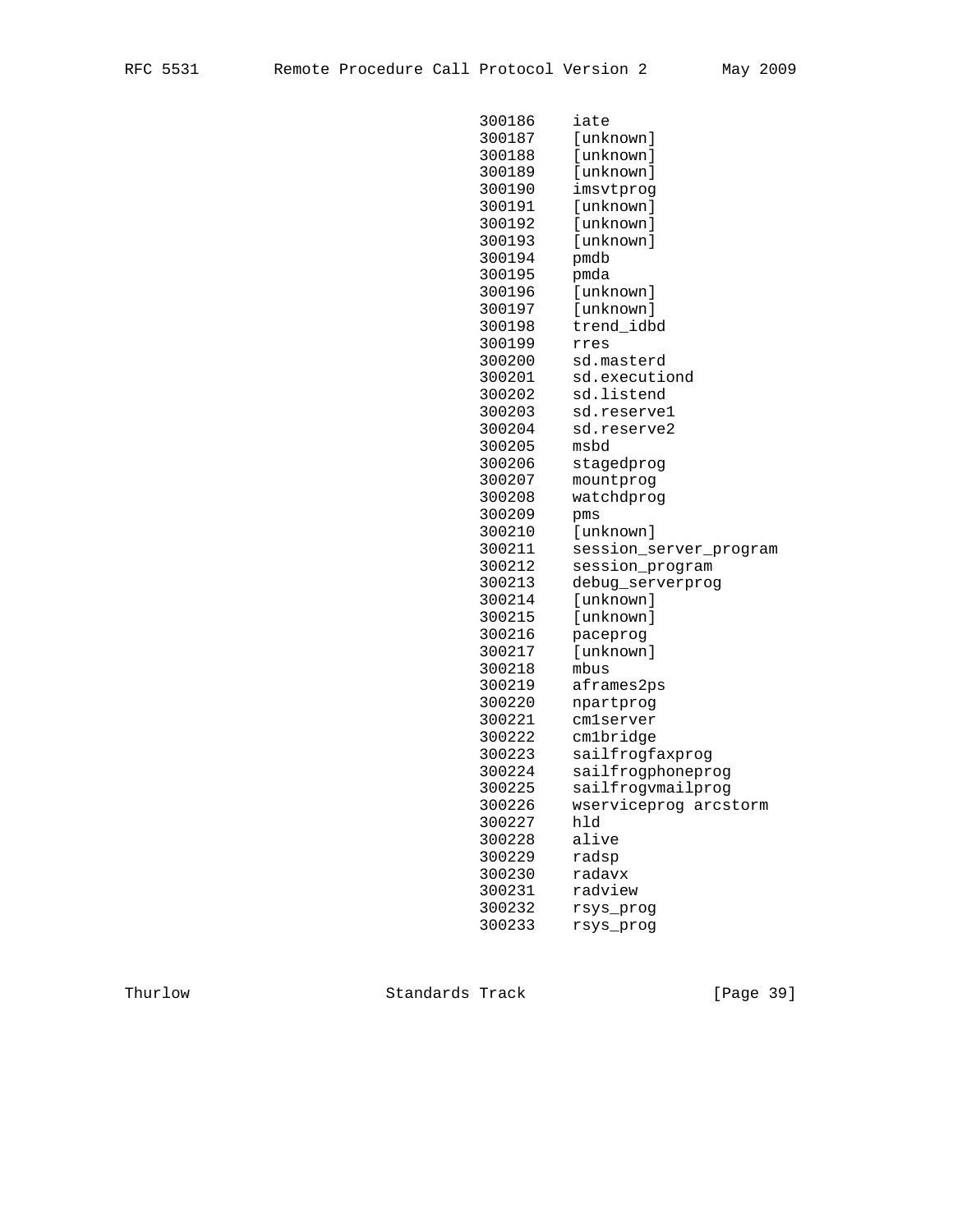| 300234 | fm_rpc_prog           |
|--------|-----------------------|
| 300235 | aries                 |
| 300236 | uapman                |
| 300237 | ddman                 |
| 300238 | top                   |
| 300239 | [unknown]             |
| 300240 | trendlink             |
| 300241 | licenseprog           |
| 300242 | statuslicenseprog     |
| 300243 | oema_rmpf_svc         |
| 300244 | oema_smpf_svc         |
| 300245 | oema_rmsg_svc         |
| 300246 | grapes-sd             |
| 300247 | ds master             |
| 300248 | ds_transfer           |
| 300249 | ds_logger             |
| 300250 |                       |
|        | ds_query<br>[unknown] |
| 300251 |                       |
| 300252 | [unknown]             |
| 300253 | nsd_prog              |
| 300254 | browser               |
| 300255 | epoch                 |
| 300256 | floorplanner          |
| 300257 | reach                 |
| 300258 | tactic                |
| 300259 | cachescientific1      |
| 300260 | cachescientific2      |
| 300261 | desksrc_prog          |
| 300262 | photo3d1              |
| 300263 | photo3d2              |
| 300264 | [unknown]             |
| 300265 | soundmgr              |
| 300266 | s6k                   |
| 300267 | aims_referenced_      |
|        | text_processor        |
| 300268 | xess                  |
| 300269 | ds_queue              |
| 300270 | [unknown]             |
| 300271 | orionscanplus         |
| 300272 | openlink-xx           |
| 300273 | kbmsprog              |
| 300274 | [unknown]             |
| 300275 | futuresource          |
| 300276 | the_xprt              |
| 300277 | cmg_srvprog           |
| 300278 | [unknown]             |
| 300279 | [unknown]             |
| 300280 | front                 |
|        |                       |

Thurlow Standards Track [Page 40]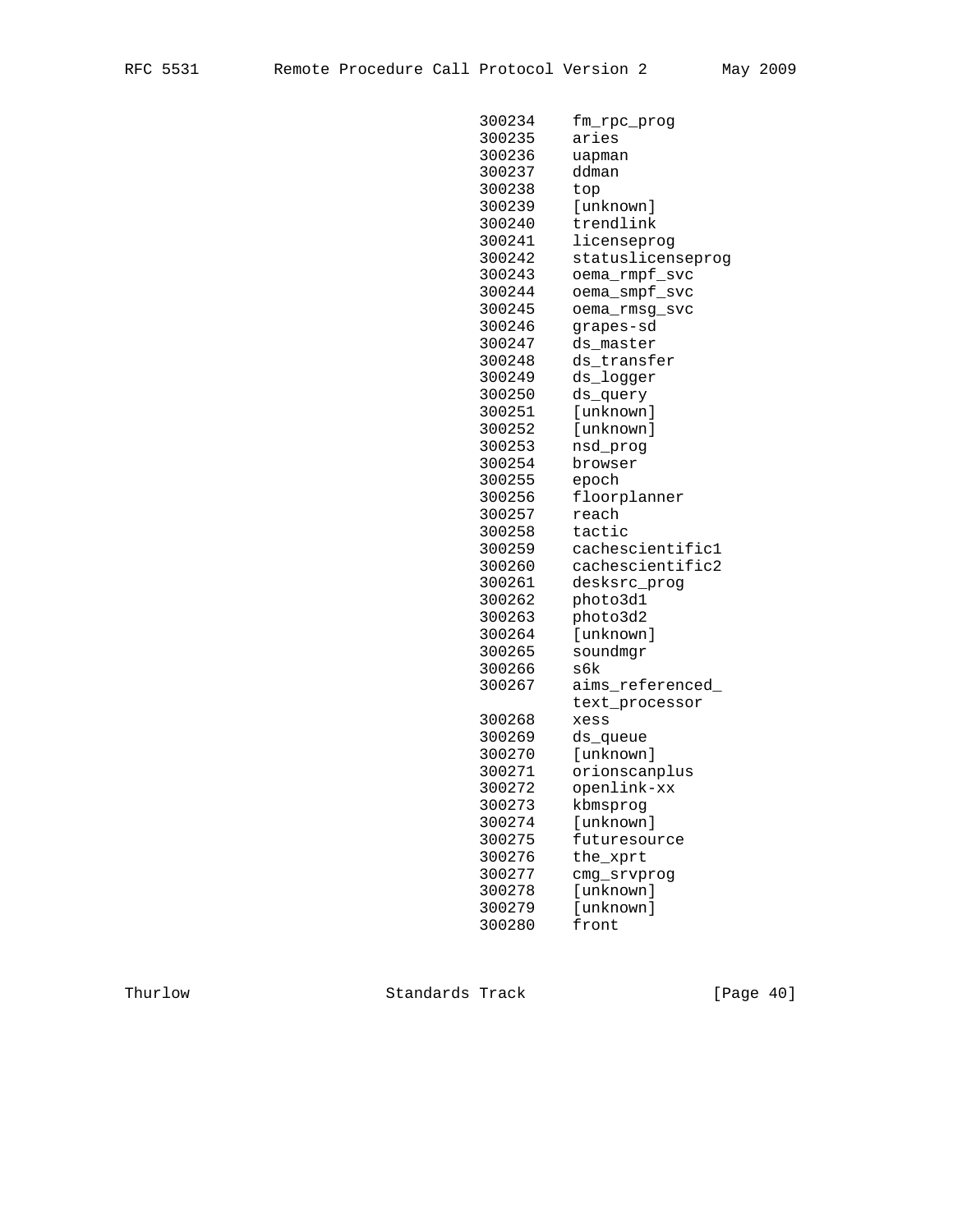| 300281 | [unknown]              |
|--------|------------------------|
| 300282 | [unknown]              |
| 300283 | [unknown]              |
| 300284 | conmanprog             |
| 300285 | jincv2                 |
| 300286 | isls                   |
| 300287 | systemstatprog         |
| 300288 | fxpsprog               |
| 300289 | callpath               |
| 300290 | axess                  |
| 300291 | armor_rpcd             |
| 300292 | armor_dictionary_rpcd  |
| 300293 | armor_miscd            |
| 300294 | filetransfer_prog      |
| 300295 | bl_swda                |
| 300296 | bl_hwda                |
| 300297 | [unknown]              |
| 300298 | [unknown]              |
| 300299 | [unknown]              |
| 300300 | filemon                |
| 300301 | acunetprog             |
| 300302 | rbuild                 |
| 300303 | assistprog             |
| 300304 | tog                    |
| 300305 | [unknown]              |
| 300306 | sns7000                |
| 300307 | igprog                 |
| 300308 | tgprog                 |
| 300309 | plc                    |
| 300310 | pxman pxlsprog         |
| 300311 | hde_server hdeserver   |
| 300312 | tsslicenseprog         |
| 300313 | rpc.explorerd          |
| 300314 | chrd                   |
| 300315 | tbisam                 |
| 300316 | tbis                   |
| 300317 | adsprog                |
| 300318 | sponsorprog            |
| 300319 | querycmprog            |
| 300320 | [unknown]              |
| 300321 | [unknown]              |
| 300322 | mobil1                 |
| 300323 | sld                    |
|        | service_locator_daemon |
| 300324 | linkprog               |
| 300325 | codexdaemonprog        |
| 300326 | drprog                 |
| 300327 | ressys_commands        |
|        |                        |

Thurlow Standards Track [Page 41]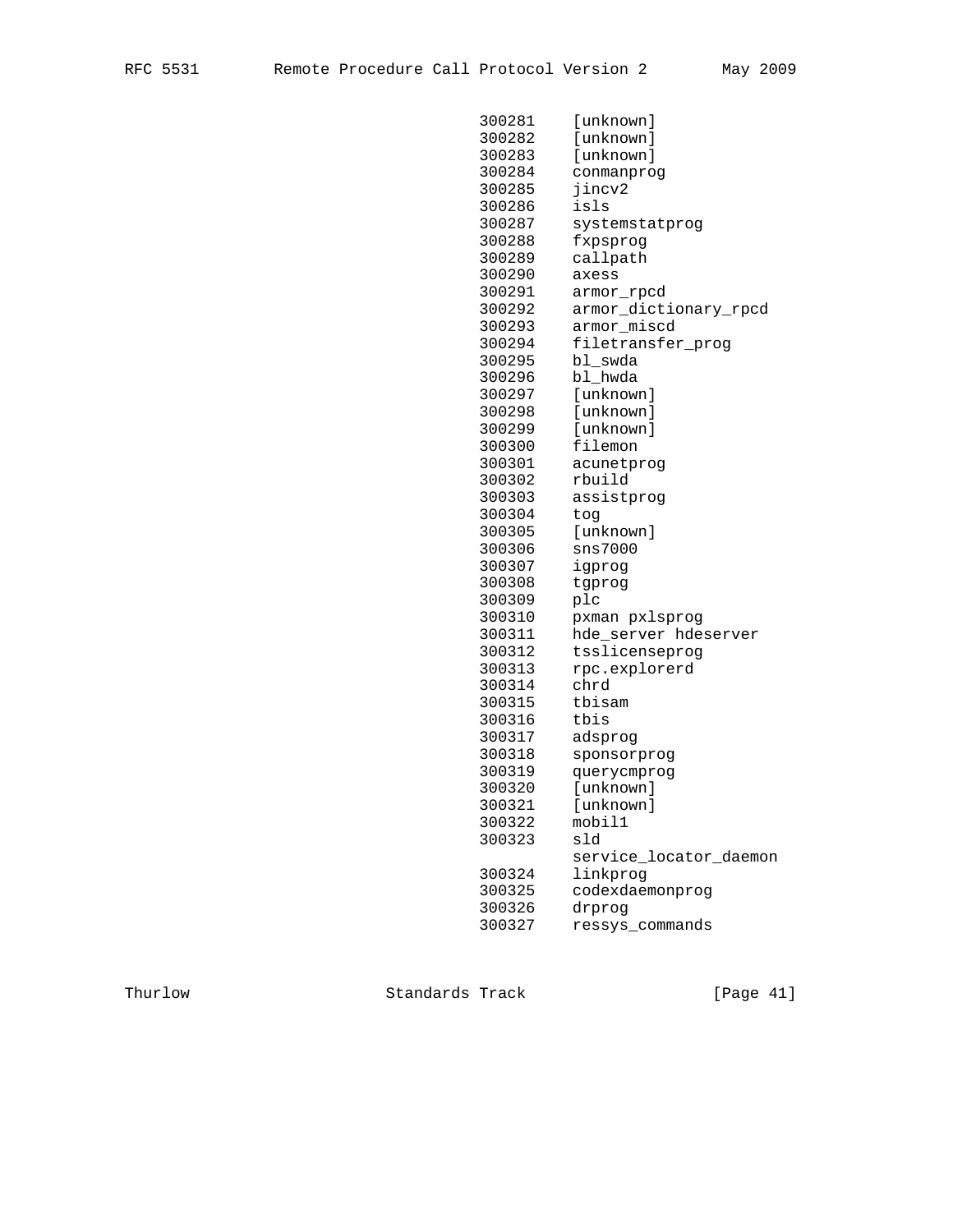| 300328 | stamp                    |
|--------|--------------------------|
| 300329 | matlab                   |
| 300330 | sched1d                  |
| 300331 | upcprog                  |
| 300332 | xferbkch                 |
| 300333 | xfer                     |
| 300334 | qbthd                    |
| 300335 | qbabort                  |
| 300336 | lsd                      |
| 300337 | geomgrd                  |
| 300338 | generic_fts              |
| 300339 | ft_ack                   |
| 300340 | lymb                     |
| 300341 | vantage                  |
| 300342 | cltstd clooptstdprog     |
| 300343 | clui clui_prog           |
| 300344 | testerd tstdprog         |
| 300345 | extsim                   |
| 300346 | cmd_dispatch maxm_ems    |
| 300347 | callpath_receive_program |
| 300348 | x3270prog                |
| 300349 | sbc_lag                  |
| 300350 | sbc_frsa                 |
| 300351 | sbc_frs                  |
| 300352 | atommgr                  |
| 300353 | qeostrat                 |
| 300354 | dbvialu6.2               |
| 300355 | [unknown]                |
| 300356 | fxncprog                 |
| 300357 | infopolic                |
| 300358 | [unknown]                |
| 300359 | aagns                    |
| 300360 | aagms                    |
| 300361 | [unknown]                |
| 300362 | clariion_mgr             |
| 300363 | setcimrpc                |
| 300364 | virtual_protocol_adapter |
| 300365 | unibart                  |
| 300366 | uniarch                  |
| 300367 | unifile                  |
| 300368 | unisrex                  |
| 300369 | uniscmd                  |
| 300370 | rsc                      |
| 300371 | set                      |
| 300372 | desaf-ws/key             |
| 300373 | reeldb                   |
| 300374 | nl                       |
| 300375 | rmd                      |
|        |                          |

Thurlow Standards Track [Page 42]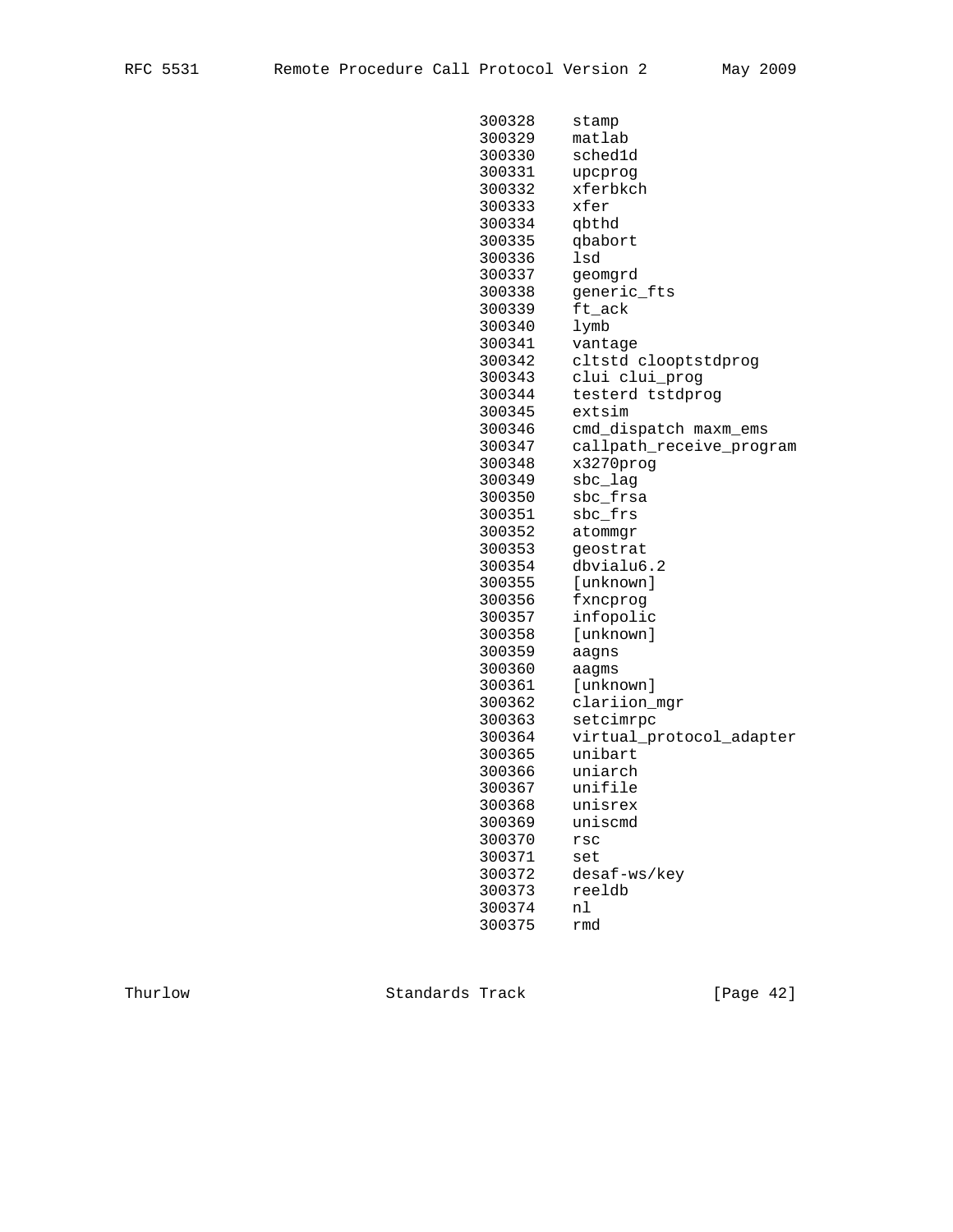| 300376        | agcd                  |
|---------------|-----------------------|
| 300377        | rsynd                 |
| 300378        | rcnlib                |
| 300379        | rcnlib_attach         |
| 300380        | evergreen_mgmt_agent  |
| 300381        | fx104proq             |
| 300382        | rui                   |
|               | remote_user_interface |
| 300383        | ovomd                 |
| 300384        | [unknown]             |
| 300385        | [unknown]             |
| 300386        | system_server         |
| 300387        | pipecs cs_pipeprog    |
|               | ppktrpc               |
| 300388        | uv-net univision      |
| 300389        | auexe                 |
| 300390        | audip                 |
| 300391        | mqi                   |
| 300392        | eva                   |
| 300393        | eeei_reserved_1       |
| 300394        | eeei reserved 2       |
| 300395        | eeei_reserved_3       |
| 300396        | eeei_reserved_4       |
| 300397        | eeei_reserved_5       |
| 300398        | eeei_reserved_6       |
| 300399        | eeei_reserved_7       |
| 300400        | eeei_reserved_8       |
| 300401        | cprlm                 |
| 300402        | wg_idms_manager       |
| 300403        | timequota             |
| 300404        | spiff                 |
| 300405-300414 | ov_oem_svc            |
| 300415        | ov_msg_ctlg_svc       |
| 300416        | ov_advt_reg_svc       |
| 300417-300424 | showkron              |
| 300425        | daatd                 |
| 300426        | swiftnet              |
| 300427        | ovomdel               |
| 300428        | ovomreg               |
| 300429        | msg_dispatcher        |
| 300430        | pcshare server        |
| 300431        | rcvs                  |
| 300432        | fdfserver             |
| 300433        | bssd                  |
| 300434        | drdd                  |
| 300435        | mif_gutsprog          |
| 300436        | mif_guiprog           |
| 300437        | twolfd                |
|               |                       |

Thurlow Standards Track [Page 43]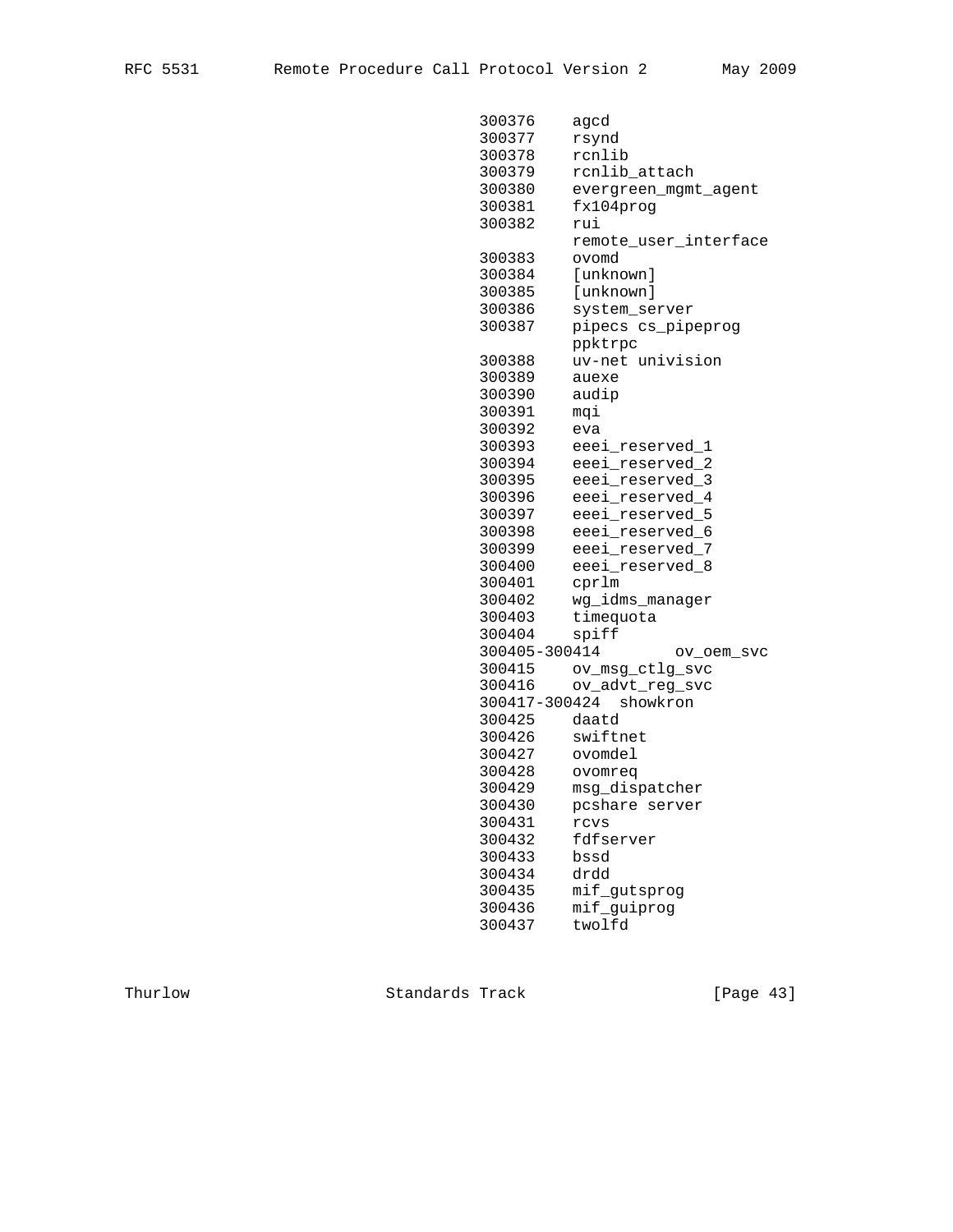|            | 300438        | twscd                 |
|------------|---------------|-----------------------|
|            | 300439        | nwsbumv               |
|            | 300440        | dgux_mgr              |
|            | 300441        | pfxd                  |
|            | 300442        | tds                   |
|            | 300443        | ovomadmind            |
|            | 300444        | ovomgate              |
|            | 300445        | omadmind              |
|            | 300446        | nps                   |
|            | 300447        | npd                   |
|            | 300448        | tsa                   |
|            | 300449        | cdaimc                |
| unassigned | 300450-300452 |                       |
|            | 300453        | ckt_implementation    |
|            | 300454        | mda-tactical          |
| unassigned | 300455-300458 |                       |
|            | 300459        | atrrun                |
|            | 300460        | RoadRunner            |
|            | 300461        | nas                   |
|            | 300462        | undelete              |
|            | 300463        | ovacadd               |
|            | 300464        | tbdesmai              |
|            | 300465        | arguslm               |
|            | 300466        | dmd                   |
|            | 300467        | drd                   |
|            | 300468        | fm_help               |
|            | 300469        | ftransrpc_prog        |
|            | 300470        | finrisk               |
|            | 300471        | dg_pc_idisched        |
|            | 300472        | dg_pc_idiserv         |
|            | 300473        | apd                   |
|            | 300474        | ap_sspd               |
|            | 300475        | callpatheventrecorder |
|            | 300476        | flc                   |
|            | 300477        | dg_osm                |
|            | 300478        | dspnamed              |
|            | 300479        | iqddsrv               |
|            | 300480        | iqjobsrv              |
|            | 300481        | tacosxx               |
|            | 300482        | wheeldbmg             |
|            | 300483        | cnxmgr_nm_prog        |
|            | 300484        | cnxmgr_cfg_prog       |
|            | 300485        | 3dsmapper             |
|            | 300486        | ids                   |
|            | 300487        | imagine_rpc_svc       |
|            | 300488        | lfn                   |
|            | 300489        | salesnet              |
|            | 300490        | defaxo                |
|            |               |                       |

Thurlow Standards Track [Page 44]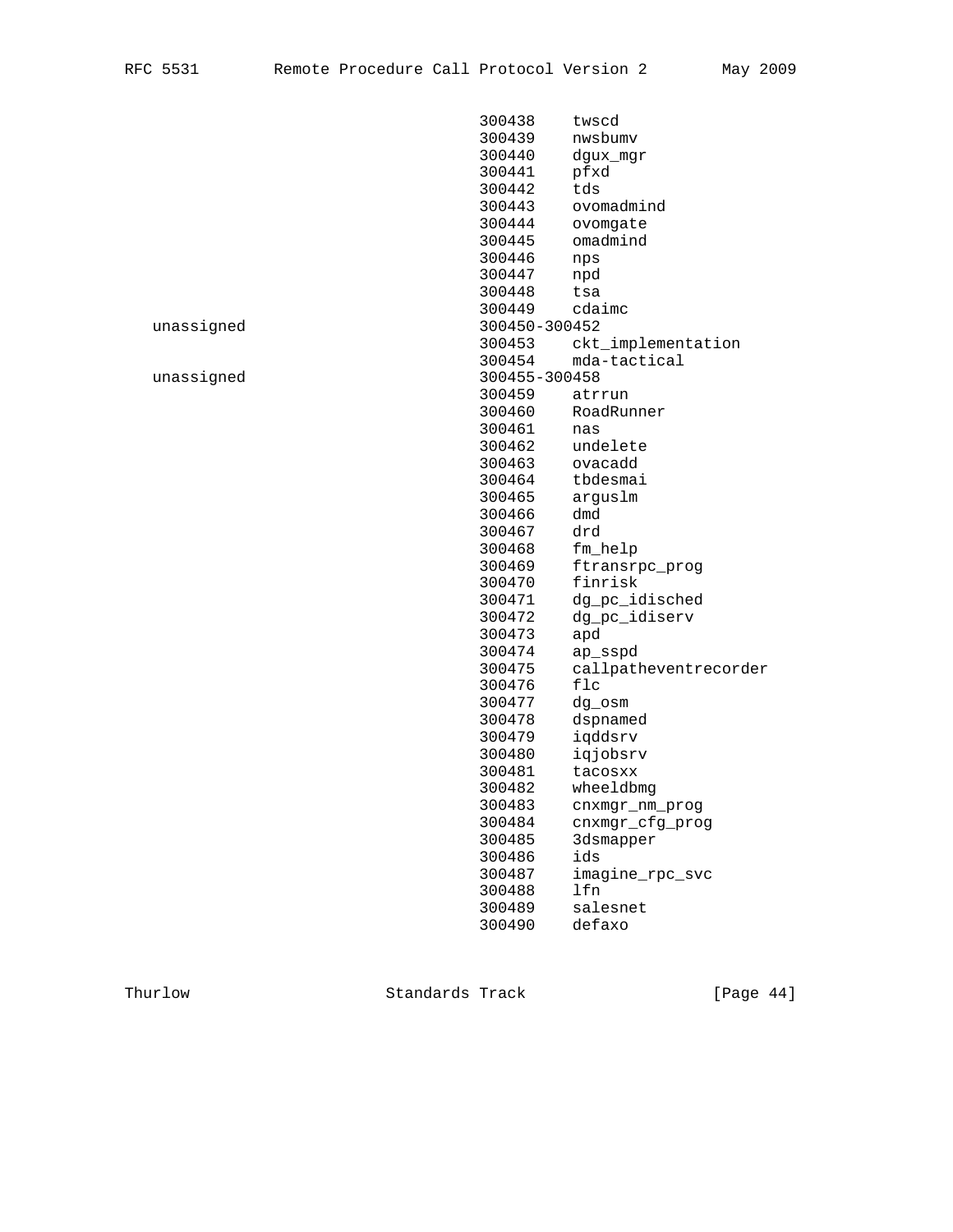| 300491 | dbqtsd                  |
|--------|-------------------------|
| 300492 | kms                     |
| 300493 | rpc.iced                |
| 300494 | calc2s                  |
| 300495 | ptouidprog              |
| 300496 | docsls                  |
| 300497 | new                     |
| 300498 | collagebdg              |
| 300499 | ars server              |
| 300500 | ars_client              |
| 300501 | vr_catalog              |
| 300502 | vr tdb                  |
| 300503 | ama                     |
| 300504 | evama                   |
| 300505 | conama                  |
| 300506 | service_process         |
| 300507 | reuse_proxy             |
| 300508 | mars ctrl               |
| 300509 | mars_db                 |
| 300510 | mars_com                |
| 300511 | mars_admch              |
| 300512 | tbpipcip                |
| 300513 | top_acs_svc             |
| 300514 | inout_svc               |
| 300515 | csoft_wp                |
| 300516 | mcfs                    |
| 300517 | eventprog               |
| 300518 | dg_pc_idimsg            |
| 300519 | dg_pc_idiaux            |
| 300520 | atsr_gc                 |
| 300521 | alarm alarm_prog        |
| 300522 | fts_prog                |
| 300523 | dcs_prog                |
| 300524 | ihb_prog                |
| 300525 | [unknown]               |
| 300526 | [unknown]               |
| 300527 | clu_info_prog           |
| 300528 | rmfm                    |
| 300529 | c2sdocd                 |
| 300530 | interahelp              |
| 300531 | callpathasyncmsghandler |
| 300532 | optix_arc               |
| 300533 | optix_ts                |
| 300534 | optix_wf                |
| 300535 | maxopenc                |
| 300536 | cev cev_server          |
| 300537 | sitewideprog            |
|        |                         |
| 300538 | drs                     |

Thurlow Standards Track [Page 45]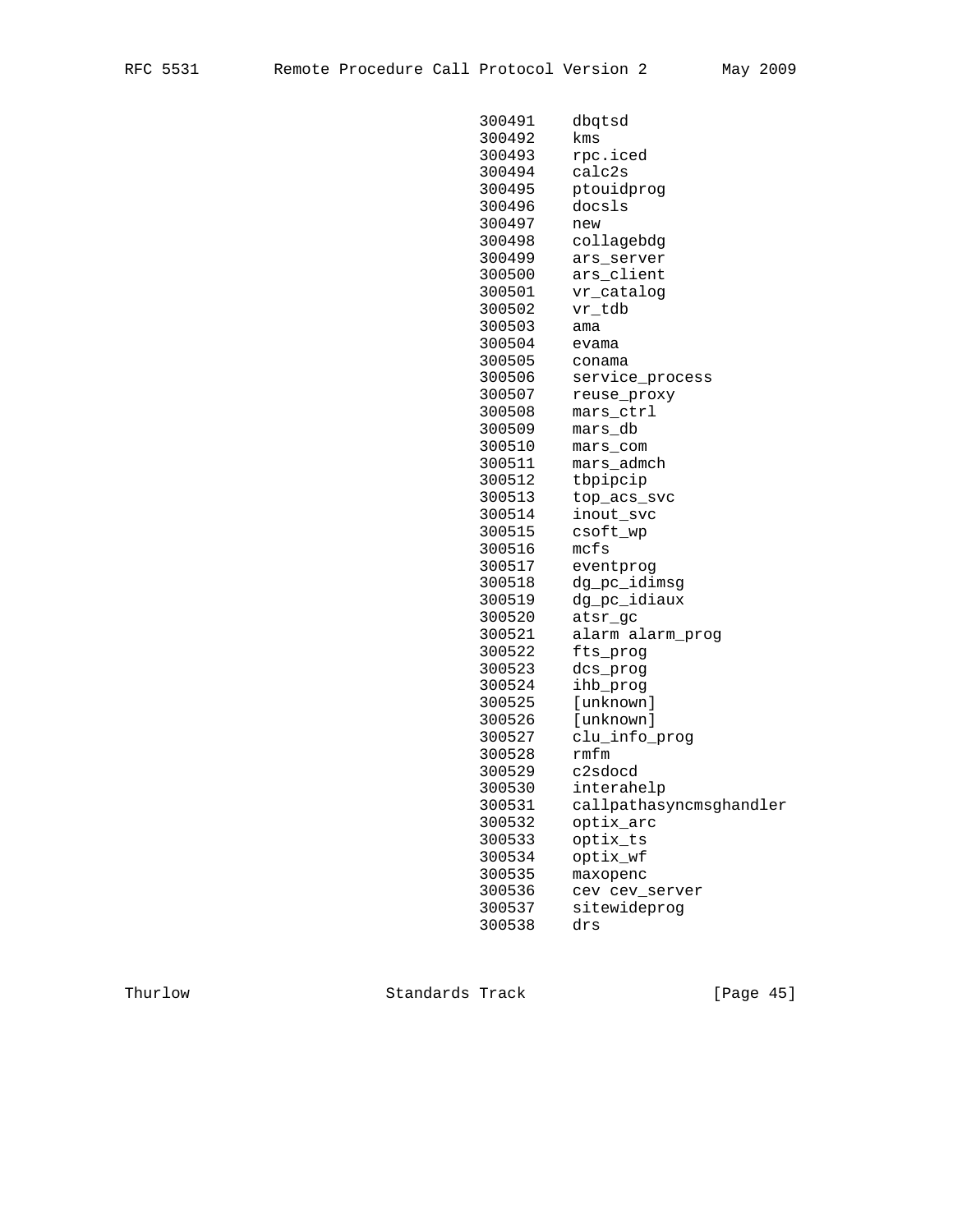| 300539 | drsdm                    |
|--------|--------------------------|
| 300540 | dasgate                  |
| 300541 | dcdbd                    |
| 300542 | dcpsd                    |
| 300543 | supportlink_prog         |
| 300544 | broker                   |
| 300545 | listner                  |
| 300546 | multiaccess              |
| 300547 | spai_interface           |
| 300548 | spai_adaption            |
| 300549 | chimera ci               |
|        | chimera_clientinterface  |
| 300550 | chimera pi               |
|        | chimera_processinvoker   |
| 300551 | teamware_fl              |
|        | teamware_foundationlevel |
| 300552 | teamware_sl              |
|        | teamware_systemlevel     |
| 300553 | teamware ui              |
|        | teamware_userinterface   |
| 300554 | lprm                     |
| 300555 | mpsprog                  |
|        | Mensuration_Proxy_Server |
| 300556 | mo_symdis                |
| 300557 | retsideprog              |
| 300558 | slp                      |
| 300559 | slm-api                  |
| 300560 | im_rpc teamconference    |
| 300561 | license_prog license     |
| 300562 | stuple stuple_prog       |
| 300563 | upasswd_prog             |
| 300564 | gentranmentorsecurity    |
| 300565 | gentranmentorprovider    |
| 300566 | latituded                |
|        | latitude_license_server  |
| 300567 | gentranmentorreq1        |
| 300568 | gentranmentorreq2        |
| 300569 | gentranmentorreq3        |
| 300570 | rj server                |
| 300571 | gws-rdb                  |
| 300572 | gws-mpmd                 |
| 300573 | gws-spmd                 |
| 300574 | vwcalcd                  |
| 300575 | vworad                   |
| 300576 | vwsybd                   |
| 300577 | vwave                    |
| 300578 | online_assistant         |
| 300579 | internet_assistant       |

Thurlow Standards Track [Page 46]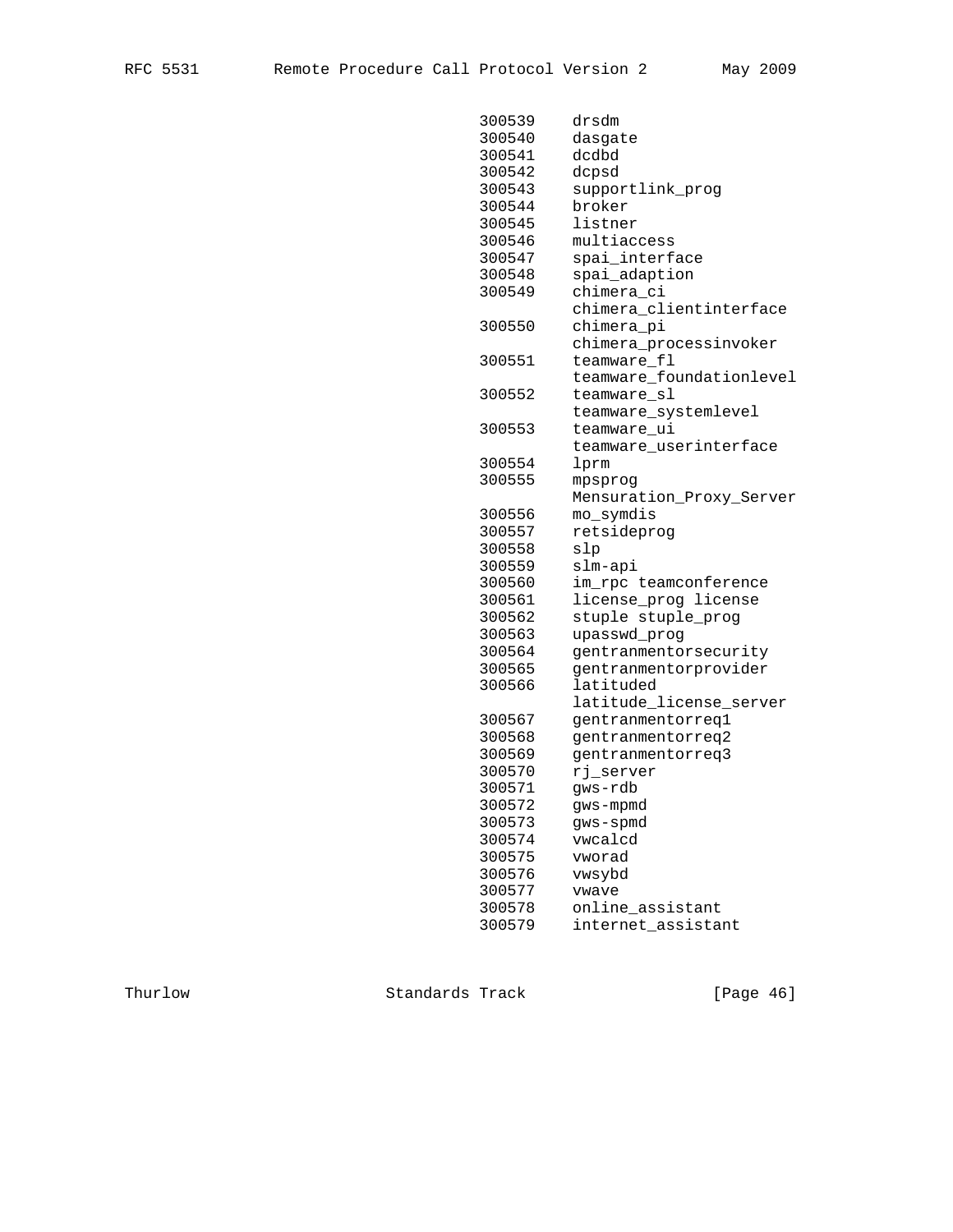| 300580 | spawnd                       |
|--------|------------------------------|
| 300581 | procmgrg                     |
| 300582 | cfgdbd                       |
| 300583 | logutild                     |
| 300584 | ibis                         |
| 300585 | ibisaux                      |
| 300586 | aapi                         |
| 300587 | rstrt                        |
| 300588 | hbeat                        |
| 300589 | pcspu                        |
| 300590 | empress                      |
| 300591 | sched_server                 |
|        | LiveScheduler                |
| 300592 |                              |
|        | path_server<br>LiveScheduler |
|        | c2sdmd                       |
| 300593 |                              |
| 300594 | c2scf                        |
| 300595 | btsas                        |
| 300596 | sdtas                        |
| 300597 | appie                        |
| 300598 | dmi                          |
| 300599 | pscd                         |
|        | panther software corp daemon |
| 300600 | sisd                         |
| 300601 | cpwebserver                  |
| 300602 | wwcommo                      |
| 300603 | mx-mie                       |
| 300604 | mx-mie-debug                 |
| 300605 | idmn                         |
| 300606 | ssrv                         |
| 300607 | vpnserver                    |
| 300608 | samserver                    |
| 300609 | sams_server                  |
| 300610 | chrysalis                    |
| 300611 | ddm                          |
| 300612 | ddm-is                       |
| 300613 | mx-bcp-debug                 |
| 300614 | upmrd                        |
| 300615 | upmdsd                       |
| 300616 | res                          |
| 300617 | colortron                    |
| 300618 | zrs                          |
| 300619 | afpsrv                       |
| 300620 | apxft                        |
| 300621 | nrp                          |
| 300622 | hpid                         |
| 300623 | mailwatch                    |
| 300624 | fos bc_fcrb_receiver         |
|        |                              |

Thurlow Standards Track [Page 47]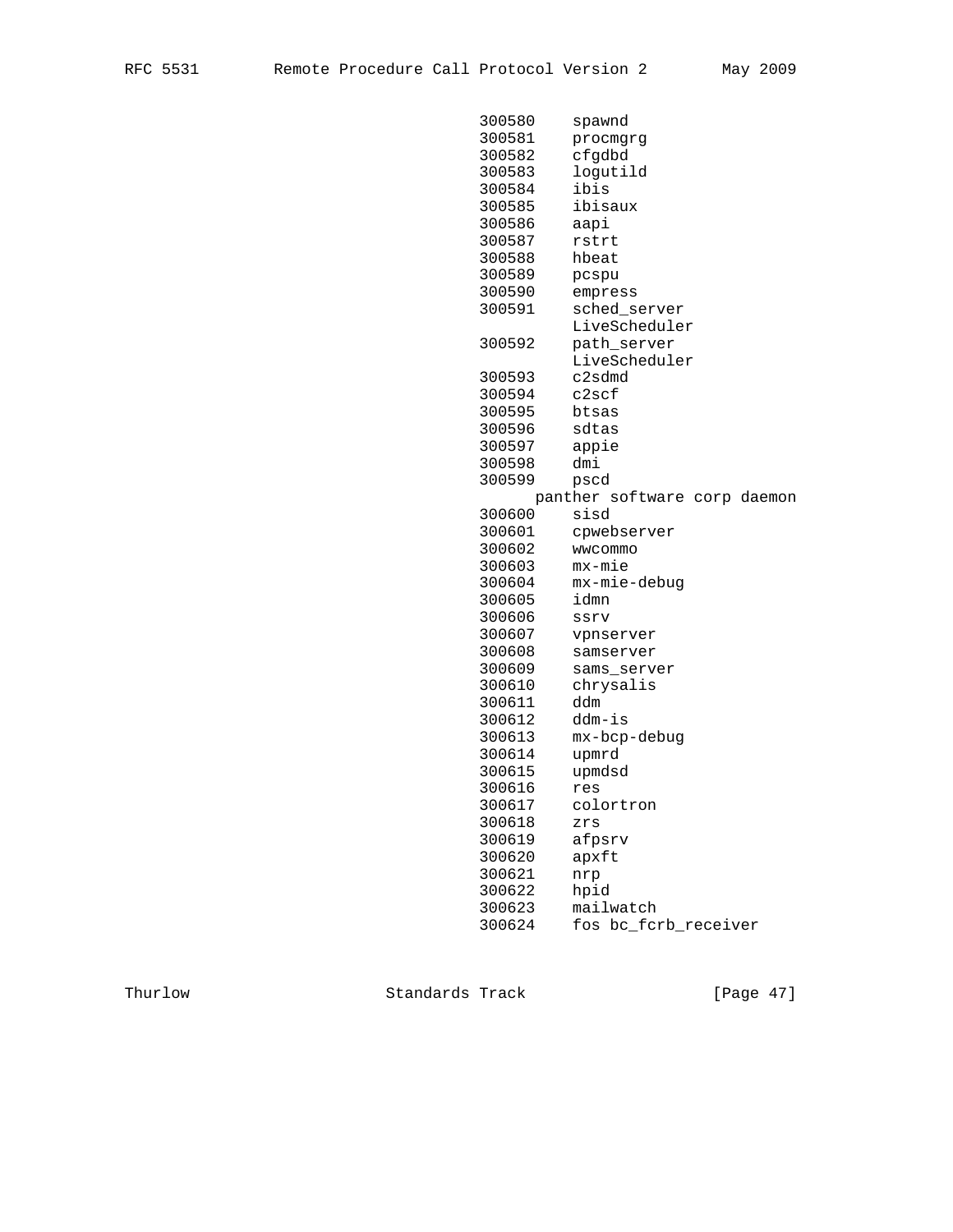| 300625 | cs_sysadmin_svr    |
|--------|--------------------|
| 300626 | cs_controller_svr  |
| 300627 | nokia nms eai      |
| 300628 | dbq                |
| 300629 | remex              |
| 300630 | cs_bind            |
| 300631 | idm                |
| 300632 | prpasswd           |
| 300633 | iw-pw              |
| 300634 | starrb             |
| 300635 | Impress_Server     |
| 300636 | colorstar          |
| 300637 | gwugui             |
| 300638 | gwsgui             |
| 300639 | dai_command_proxy  |
| 300640 | dai_alarm_server   |
| 300641 | dai_fui_proxy      |
| 300642 | spai_command_proxy |
| 300643 | spai_alarm_server  |
| 300644 | iris               |
| 300645 | hcxttp             |
| 300646 | updatedb rsched    |
| 300647 | urnd urn           |
| 300648 | iqwpsrv            |
| 300649 | dskutild           |
| 300650 | online             |
| 300651 | nlserv             |
| 300652 | acsm               |
| 300653 | dg_clar_sormsg     |
| 300654 | wwpollerrpc        |
| 300655 | wwmodelrpc         |
| 300656 | nsprofd            |
| 300657 | nsdistd            |
| 300658 | recollect          |
| 300659 | lssexecd lss_res   |
| 300660 | lssagend lss_rea   |
| 300661 | cdinfo             |
| 300662 | sninsr_addon       |
| 300663 | $mm-sap$           |
| 300664 | ks                 |
| 300665 | psched             |
| 300666 | tekdvfs            |
| 300667 | storxll            |
| 300668 | nisse              |
| 300669 | lbadvise           |
| 300670 | atcinstaller       |
| 300671 | atntstarter        |
| 300672 | NetML              |
|        |                    |

Thurlow Standards Track [Page 48]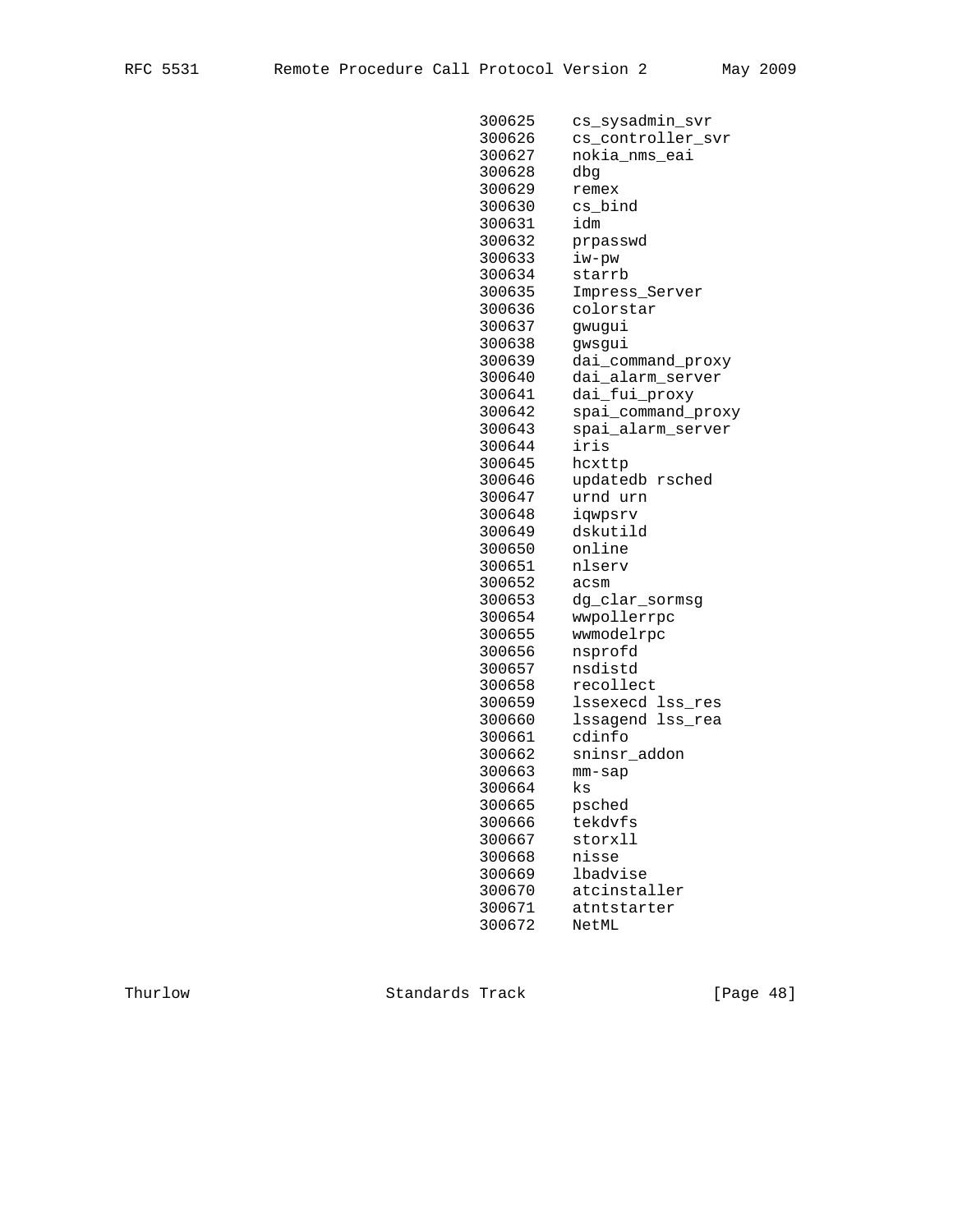| 300673 | tdmesmge               |
|--------|------------------------|
| 300674 | tdmesmgd               |
| 300675 | tdmesmgt               |
| 300676 | olm                    |
| 300677 | mediamanagement        |
| 300678 | rdbprog fieldowsrv     |
| 300679 | rpwdprog rpwd          |
| 300680 | sapi-trace             |
| 300681 | sapi-master-daemon     |
| 300682 | omdcuprog om-dcu       |
| 300683 | wwprocmon              |
| 300684 | tndidprog              |
| 300685 | rkey_setsecretprog     |
| 300686 | asdu_server_prog       |
| 300687 | pwrcntrl               |
| 300688 | siunixd                |
| 300689 | wmapi                  |
| 300690 | cross_reference_ole    |
| 300691 | rtc                    |
| 300692 | disp                   |
| 300693 | sql_compilation_agent  |
| 300694 | tnsysprog              |
| 300695 | ius-sapimd             |
| 300696 | apteam-dx              |
| 300697 | rmsrpc                 |
| 300698 | seismic_system         |
| 300699 | remote                 |
| 300700 | tt1_ts_event nokia_nms |
| 300701 | fxrs                   |
| 300702 | onlicense              |
| 300703 | vxkey                  |
| 300704 | dinis                  |
| 300705 | sched2d schedule-2     |
| 300706 | sched3d schedule-3     |
| 300707 | sched4d schedule-4     |
| 300708 | sched5d schedule-5     |
| 300709 | sched6d schedule-6     |
| 300710 | sched7d schedule-7     |
| 300711 | sched8d schedule-8     |
| 300712 | sched9d schedule-9     |
| 300713 | adtsqry                |
| 300714 | adserv                 |
| 300715 | adrepserv              |
| 300716 | [unknown]              |
| 300717 | caad                   |
| 300718 | caaui                  |
| 300719 | cescda                 |
| 300720 | vcapiadmin             |
|        |                        |

Thurlow Standards Track [Page 49]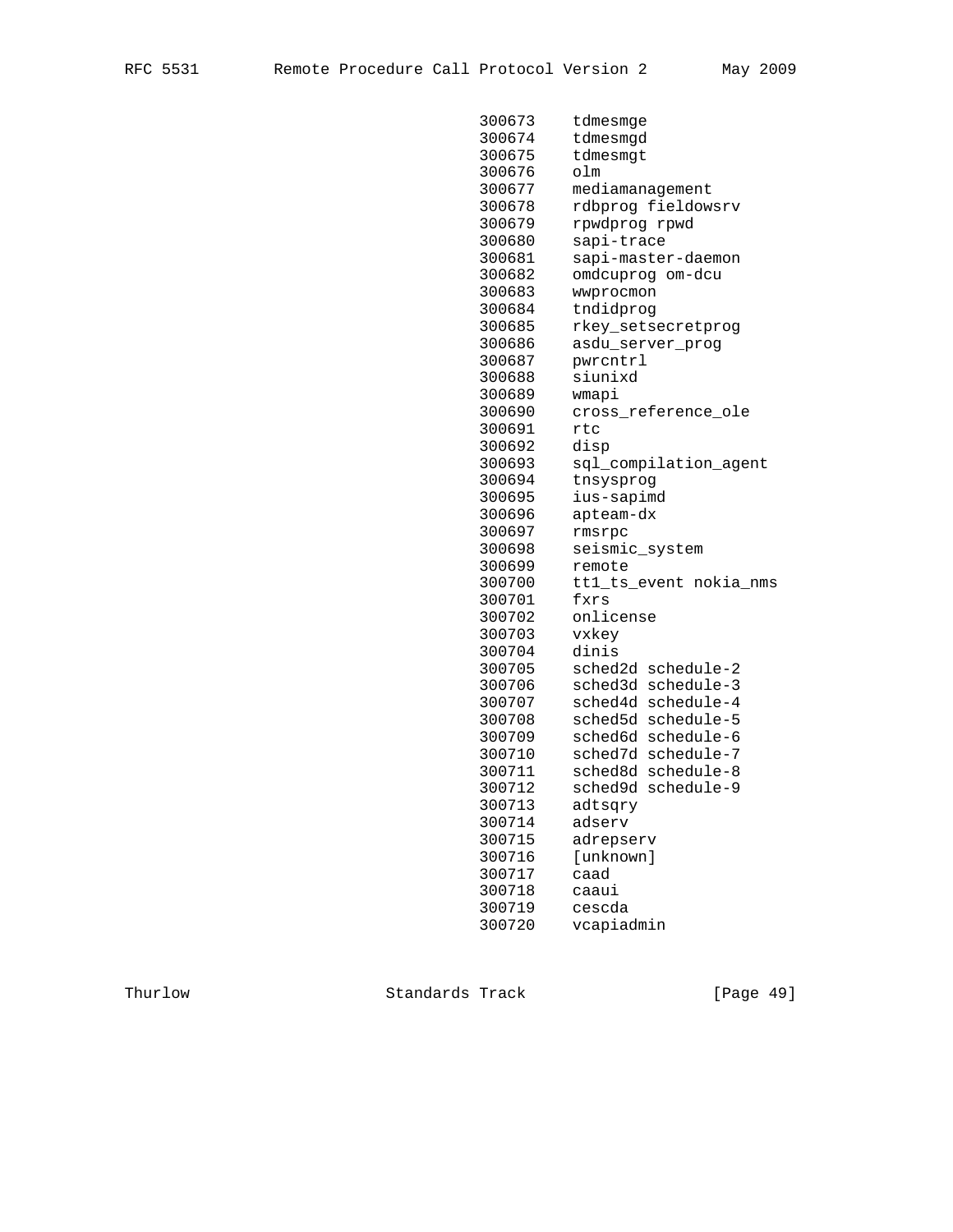| 300721 | vcapi20             |
|--------|---------------------|
| 300722 | tcfs                |
| 300723 | csed                |
| 300724 | nothand             |
| 300725 | hacb                |
| 300726 | nfauth              |
| 300727 | imlm                |
| 300728 | bestcomm            |
| 300729 | lprpasswd           |
| 300730 | rprpasswd           |
| 300731 | proplistd           |
| 300732 | mikomomc            |
| 300733 | arepa-cas           |
| 300734 | [unknown]           |
| 300735 | [unknown]           |
| 300736 | ando_ts             |
| 300737 | intermezzo          |
| 300738 | ftel-sdh-request    |
| 300739 | ftel-sdh-response   |
| 300740 | [unknown]           |
| 300741 | [unknown]           |
| 300742 | [unknown]           |
| 300743 | [unknown]           |
| 300744 | [unknown]           |
| 300745 | vrc_abb             |
| 300746 | vrc_comau           |
| 300747 | vrc_fanuc           |
| 300748 | vrc_kuka            |
| 300749 | vrc_reis            |
| 300750 | hp_sv6d             |
| 300751 | correntmgr01        |
| 300752 | correntike          |
| 300753 | [unknown]           |
| 300754 | [unknown]           |
| 300755 | intransa_location   |
| 300756 | intransa_management |
| 300757 | intransa_federation |
| 300758 | portprot            |
| 300759 | ipmiprot            |
| 300760 | aceapi              |
| 300761 | $f6000$ $pss$       |
| 300762 | vsmapi_program      |
| 300763 | ubertuple           |
| 300764 | ctconcrpcif         |
| 300765 | mfuadmin            |
| 300766 | aiols               |
| 300767 | dsmrootd            |
| 300768 | htdl                |
|        |                     |

Thurlow Standards Track [Page 50]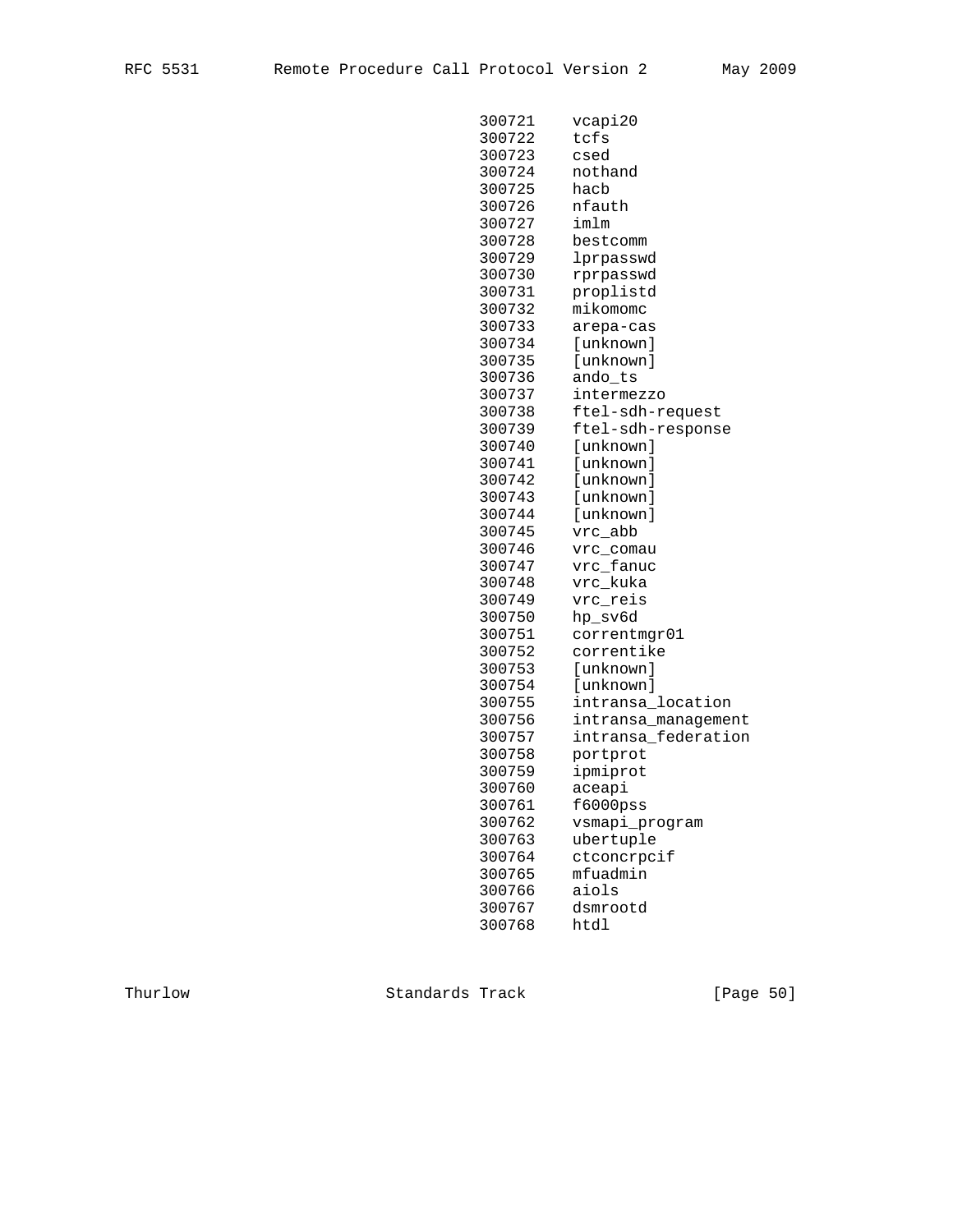|                       | 300769<br>caba                 |
|-----------------------|--------------------------------|
|                       | 300770<br>vrc cosimir          |
|                       | cmhelmd<br>300771              |
|                       | 300772<br>polynsm              |
|                       | 300773<br>[unknown]            |
|                       | 300774<br>[unknown]            |
|                       | 300775<br>[unknown]            |
|                       | 300776<br>[unknown]            |
|                       | 300777<br>[unknown]            |
|                       | 300778<br>[unknown]            |
|                       | 300779<br>[unknown]            |
|                       | 300780<br>[unknown]            |
|                       | 300781<br>dsmrecalld           |
|                       | 300782<br>[unknown]            |
|                       | 300783<br>[unknown]            |
|                       | 300784<br>twrgcontrol          |
|                       | 300785<br>twrled               |
|                       | 300786<br>twrcfgdb             |
| BMC software          | 300787-300886                  |
| unassigned            | 300887 - 300999                |
| Sun Microsystems      | 301000-302000 [ 2000 numbers ] |
| unassigned            | 302001-349999                  |
| American Airlines     | 350000 - 350999                |
| Acucobol Inc.         | 351000 - 351099                |
| The Bristol Group     | 351100 - 351249                |
| Amteva Technologies   | 351250 - 351349                |
|                       | 351350<br>wfmMgmtApp           |
|                       | 351351<br>wfmMgmtDataSrv       |
|                       | 351352<br>wfmMgmtFut1          |
|                       | 351353<br>wfmMgmtFut1          |
|                       | wfmAPM<br>351354               |
|                       | 351355<br>wfmIAMgr             |
|                       | 351356<br>wfmECMgr             |
|                       | 351357<br>wfmLookOut           |
|                       | 351358<br>wfmAgentFut1         |
|                       | 351359<br>wfmAgentFut2         |
| unassigned            | 351360 - 351406                |
| Sterling Software ITD | 351407<br>csed                 |
|                       | sched10d<br>351360             |
|                       | 351361<br>sched11d             |
|                       | 351362<br>sched12d             |
|                       | 351363<br>sched13d             |
|                       | 351364<br>sched14d             |
|                       | 351365<br>sched15d             |
|                       | 351366<br>sched16d             |
|                       | 351367<br>sched17d             |
|                       | sched18d<br>351368             |
|                       |                                |
|                       | 351369<br>sched19d             |

Thurlow Standards Track [Page 51]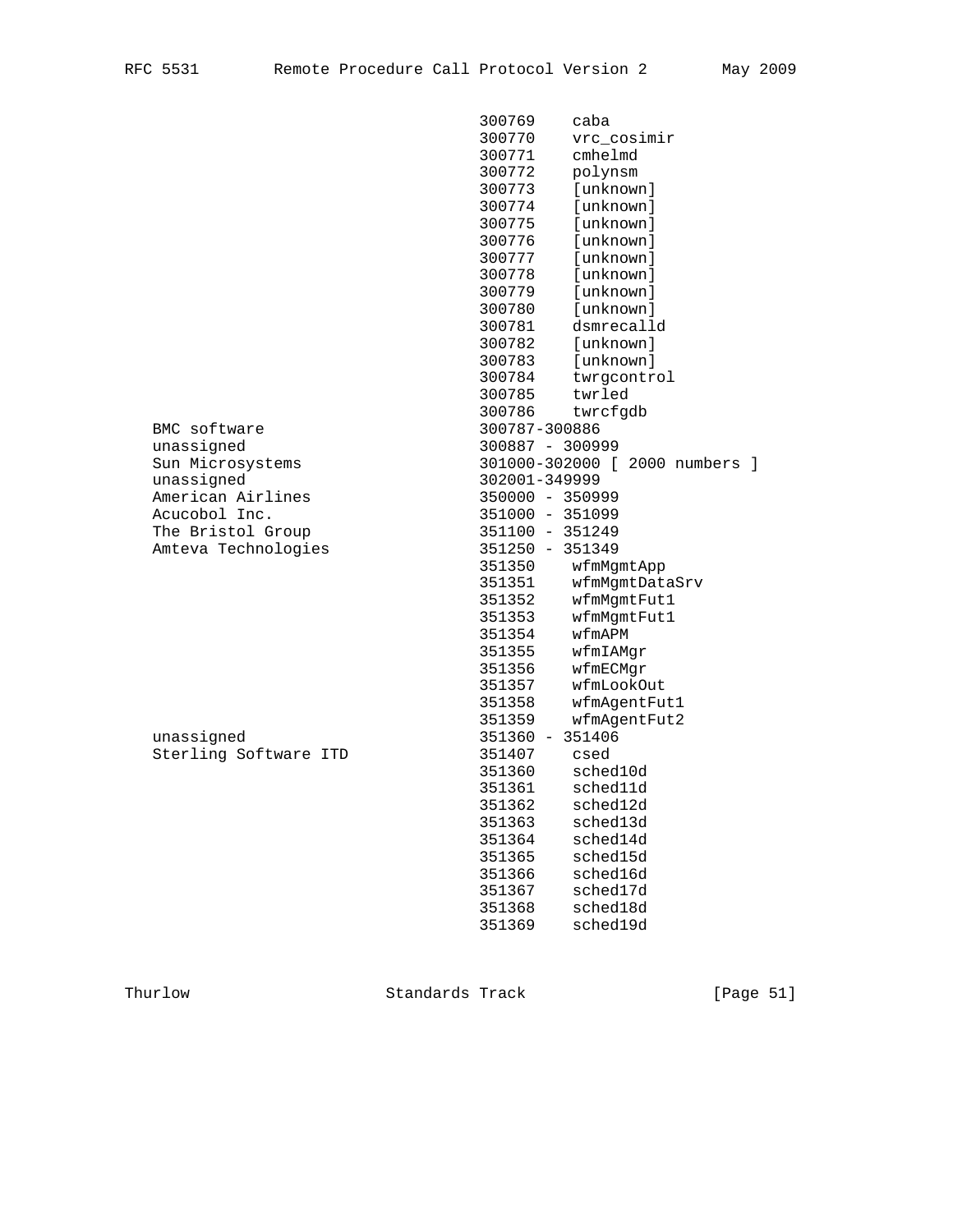| ⌒<br>۰ تا ب<br>$\overline{\phantom{0}}$ |
|-----------------------------------------|
|-----------------------------------------|

| 351370 | sched20d          |
|--------|-------------------|
| 351371 | sched21d          |
| 351372 | sched22d          |
| 351373 | sched23d          |
| 351374 | sched24d          |
| 351375 | sched25d          |
| 351376 | sched26d          |
| 351377 | sched27d          |
| 351378 | sched28d          |
| 351379 | sched29d          |
| 351380 | sched30d          |
| 351381 | sched31d          |
| 351382 | sched32d          |
| 351383 | sched33d          |
| 351384 | sched34d          |
| 351385 | sched35d          |
| 351386 | sched36d          |
| 351387 | sched37d          |
| 351388 | sched38d          |
| 351389 | sched39d          |
| 351390 | consoleserver     |
| 351391 | scheduleserver    |
| 351392 | RDELIVER          |
| 351393 | <b>REVENTPROG</b> |
| 351394 | RSENDEVENTPROG    |
| 351395 | snapp             |
| 351396 | snapad            |
| 351397 | sdsoodb           |
| 351398 | sdsmain           |
| 351399 | sdssrv            |
| 351400 | sdsclnt           |
| 351401 | sdsreg            |
| 351402 | fsbatch           |
| 351403 | fsmonitor         |
| 351404 | fsdisp            |
| 351405 | fssession         |
| 351406 | fslog             |
| 351407 | svdpappserv       |
| 351408 | qns               |
| 351409 | [unkonwn]         |
| 351410 | [unkonwn]         |
| 351411 | [unkonwn]         |
| 351412 | axi               |
| 351413 | rpcxfr            |
| 351414 | slm               |
| 351415 | smbpasswdd        |
| 351416 | tbdbserv          |
| 351417 | tbprojserv        |
|        |                   |

Thurlow Standards Track [Page 52]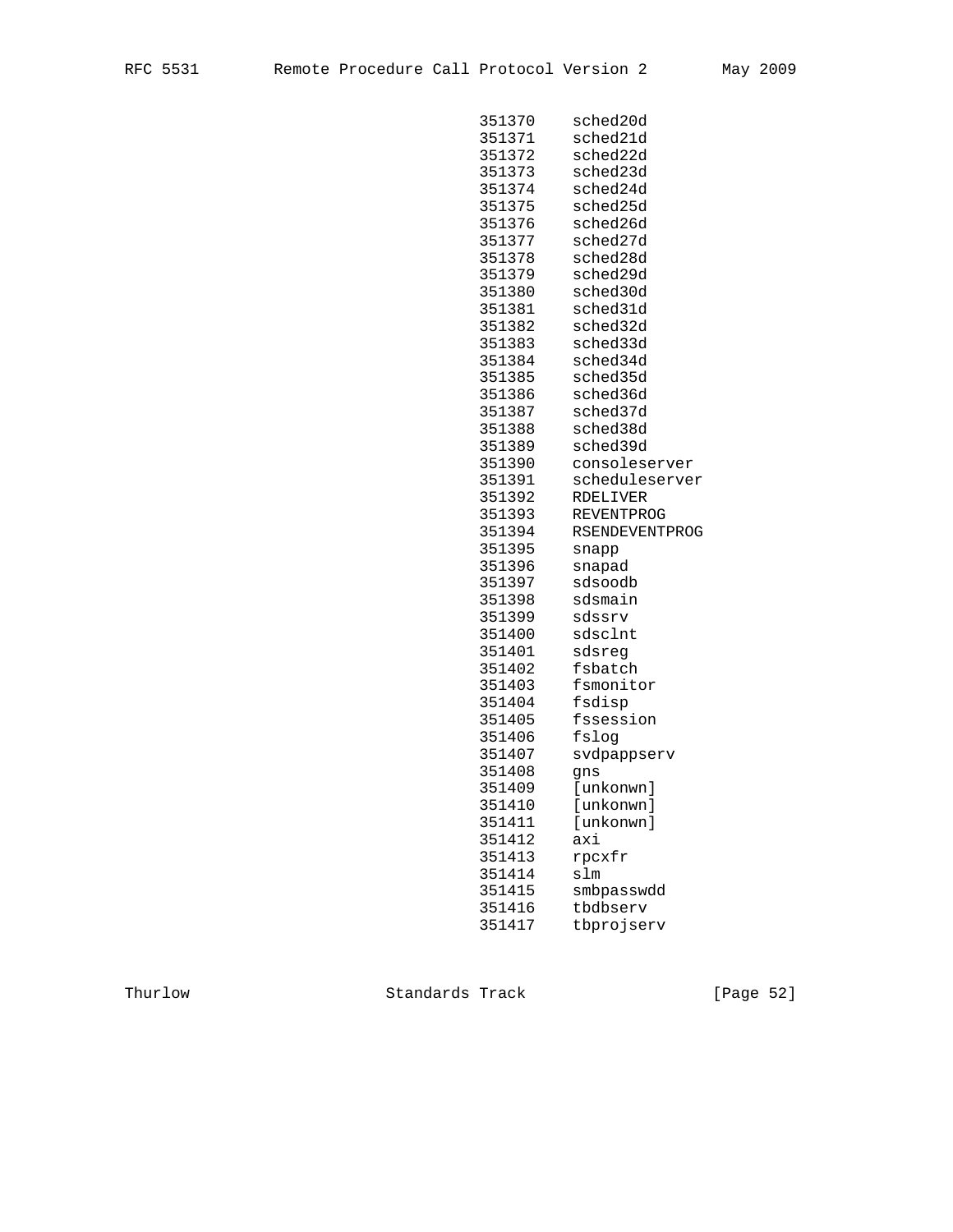| 351418 | genericserver   |
|--------|-----------------|
| 351419 | dynarc_ds       |
| 351420 | dnscmdr         |
| 351421 | ipcmdr          |
| 351422 | faild           |
| 351423 | failmon         |
| 351424 | faildebug       |
| 351425 | [unknown]       |
| 351426 | [unknown]       |
| 351427 | siemens srs     |
| 351428 | bsproxy         |
| 351429 | ifsrpc          |
| 351430 | CesPvcSm        |
| 351431 | FrPvcSm         |
| 351432 | AtmPvcSm        |
| 351433 | radius          |
| 351434 | auditor         |
| 351435 | sft             |
| 351436 | voicemail       |
| 351437 | kis             |
| 351438 | SOFTSERV_NOTIFY |
| 351439 | dynarpc         |
| 351440 | hc              |
| 351441 | iopas           |
| 351442 | iopcs           |
| 351443 | iopss           |
| 351444 | spcnfs          |
| 351445 | spcvss          |
| 351446 | matilda_sms     |
| 351447 | matilda_brs     |
| 351448 | matilda_dbs     |
| 351449 | matilda_sps     |
| 351450 | matilda_svs     |
| 351451 | matilda_sds     |
| 351452 | matilda_vvs     |
| 351453 | matilda_stats   |
| 351454 | xtrade          |
| 351455 | mapsvr          |
| 351456 | hp_graphicsd    |
| 351457 | berkeley_db     |
|        | berkeley_db_svc |
| 351458 | io_server       |
| 351459 | rpc.niod        |
| 351460 | rpc.kill        |
| 351461 | hmdisproxy      |
| 351462 | smdisproxy      |
| 351463 | avatard         |
| 351464 | namu            |

Thurlow Standards Track [Page 53]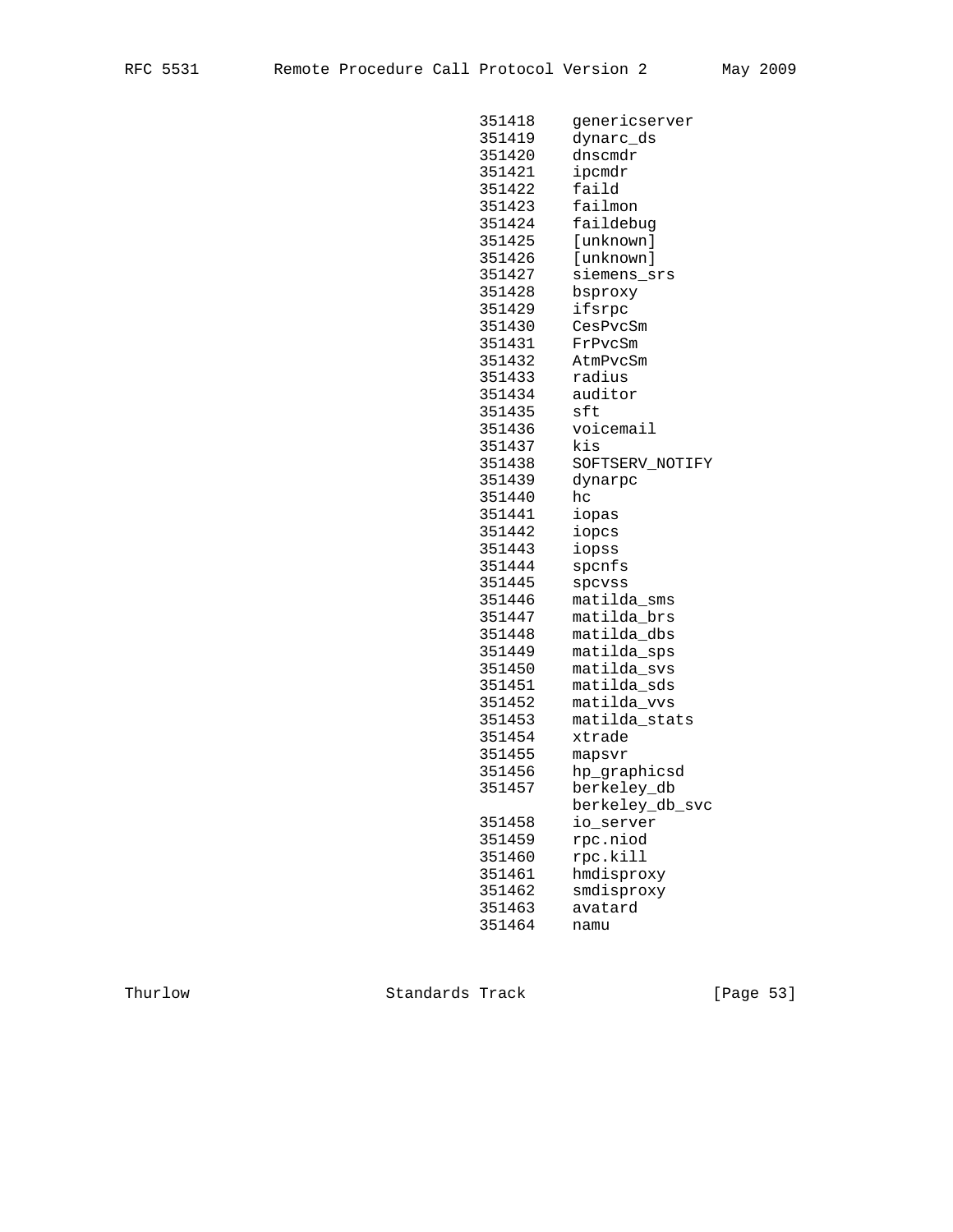|                    | 351465<br><b>BMCSess</b>      |  |
|--------------------|-------------------------------|--|
|                    | 351466<br>FENS_Sport          |  |
|                    | 351467<br>EM_CONFIG           |  |
|                    | 351468<br>EM_CONFIG_RESP      |  |
|                    | 351469<br>lodge_proof         |  |
|                    | 351470<br>ARCserveIT-Queue    |  |
|                    | 351471<br>ARCserveIT-Device   |  |
|                    | 351472<br>ARCserveIT-Discover |  |
|                    | 351473<br>ARCserveIT-Alert    |  |
|                    | 351474<br>ARCserveIT-Database |  |
|                    | 351475<br>scand1              |  |
|                    | 351476<br>scand2              |  |
|                    | 351477<br>scand3              |  |
|                    | 351478<br>scand4              |  |
|                    | 351479<br>scand5              |  |
|                    | 351480<br>dscv                |  |
|                    | 351481<br>cb_svc              |  |
|                    | 351482<br>[unknown]           |  |
|                    | 351483<br>iprobe              |  |
|                    | 351484<br>omniconf            |  |
|                    | 351485<br>isan                |  |
| BG Partners        | 351486 - 351500               |  |
|                    | 351501<br>mond                |  |
|                    | 351502<br>iqlremote           |  |
|                    | 351503<br>iqlalarm            |  |
| unassigned         | 351504 - 351599               |  |
| Orion Multisystems | 351600-351855                 |  |
| unassigned         | 351856 - 351899               |  |
| NSP lab            | 351900 - 351999               |  |
| unassigned         | 351999 - 352232               |  |
|                    | 352233<br>asautostart         |  |
|                    | 352234<br>asmediad1           |  |
|                    | 352235<br>asmediad2           |  |
|                    | 352236<br>asmediad3           |  |
|                    | asmediad4<br>352237           |  |
|                    | asmediad5<br>352238           |  |
|                    | 352239<br>asmediad6           |  |
|                    | 352240<br>asmediad7           |  |
|                    | 352241<br>asmediad8           |  |
|                    | 352242<br>asmediad9           |  |
|                    | 352243<br>asmediad10          |  |
|                    | 352244<br>asmediad11          |  |
|                    | 352245<br>asmediad12          |  |
|                    | 352246<br>asmediad13          |  |
|                    | 352247<br>asmediad14          |  |
|                    | 352248<br>asmediad15          |  |
|                    | 352249<br>asmediad16          |  |
|                    | 352250<br>waruser             |  |

Thurlow Standards Track [Page 54]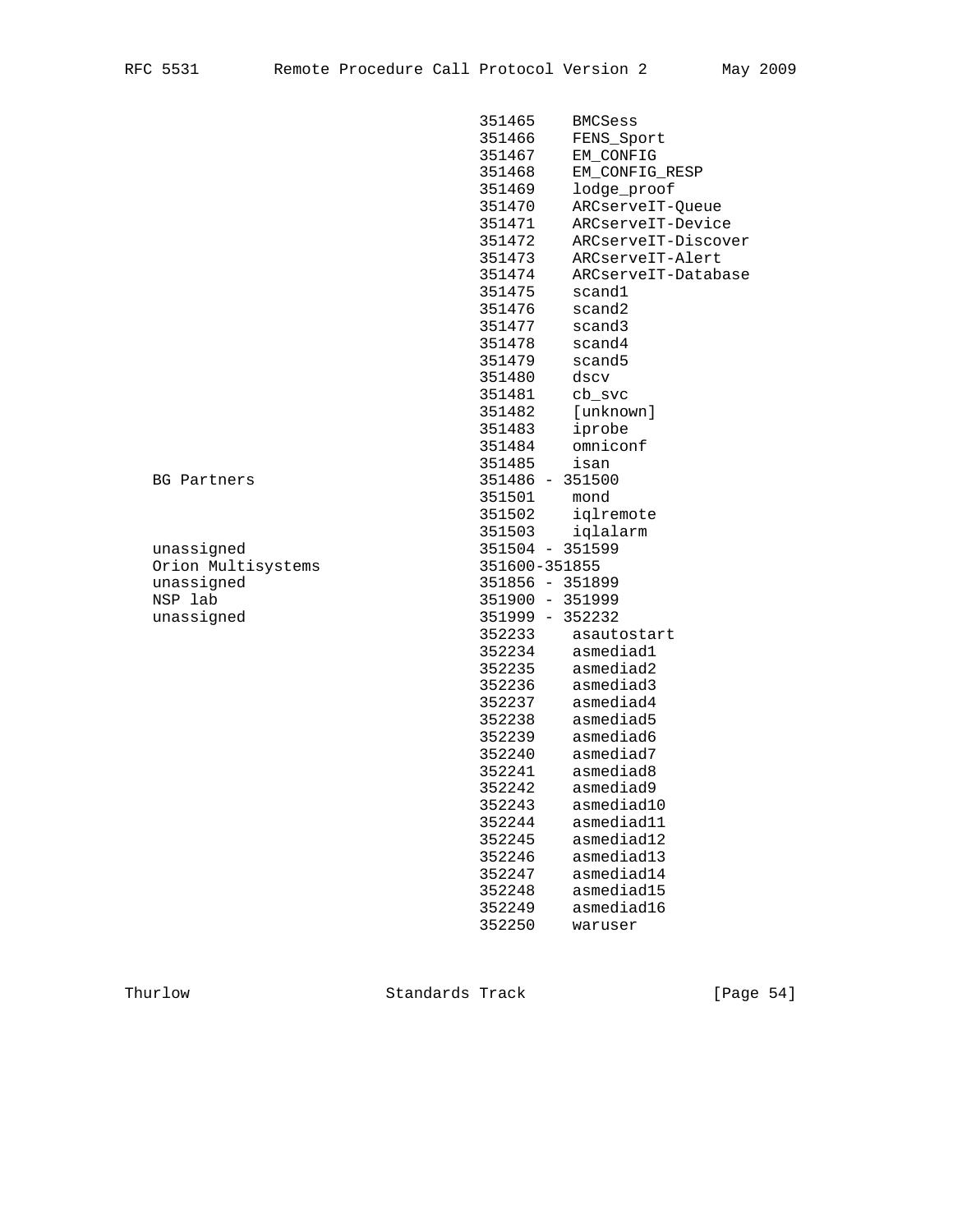|            | 352251        | warlogd     |
|------------|---------------|-------------|
|            | 352252        | warsvrmgr   |
|            | 352253        | warvfsysd   |
|            | 352254        | warftpd     |
|            | 352255        | warnfsd     |
|            | 352256        | bofproxyc0  |
|            | 352257        | bofproxys0  |
|            | 352258        | bofproxyc1  |
|            | 352259        | bofproxys1  |
|            | 352260        | bofproxyc2  |
|            | 352261        | bofproxys2  |
|            | 352262        | bofproxyc3  |
|            | 352263        | bofproxys3  |
|            | 352264        | bofproxyc4  |
|            | 352265        | bofproxys4  |
|            | 352266        | bofproxyc5  |
|            | 352267        | bofproxys5  |
|            | 352268        | bofproxyc6  |
|            | 352269        | bofproxys6  |
|            | 352270        | bofproxyc7  |
|            | 352271        | bofproxys7  |
|            | 352272        | bofproxyc8  |
|            | 352273        | bofproxys8  |
|            | 352274        | bofproxyc9  |
|            | 352275        | bofproxys9  |
|            | 352276        | bofproxyca  |
|            | 352277        | bofproxysa  |
|            | 352278        | bofproxycb  |
|            | 352279        | bofproxysb  |
|            | 352280        | bofproxycc  |
|            | 352281        | bofproxysc  |
|            | 352282        | bofproxycd  |
|            | 352283        | bofproxysd  |
|            | 352284        | bofproxyce  |
|            | 352285        | bofproxyse  |
|            | 352286        | bofproxycf  |
|            | 352287        | bofproxysf  |
|            | 352288        | bofproxypo0 |
|            | 352289        | bofproxypo1 |
|            | 352290        | bofproxypo2 |
|            | 352291        | bofproxypo3 |
|            | 352292        | bofproxypo4 |
| unassigned | 352293-370000 |             |
|            | 370001        | [unknown]   |
|            | 370002        | [unknown]   |
|            | 370003        | [unknown]   |
|            | 370004        | [unknown]   |
|            | 370005        | [unknown]   |
|            |               |             |

Thurlow Standards Track [Page 55]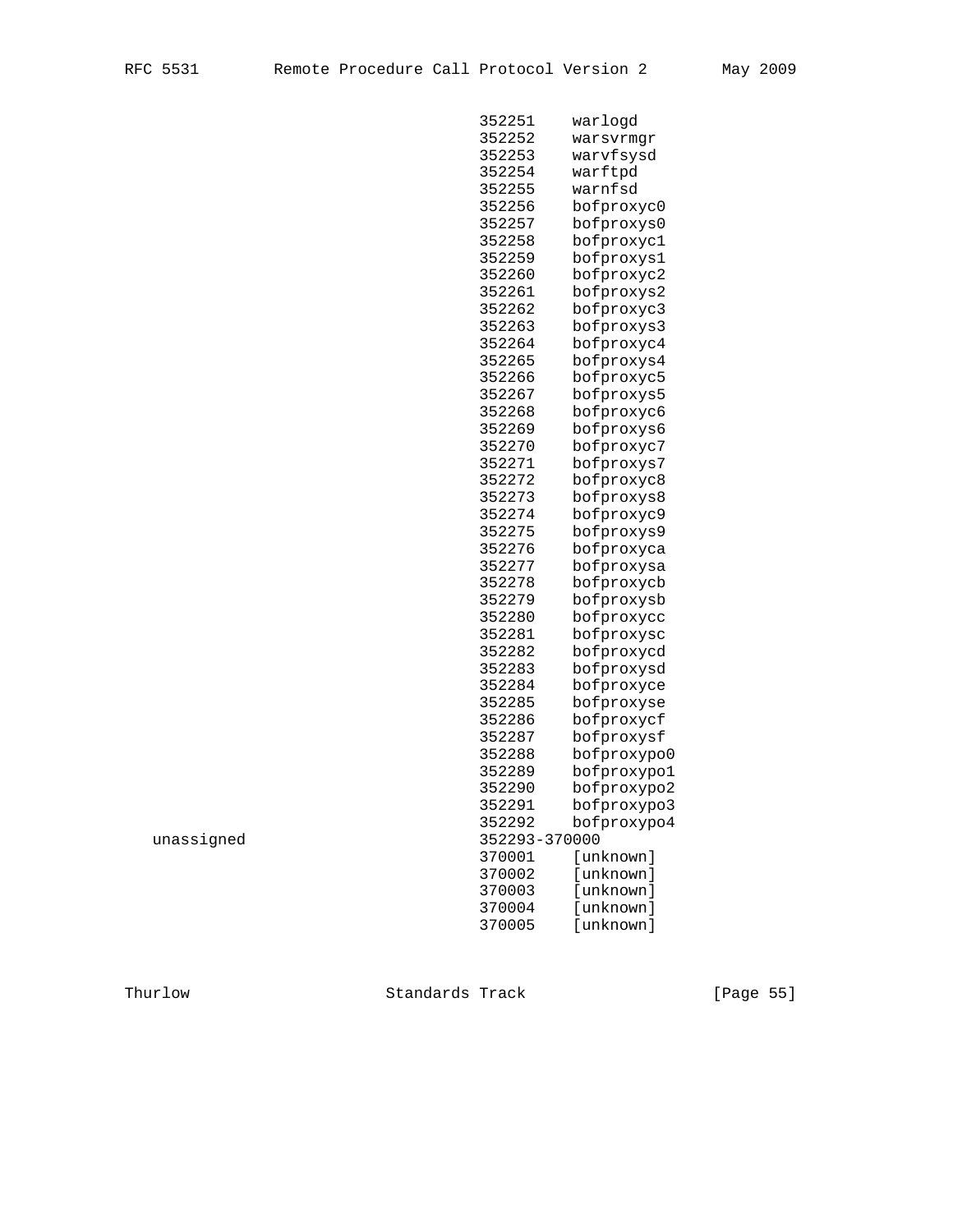|            | 370006          | [unknown]             |
|------------|-----------------|-----------------------|
|            | 370007          | [unknown]             |
|            | 370008          | [unknown]             |
|            | 370009          | [unknown]             |
|            | 370010          | [unknown]             |
|            | 370011          | [unknown]             |
|            | 370012          | [unknown]             |
|            | 370013          | [unknown]             |
|            | 370014          | [unknown]             |
|            | 370015          | [unknown]             |
|            | 370016          | [unknown]             |
|            | 370017          | [unknown]             |
|            | 370018          | [unknown]             |
|            | 370019          | [unknown]             |
|            | 370020          | [unknown]             |
|            | 370021          | [unknown]             |
|            | 370022          | [unknown]             |
|            | 370023          | [unknown]             |
|            | 370024          | [unknown]             |
|            | 370025          | [unknown]             |
|            | 370026          | [unknown]             |
|            | 370027          | [unknown]             |
| unassigned | 370028          | $-379999$             |
|            | 380000          | opensna               |
|            | 380001          | probenet              |
|            | 380002          | [unknown]             |
|            | 380003          | license               |
|            | 380004          | na.3com-remote        |
|            | 380005          | na.ntp                |
|            | 380006          | probeutil             |
|            | 380007          | na.vlb                |
|            | 380008          | cds_mhs_agent         |
|            | 380009          | cds_x500_agent        |
|            | 380010          | cds_mailhub_agent     |
|            | 380011          | codex_6500_proxy      |
|            | 380012          | codex_6500_trapd      |
|            | 380013          | na.mm212              |
|            | 380014          | cds_mta_metrics_agent |
|            | 380015          | [unkonwn]             |
|            | 380016          | na.caple              |
|            | 380017          | codexcapletrap        |
| Swiss Re   | 380018-380028   |                       |
|            | 380029          | ncstat                |
|            | 380030          | ncnfsstat             |
|            | 380031          | ftams                 |
|            | 380032          | na.isotp              |
|            | 380033          | na.rfc1006            |
| unassigned | 380034 - 389999 |                       |
|            |                 |                       |

Thurlow Standards Track [Page 56]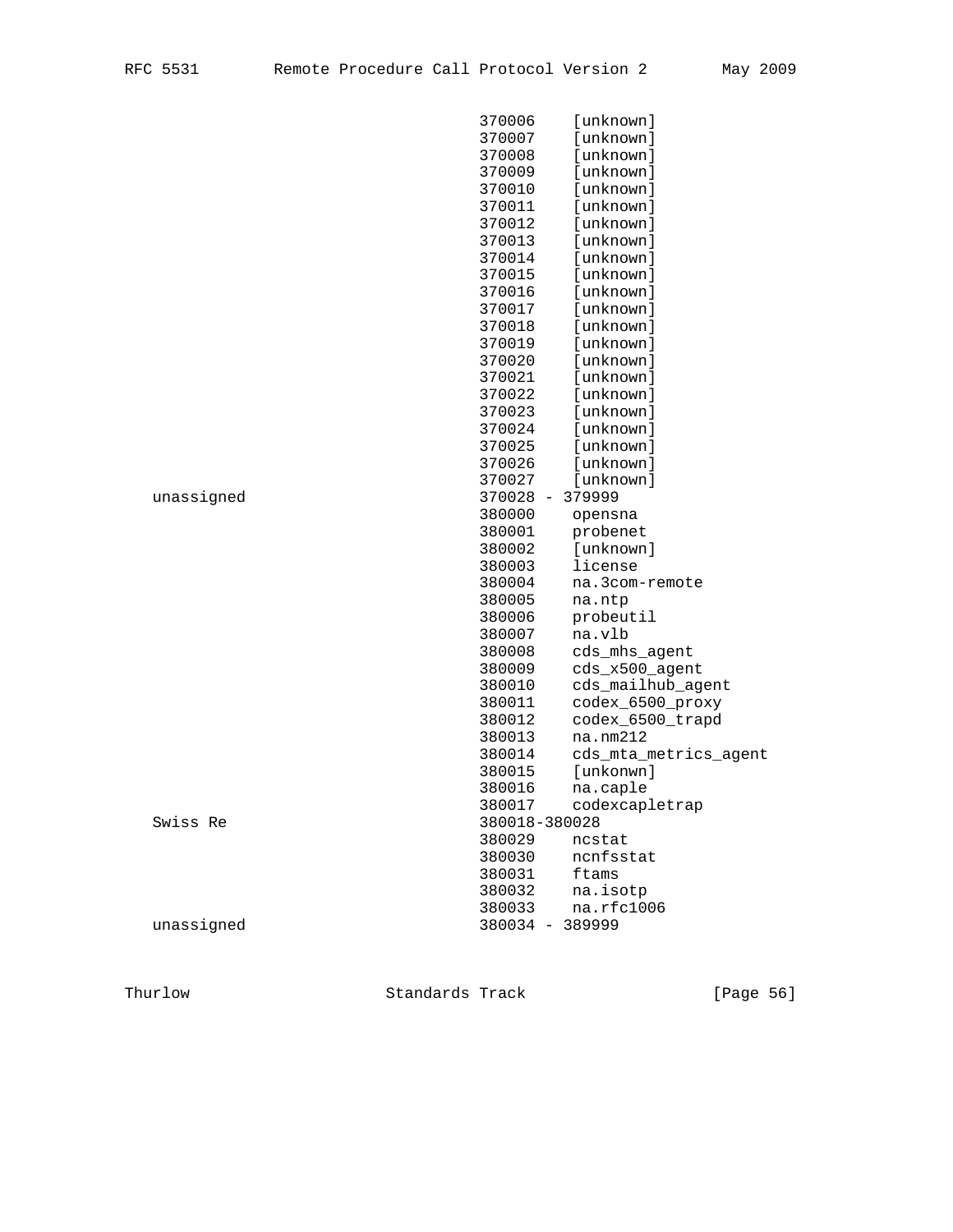| Epoch Systems           | 390000 - 390049               |                    |
|-------------------------|-------------------------------|--------------------|
| Quickturn Systems       | 390050 - 390065               |                    |
| Team One Systems        | 390066 - 390075               |                    |
| General Electric CRD    | 390076 - 390085               |                    |
| TSIG NFS subcommittee   | 390086 - 390089               |                    |
| SoftLab ab              | 390090 - 390099               |                    |
| Legato Network Services | 390100 - 390115               |                    |
|                         |                               | 390116 cdsmonitor  |
|                         |                               | $390117$ $cdslock$ |
|                         |                               | 390118 cdslicense  |
|                         | 390119 shm                    |                    |
|                         | 390120 rws                    |                    |
|                         |                               |                    |
| Data General            | 390121 cdc<br>390122 - 390141 |                    |
| Perfect Byte            | 390142 - 390171               |                    |
| JTS Computer Systems    | 390172 - 390181               |                    |
| Parametric Technology   | 390182 - 390191               |                    |
| Voxem                   | 390192 - 390199               |                    |
| Effix Systems           | 390200 - 390299               |                    |
| Motorola                | 390300 - 390309               |                    |
| Mobile Data Intl.       | 390310 - 390325               |                    |
| Physikalisches Institut | 390326 - 390330               |                    |
| Ergon Informatik AG     | 390331 - 390340               |                    |
| Analog Devices Inc.     | 390341 - 390348               |                    |
| Interphase Corporation  | 390349 - 390358               |                    |
| NeWsware                | 390359 - 390374               |                    |
| Qualix Group            | 390375 - 390379               |                    |
| Xerox Imaging Systems   | 390380 - 390389               |                    |
| Noble Net               | 390390 - 390399               |                    |
| Legato Network Services | 390400 - 390499               |                    |
| Client Server Tech.     | 390500 - 390511               |                    |
| Atria                   | 390512 - 390517               |                    |
| GE NMR Instruments      | 390518 - 390525               |                    |
| Harris Corp.            | 390526 - 390530               |                    |
| Unisys                  | 390531 - 390562               |                    |
| Aggregate Computing     | 390563 - 390572               |                    |
| Interactive Data        | 390573 - 390580               |                    |
| OKG AB                  | 390581 - 390589               |                    |
| K2 Software             | 390591 - 390594               |                    |
| Collier Jackson         | 390595 - 390599               |                    |
| Remedy Corporation      | 390600 - 390699               |                    |
| Mentor Graphics         | 390700 - 390799               |                    |
| AT&T Bell Labs (Lucent) | 390800 - 390899               |                    |
| Xerox                   | 390900 - 390999               |                    |
| Silicon Graphics        | 391000 - 391063               |                    |
| Data General            | 391064 - 391095               |                    |
| Computer Support Corp.  | 391096 - 391099               |                    |
| Quorum Software Systems | 391100 - 391199               |                    |
|                         |                               |                    |

Thurlow Standards Track [Page 57]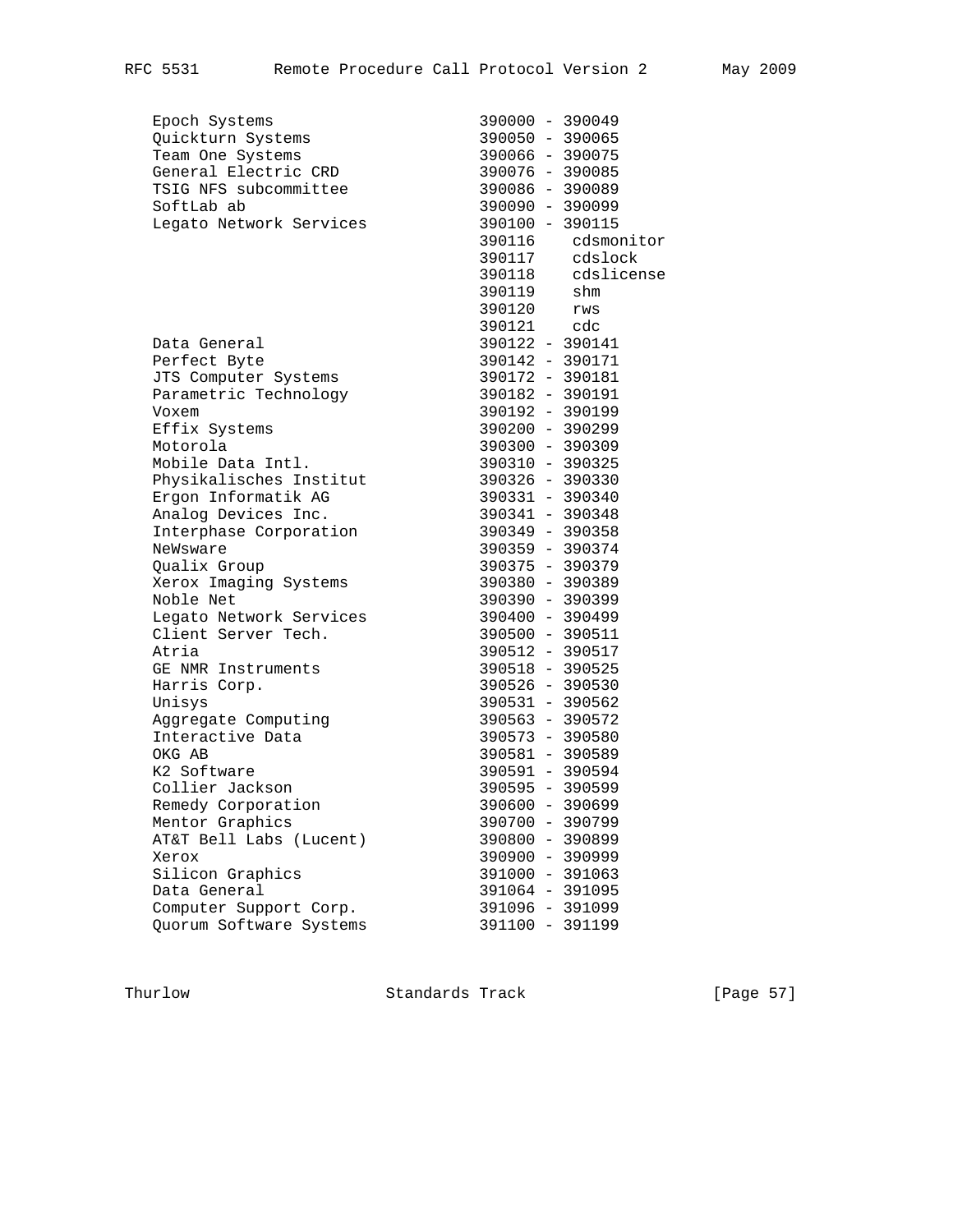InterLinear Technology 391200 - 391209

| InterLinear Technology   | 391200 - 391209 |  |
|--------------------------|-----------------|--|
| Highland Software        | 391210 - 391229 |  |
| Boeing Comp. Svcs.       | 391230 - 391249 |  |
| IBM Sweden               | 391250 - 391259 |  |
| Signature Authority Svc  | 391260 - 391271 |  |
| ZUMTOBEL Licht GmbH      | 391272 - 391283 |  |
| NOAA/ERL                 | 391284 - 391299 |  |
| NCR Corp.                | 391300 - 391399 |  |
| FTP Software             | 391400 - 391409 |  |
| Cadre Technologies       | 391410 - 391433 |  |
| Visionware Ltd (UK)      | 391434 - 391439 |  |
| IBR-Partner AG           | 391440 - 391449 |  |
| CAP Programator AB       | 391450 - 391459 |  |
| Reichle+De-Massari AG    | 391460 - 391474 |  |
| Swiss Bank Corp (London) | 391475 - 391484 |  |
| Unisys Enterprise Svr    | 391485 - 391489 |  |
| Intel - Test Dev. Tech.  | 391490 - 391499 |  |
| Ampex                    | 391500 - 391755 |  |
|                          |                 |  |

| Integrated Systems, Inc. | 391772 - 391779 |
|--------------------------|-----------------|
| Parametric Tech., Inc.   | 391780 - 391789 |
| Ericsson Telecom AB      | 391790 - 391799 |
| SLAC.                    | 391800 - 391849 |

| Highland Software        |        | 391210 - 391229   |
|--------------------------|--------|-------------------|
| Boeing Comp. Svcs.       |        | 391230 - 391249   |
| IBM Sweden               |        | 391250 - 391259   |
| Signature Authority Svc  |        | 391260 - 391271   |
| ZUMTOBEL Licht GmbH      |        | 391272 - 391283   |
| NOAA/ERL                 |        | 391284 - 391299   |
| NCR Corp.                |        | 391300 - 391399   |
| FTP Software             |        | 391400 - 391409   |
| Cadre Technologies       |        | 391410 - 391433   |
| Visionware Ltd (UK)      |        | 391434 - 391439   |
| IBR-Partner AG           |        | 391440 - 391449   |
| CAP Programator AB       |        | 391450 - 391459   |
| Reichle+De-Massari AG    |        | 391460 - 391474   |
| Swiss Bank Corp (London) |        | 391475 - 391484   |
| Unisys Enterprise Svr    |        | 391485 - 391489   |
| Intel - Test Dev. Tech.  |        | 391490 - 391499   |
| Ampex                    |        | 391500 - 391755   |
|                          | 391756 | naas-spare        |
|                          | 391757 | naas-admin        |
|                          | 391758 | isps              |
|                          | 391759 | isps-admin        |
|                          | 391760 | mars              |
|                          | 391761 | mars-admin        |
|                          | 391762 | attcis_spare0     |
|                          | 391763 | attcis_spare1     |
|                          | 391764 | mail-server       |
|                          | 391765 | mail-server-spare |
|                          | 391766 | attcis_spare2     |
|                          | 391767 | attcis_spare3     |
|                          | 391768 | attcis spare4     |
|                          | 391769 | attcis_spare5     |
|                          | 391770 | attcis_spare6     |
|                          | 391771 | attcis_spare7     |
| Integrated Systems, Inc. |        | 391772 - 391779   |
| Parametric Tech., Inc.   |        | 391780 - 391789   |
| Ericsson Telecom AB      |        | 391790 - 391799   |
| <b>SLAC</b>              |        | 391800 - 391849   |
|                          | 391850 | qhrdata           |
|                          | 391851 | qhrbackup         |
|                          | 391852 | minutedata        |
|                          | 391853 | prefecture        |
|                          | 391854 | supc              |
|                          | 391855 | suadmincrw        |
|                          | 391856 | suadminotas       |
|                          | 391857 | sumessage         |
|                          | 391858 | sublock           |
|                          | 391859 | sumotd            |
|                          |        |                   |

Thurlow Standards Track [Page 58]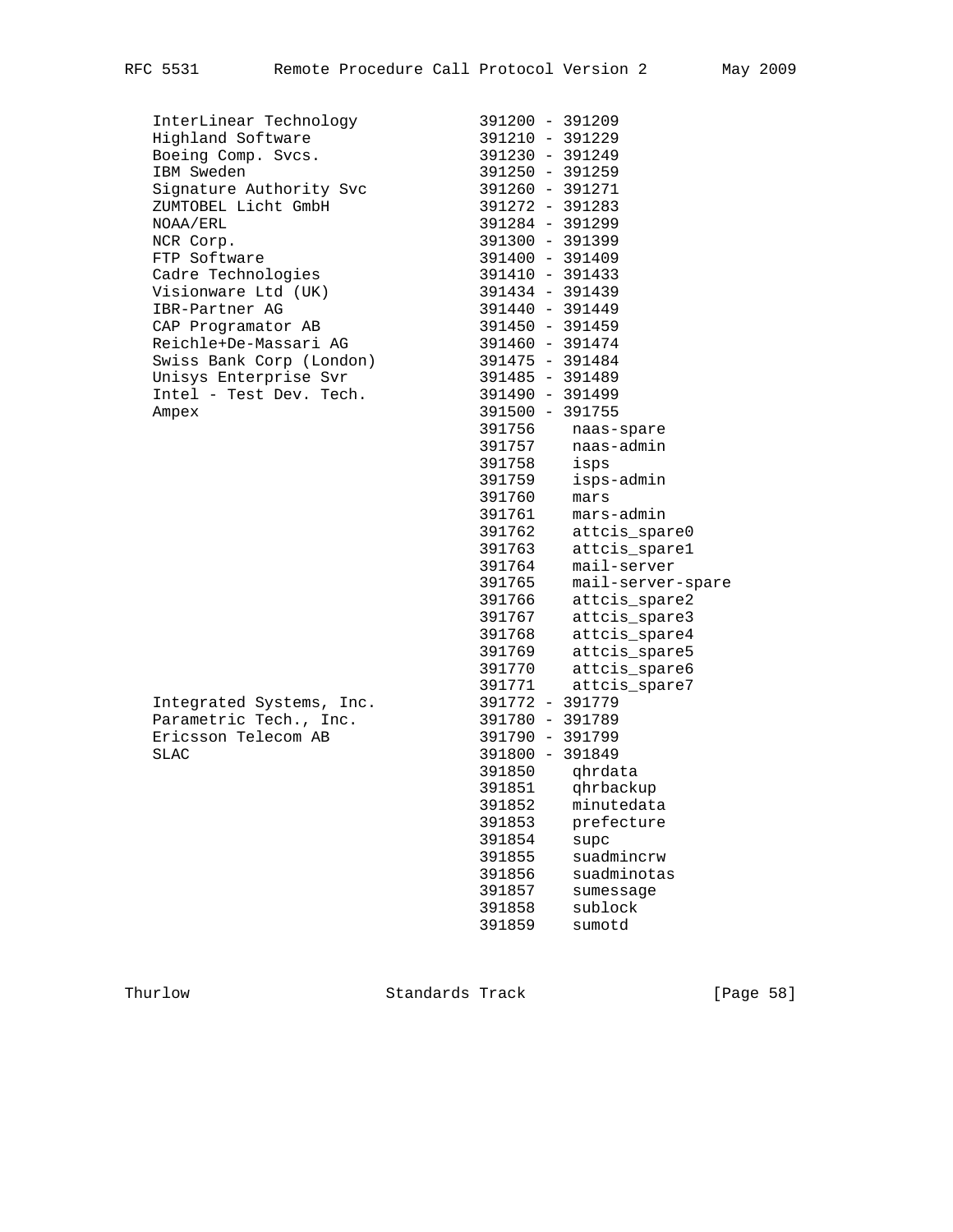| staffware dev. (uk)       | 391860 - 391869             |
|---------------------------|-----------------------------|
| Staffware Dev. (UK)       | 391870 - 391879             |
|                           | 391880<br>namesrvr          |
|                           | 391881<br>disksrvr          |
|                           | 391882<br>tapesrvr          |
|                           | 391883<br>migsrvr           |
|                           | 391884<br>pdmsrvr           |
|                           | 391885<br>pvrsrvr           |
|                           | repacksrvr<br>391886        |
|                           | [unknown]<br>391887         |
| Convex Computer Corp.     | 391888 - 391951             |
|                           | 391952<br>lookoutsrv        |
|                           | 391953<br>lookoutagnt       |
|                           | 391954<br>lookoutprxy       |
|                           | lookoutsnmp<br>391955       |
|                           | 391956<br>lookoutrmon       |
|                           | lookoutfut1<br>391957       |
|                           | 391958<br>lookoutfut2       |
| windward                  | 391959 - 391967             |
|                           | 391968<br>sra_legato        |
|                           | 391969<br>sra_legato_imgsvr |
|                           | sra_legato_0<br>391970      |
|                           | sra_legato_1<br>391971      |
|                           | sra_legato_2<br>391972      |
|                           | sra_legato_3<br>391973      |
|                           | 391974<br>sra_legato_4      |
|                           | sra_legato_5<br>391975      |
|                           | sra_legato_6<br>391976      |
|                           | sra_legato_7<br>391977      |
|                           | sra_legato_8<br>391978      |
|                           | 391979<br>sra_legato_9      |
| Brooktree Corp.           | 391980 - 391989             |
| Design Systems<br>Cadence | 391990 - 391999             |
| J. Frank & Associates     | 392000 - 392999             |
| Cooperative Solutions     | 393000 - 393999             |
| Xerox Corp.               | 394000 - 395023             |
|                           | 395024<br>odbc_sqlretriever |
| 3M                        | 395025 - 395091             |
| Digital Zone Intl.        | 395092 - 395099             |
| Software Professionals    | 395100 - 395159             |
| Del Mar Solutions         | 395160 - 395164             |
|                           | ife-es<br>395165            |
|                           | 395166<br>ife-resmgr        |
|                           | 395167<br>ife-aes           |
|                           | 395168<br>ife-bite          |
|                           | ife-loader<br>395169        |
|                           | 395170<br>ife-satcom        |
|                           | 395171<br>ife-seat          |
|                           |                             |

Thurlow Standards Track [Page 59]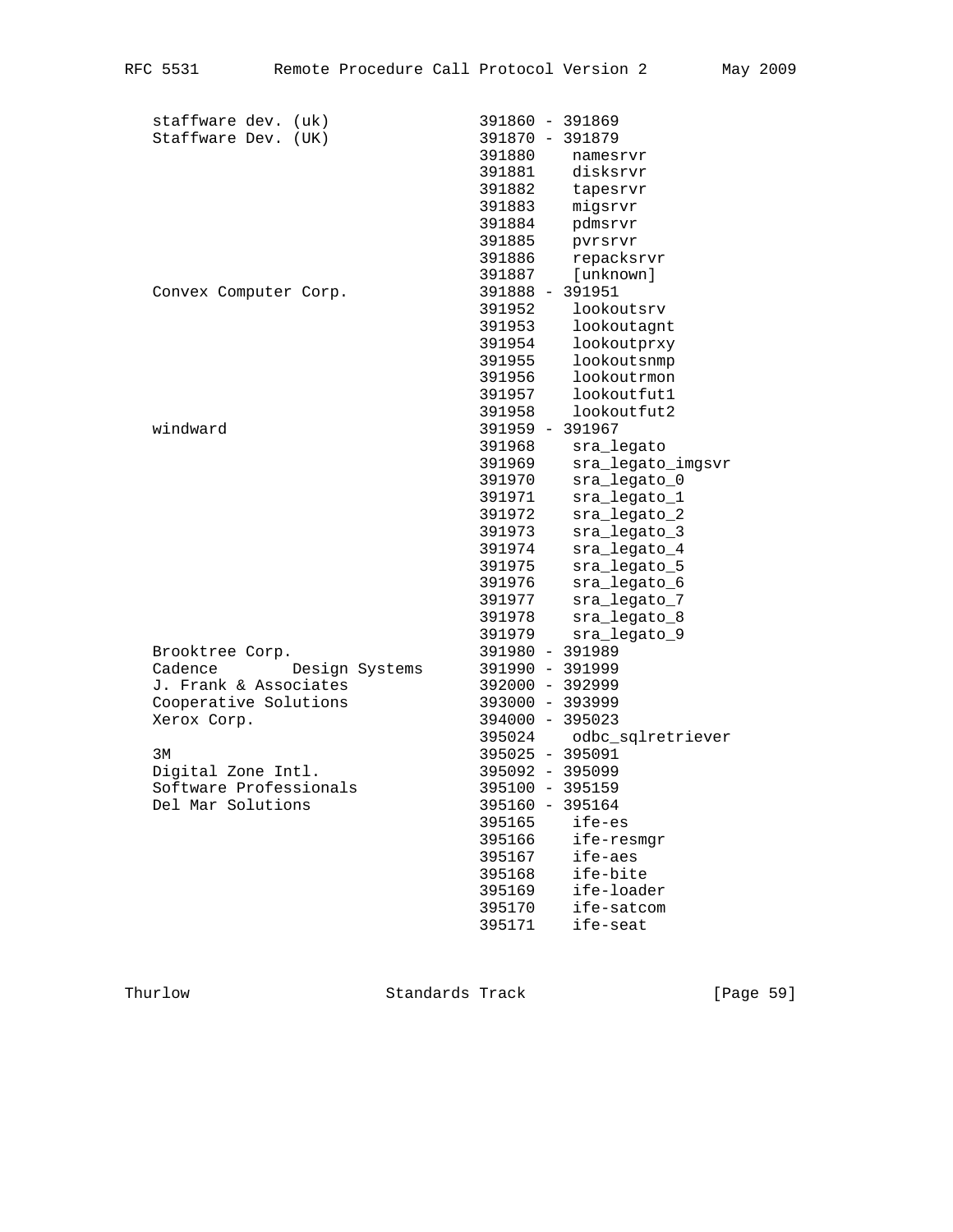395172 ife-dbmgr

|                         | 395173            | ife-testmgr                      |
|-------------------------|-------------------|----------------------------------|
|                         | 395174            | atrium server                    |
|                         | 395175            | ase_director                     |
|                         | 395176            | ase_agent                        |
|                         |                   |                                  |
|                         |                   | 395177 ase_hsm<br>395178 ase_mgr |
|                         |                   | 395179 ase_sim                   |
| Hewlett-Packard         | 395180 - 395194   |                                  |
| XES, Inc.               |                   | 395195 - 395199                  |
| Unitech Products        |                   | 395200 - 395249                  |
| TransSys                | $395250 - 395505$ |                                  |
| Unisys Govt Systems     | 395506 - 395519   |                                  |
| Bellcore                | 395520 - 395529   |                                  |
| IBM                     | 395530 - 395561   |                                  |
| AT&T Network Services   | 395562 - 395571   |                                  |
| Data General            | 395572 - 395577   |                                  |
| Swiss Bank Corp         | 395578 - 395597   |                                  |
| Swiss Bank Corp         | 395598 - 395637   |                                  |
| Novell                  | 395638 - 395643   |                                  |
| Computer Associates     | 395644 - 395650   |                                  |
| Omneon Video Networks   | 395651 - 395656   |                                  |
| unassigned              | 395657 - 395908   |                                  |
| UK Post Office          | 395909 - 395924   |                                  |
| AEROSPATIALE            | 395925 - 395944   |                                  |
| Result d.o.o.           | 395945 - 395964   |                                  |
| DataTools, Inc.         | 395965 - 395980   |                                  |
| CADIS, Inc.             | 395981 - 395990   |                                  |
| Cummings Group, Inc.    | 395991 - 395994   |                                  |
| Cadre Technologies      | 395995 - 395999   |                                  |
| American Airlines       | 396000 - 396999   |                                  |
| Ericsson Telecom TM Div | 397000 - 398023   |                                  |
| IBM                     | 398024 - 398028   |                                  |
| Toshiba OME Works       | 398029 - 398033   |                                  |
| TUSC Computer Systems   | 398034 - 398289   |                                  |
| AT&T                    | 398290 - 398320   |                                  |
| Ontario Hydro           | 398321 - 398346   |                                  |
| Micrion Corporation     | 398347 - 398364   |                                  |
| unassigned              | 398365 - 398591   |                                  |
| Pegasystems, Inc.       | 398592 - 399616   |                                  |
| Spectra Securities Soft | 399617 - 399850   |                                  |
| OualCom                 | 399851 - 399866   |                                  |
| unassigned              | 399867 - 399884   |                                  |
| Altris Software Ltd.    | 399885 - 399899   |                                  |
| ISO/IEC WG11            | 399900 - 399919   |                                  |
| Parametric Technology   | 399920 - 399949   |                                  |
| Dolby Laboratories      | 399950 - 399981   |                                  |
| unassigned              | 399982 - 399991   |                                  |

Thurlow Standards Track [Page 60]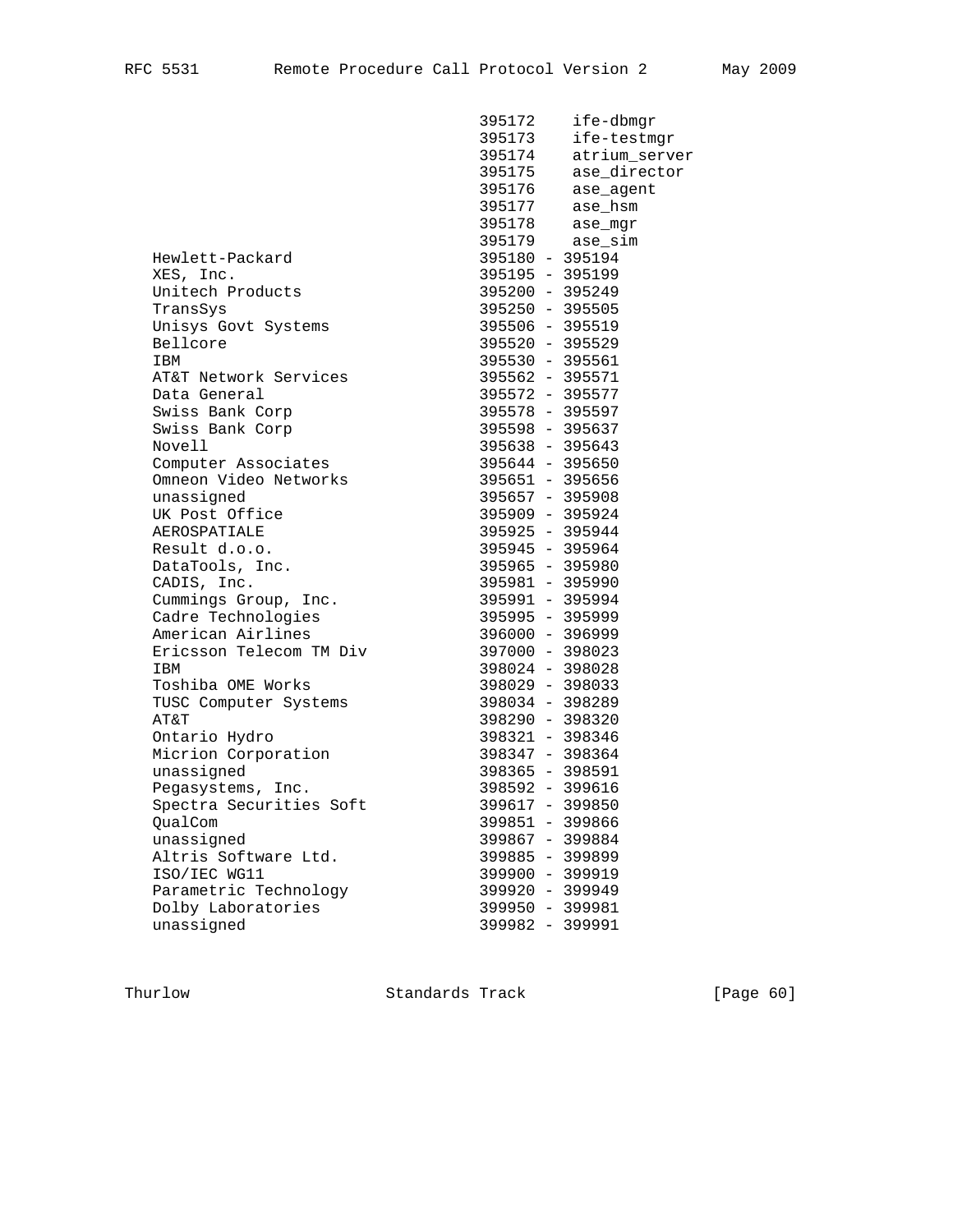Xerox PARC 399992 - 399999 # Next Inc. 200100000 - 200199999 Netwise (RPCtool) 200200000<br>
Concurrent Computer Corp 200200001 - 200200007 Concurrent Computer Corp AIM Technology 200300000 - 200399999 TGV 200400000 - 200499999 # # Sun-assigned authentication flavor numbers # AUTH\_NONE 0 0 /\* no authentication, see RFC 1831 \*/ /\* a.k.a. AUTH\_NULL \*/ AUTH\_SYS 1 /\* unix style (uid+gids), RFC 1831 \*/ /\* a.k.a. AUTH\_UNIX \*/ AUTH\_SHORT 2 /\* short hand unix style, RFC 1831 \*/ AUTH\_SHORT 2 <br>AUTH\_DH 3 /\* short hand unix style, RFC 1831 \*/<br>AUTH\_DH 3 /\* des style (encrypted timestamp) \*/<br>/\* a.k.a. AUTH\_DES, see RFC 2695 \*/ AUTH\_KERB 4<br>AUTH\_RERB 4<br>AUTH\_RSA 5<br>RPCSEC\_GSS 6<br>AUTH\_RSA 5<br>AUTH\_RSA 5<br>AUTH\_RSA 5<br>AUTH\_RSA 5<br>APCSEC\_GSS 6<br>APCSEC\_GSS 6<br>APCSEC\_GSS 6<br>APCSEC\_GSS 6<br>APCSEC\_GSS 6<br>APCSEC\_GSS 6<br>APCSEC\_GSS 6<br>APCSEC\_GSS 6 /\* kerberos auth, see RFC 2695 \*/ AUTHOLOGALIA SEE RESA 3 /\* RSA authentication \*/ /\* GSS-based RPC security for auth, integrity and privacy, RPC 5403 \*/ AUTH\_NW 30001 NETWARE AUTH\_SEC 200000 TSIG NFS subcommittee AUTH\_ESV 200004 SVr4 ES AUTH\_NQNFS 300000 Univ. of Guelph - Not Quite NFS AUTH\_GSSAPI 300001 OpenVision <john.linn@ov.com> AUTH\_ILU\_UGEN 300002 Xerox <janssen@parc.xerox.com> OpenVision <john.linn@ov.com><br>Xerox <janssen@parc.xerox.com><br>- ILU Unsecured Generic Identity # # Small blocks are assigned out of the 39xxxx series of numbers # AUTH\_SPNEGO 390000 390000 - 390255 NFS 'pseudo' flavors for RPCSEC\_GSS 390003 - kerberos\_v5 authentication, RFC 2623 390004 - kerberos\_v5 with data integrity, RFC 2623 390005 - kerberos\_v5 with data privacy, RFC 2623 200000000 Reserved 200100000 NeXT Inc.

Thurlow **Standards Track** [Page 61]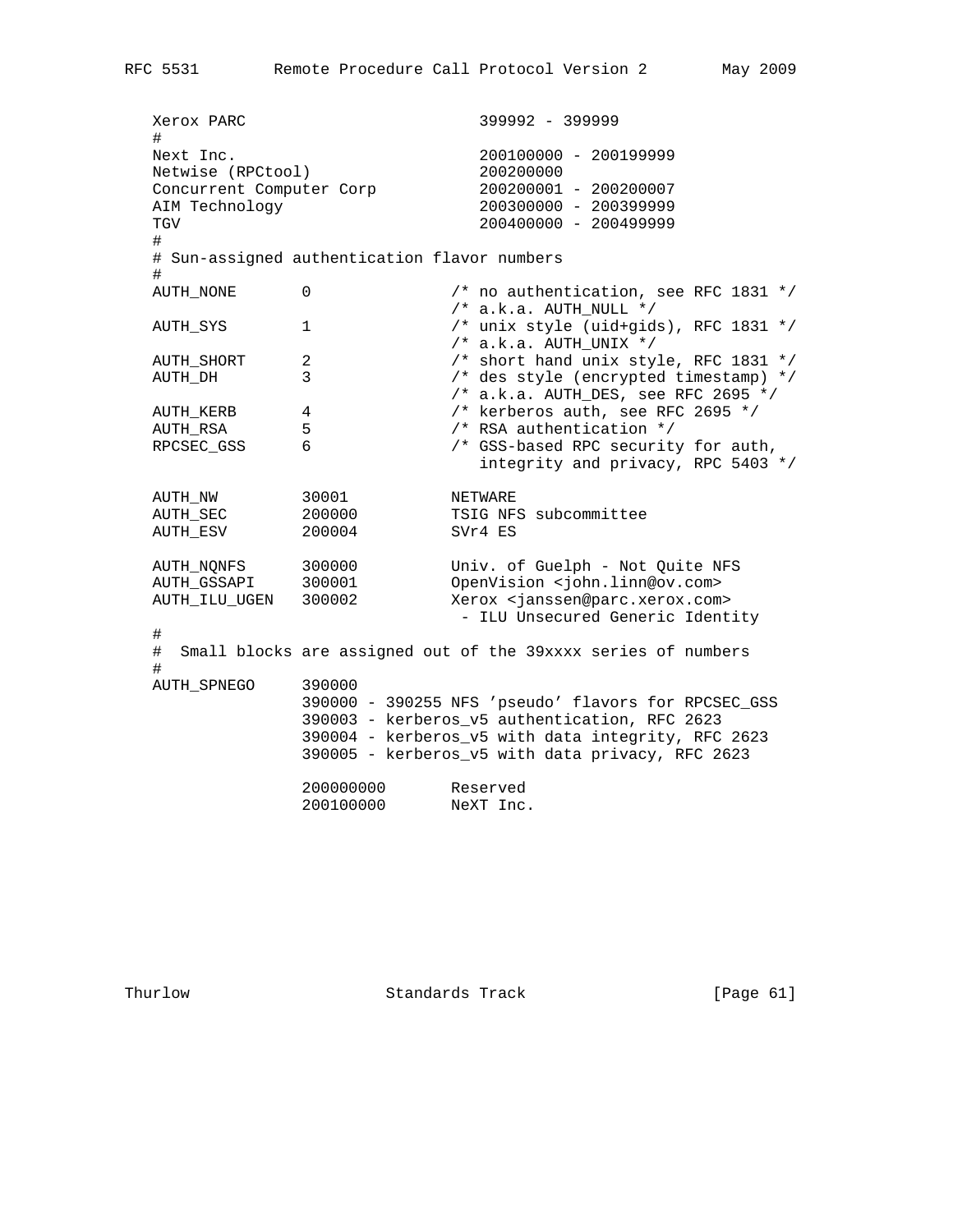Normative References

- [RFC2119] Bradner, S., "Key words for use in RFCs to Indicate Requirement Levels", BCP 14, RFC 2119, March 1997.
- [RFC2203] Eisler, M., Chiu, A., and L. Ling, "RPCSEC\_GSS Protocol Specification", RFC 2203, September 1997.
- [RFC4506] Eisler, M., Ed., "XDR: External Data Representation Standard", STD 67, RFC 4506, May 2006.

Informative References

- [DH] Diffie & Hellman, "New Directions in Cryptography", IEEE Transactions on Information Theory IT-22, November 1976.
- [RFC0768] Postel, J., "User Datagram Protocol", STD 6, RFC 768, August 1980.
- [RFC0793] Postel, J., "Transmission Control Protocol", STD 7, RFC 793, September 1981.
- [RFC1094] Sun Microsystems, "NFS: Network File System Protocol specification", RFC 1094, March 1989.
- [RFC1813] Callaghan, B., Pawlowski, B., and P. Staubach, "NFS Version 3 Protocol Specification", RFC 1813, June 1995.
- [RFC1831] Srinivasan, R., "RPC: Remote Procedure Call Protocol Specification Version 2", RFC 1831, August 1995.
- [RFC1833] Srinivasan, R., "Binding Protocols for ONC RPC Version 2", RFC 1833, August 1995.
- [RFC2623] Eisler, M., "NFS Version 2 and Version 3 Security Issues and the NFS Protocol's Use of RPCSEC\_GSS and Kerberos V5", RFC 2623, June 1999.
- [RFC2695] Chiu, A., "Authentication Mechanisms for ONC RPC", RFC 2695, September 1999.
- [RFC2743] Linn, J., "Generic Security Service Application Program Interface Version 2, Update 1", RFC 2743, January 2000.
- [RFC3530] Shepler, S., Callaghan, B., Robinson, D., Thurlow, R., Beame, C., Eisler, M., and D. Noveck, "Network File System (NFS) version 4 Protocol", RFC 3530, April 2003.

Thurlow Standards Track [Page 62]